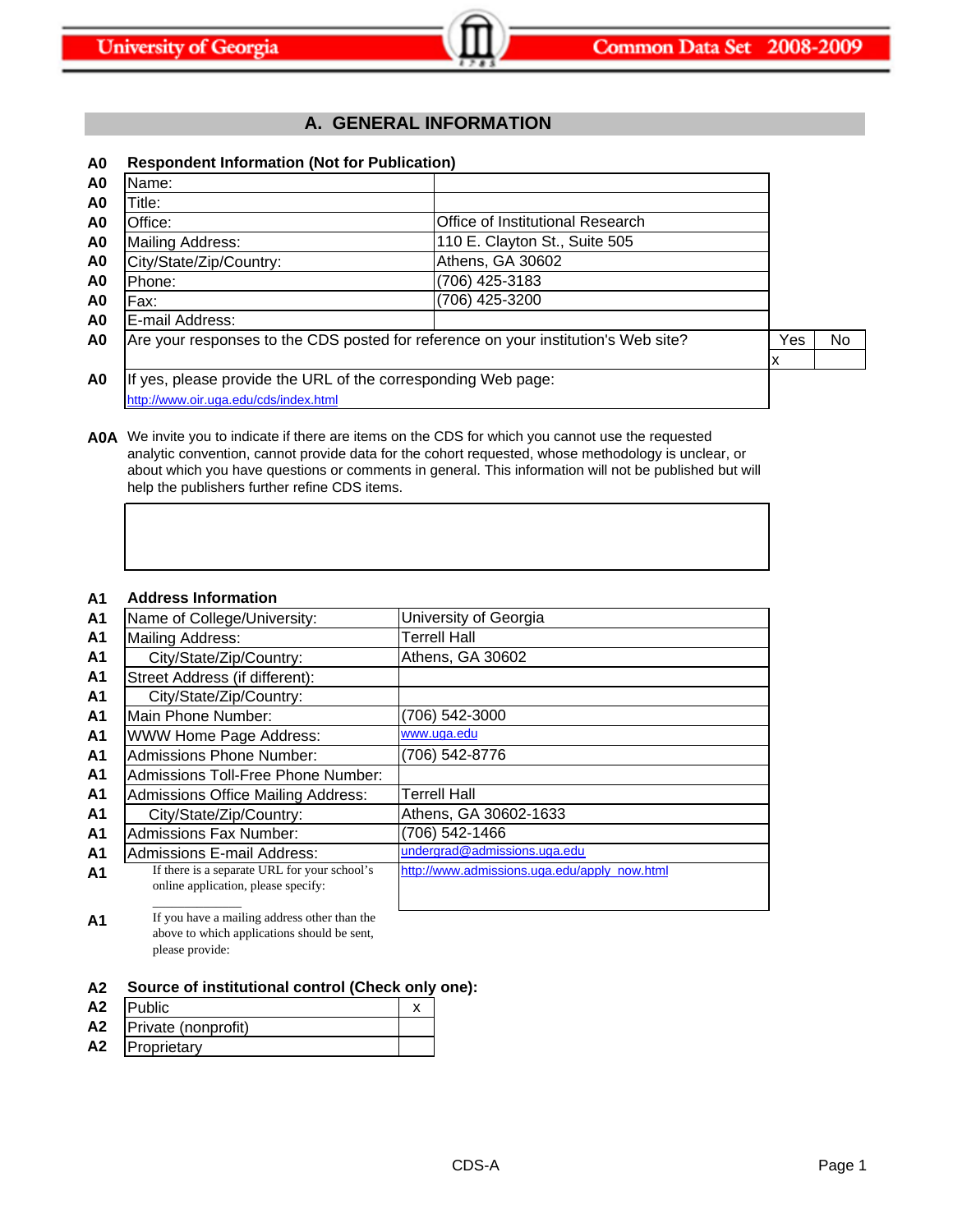# **A3 Classify your undergraduate institution:**

- A3 Coeducational college x **A3** Men's college
- **A3** Women's college

# **A4 Academic year calendar:**

| A <sub>4</sub> | Semester                       | x |
|----------------|--------------------------------|---|
| A <sub>4</sub> | Quarter                        |   |
| A <sub>4</sub> | Trimester                      |   |
| A <sub>4</sub> | $4 - 1 - 4$                    |   |
| A <sub>4</sub> | Continuous                     |   |
| A4             | Differs by program (describe): |   |
|                |                                |   |
| A4             | Other (describe):              |   |
|                |                                |   |

# **A5 Degrees offered by your institution:**

| A5             | Certificate                    | x |
|----------------|--------------------------------|---|
| A5             | Diploma                        |   |
| A5             | Associate                      |   |
| A <sub>5</sub> | Transfer Associate             |   |
| A <sub>5</sub> | <b>Terminal Associate</b>      |   |
| A5             | Bachelor's                     | x |
| A5             | Postbachelor's certificate     | x |
| A5             | Master's                       | x |
| A5             | Post-master's certificate      | x |
| A5             | Doctoral                       | x |
| A5             | First professional             | x |
| A5             | First professional certificate | x |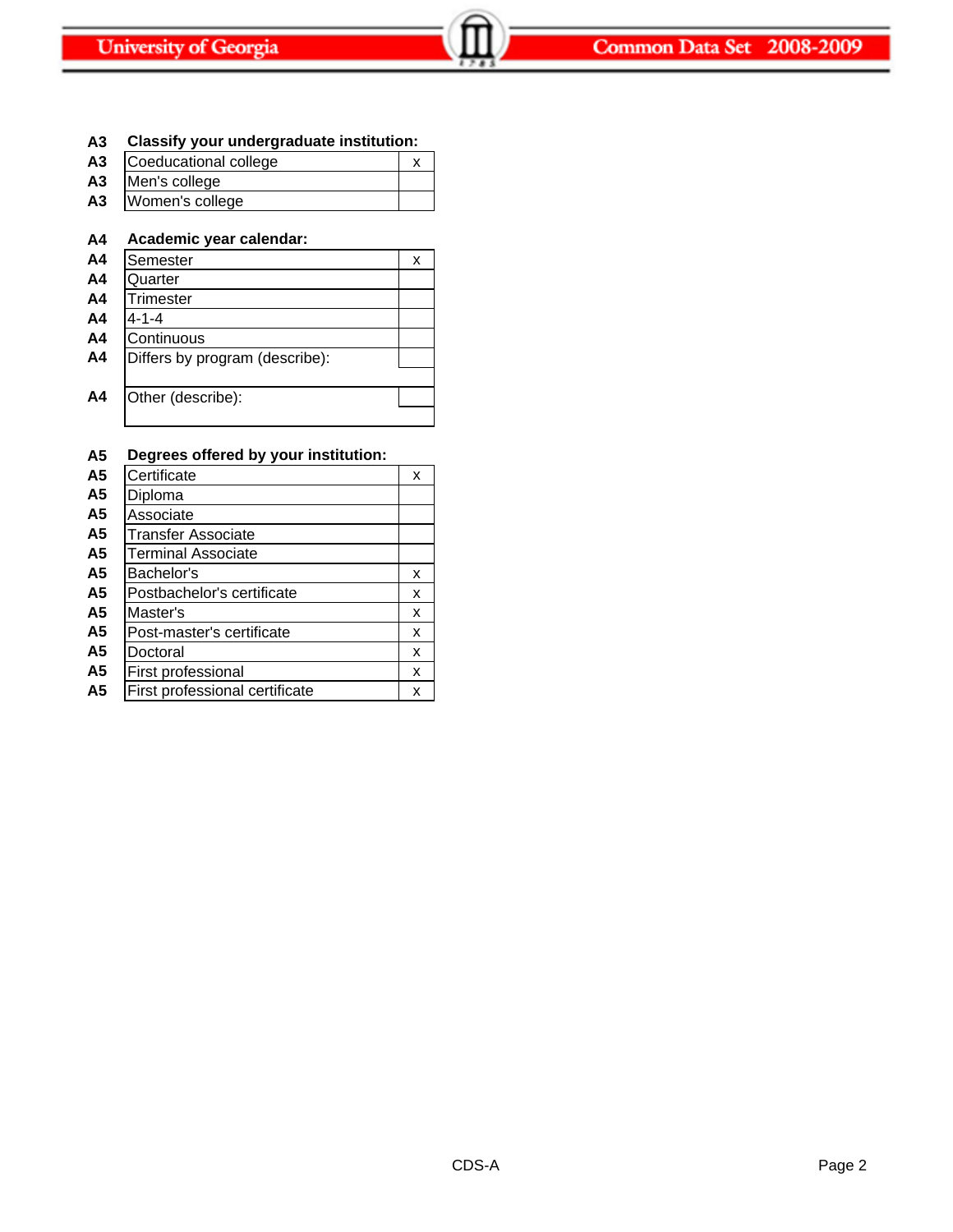# **B. ENROLLMENT AND PERSISTENCE**

**B1 Institutional Enrollment - Men and Women** Provide numbers of students for each of the following categories as of the institution's official fall reporting date or as of October 15, 2008.

| <b>B1</b> |                                              | <b>FULL-TIME</b> |        | <b>PART-TIME</b> |        |
|-----------|----------------------------------------------|------------------|--------|------------------|--------|
| <b>B1</b> |                                              | Men              | Women  | Men              | Women  |
| <b>B1</b> | <b>Undergraduates</b>                        |                  |        |                  |        |
| <b>B1</b> | Degree-seeking, first-time                   |                  |        |                  |        |
|           | freshmen                                     | 1,766            | 3,013  | 7                | 5      |
| <b>B1</b> | Other first-year, degree-seeking             | 294              | 369    | 12               | 13     |
| <b>B1</b> | All other degree-seeking                     | 7,958            | 10,358 | 643              | 712    |
| <b>B1</b> | Total degree-seeking                         | 10,018           | 13,740 | 662              | 730    |
| <b>B1</b> | All other undergraduates enrolled            |                  |        |                  |        |
|           | in credit courses                            | 35               | 72     | 32               | 178    |
| <b>B1</b> | Total undergraduates                         | 10,053           | 13,812 | 694              | 908    |
| <b>B1</b> | <b>First-Professional</b>                    |                  |        |                  |        |
| <b>B1</b> | First-time, first-professional students      | 179              | 279    |                  |        |
| <b>B1</b> | All other first-professionals                | 449              | 644    | 1                |        |
| <b>B1</b> | Total first-professional                     | 628              | 923    |                  | 1      |
| <b>B1</b> | Graduate                                     |                  |        |                  |        |
| <b>B1</b> | Degree-seeking, first-time                   | 636              | 885    | 159              | 251    |
| <b>B1</b> | All other degree-seeking                     | 1293             | 1576   | 720              | 1024   |
| <b>B1</b> | All other graduates enrolled in credit       |                  |        |                  |        |
|           | courses                                      | 35               | 55     | 126              | 400    |
| <b>B1</b> | Total graduate                               | 1964             | 2516   | 1005             | 1675   |
| <b>B1</b> | Total all undergraduates                     |                  |        |                  | 25,467 |
| <b>B1</b> | Total all graduate and professional students |                  |        |                  | 8,713  |
| <b>B1</b> | <b>GRAND TOTAL ALL STUDENTS</b>              |                  |        |                  | 34,180 |

**B2**

**Enrollment by Racial/Ethnic Category.** Provide numbers of undergraduate students for each of the following categories as of the institution's official fall reporting date or as of October 15, 2008. Include international students only in the category "Nonresident aliens." Complete the "Total Undergraduates" column only if you cannot provide data for the first two columns.

| <b>B2</b> |                                  | Degree-Seeking<br>First-Time<br><b>First Year</b> | Degree-Seeking<br>Undergraduates<br>(include first-time first-<br>year) | Total<br>Undergraduates (both<br>degree- and non-<br>degree-seeking) |
|-----------|----------------------------------|---------------------------------------------------|-------------------------------------------------------------------------|----------------------------------------------------------------------|
| <b>B2</b> | Nonresident aliens               | 25                                                | 173                                                                     |                                                                      |
| <b>B2</b> | Black, non-Hispanic              | 366                                               | 1,689                                                                   |                                                                      |
| <b>B2</b> | American Indian or Alaska Native | 8                                                 | 57                                                                      |                                                                      |
| <b>B2</b> | Asian or Pacific Islander        | 370                                               | 1,751                                                                   |                                                                      |
| <b>B2</b> | Hispanic                         | 155                                               | 599                                                                     |                                                                      |
| <b>B2</b> | White, non-Hispanic              | 3,864                                             | 20,695                                                                  |                                                                      |
| <b>B2</b> | Race/ethnicity unknown           | 3                                                 | 186                                                                     |                                                                      |
| <b>B2</b> | <b>TOTAL</b>                     | 4,791                                             | 25,150                                                                  | 0                                                                    |

# **Persistence**

| B3 |  |  |  | Number of degrees awarded from July 1, 2007 to June 30, 2008 |  |  |  |
|----|--|--|--|--------------------------------------------------------------|--|--|--|
|----|--|--|--|--------------------------------------------------------------|--|--|--|

| <b>B3</b> | Certificate/diploma             |      |
|-----------|---------------------------------|------|
| <b>B3</b> | Associate degrees               |      |
| <b>B3</b> | Bachelor's degrees              | 6414 |
| <b>B3</b> | Postbachelor's certificates     |      |
| <b>B3</b> | Master's degrees                | 1674 |
| <b>B3</b> | Post-Master's certificates      |      |
| <b>B3</b> | Doctoral degrees                | 391  |
| <b>B3</b> | First professional degrees      | 441  |
| <b>B3</b> | First professional certificates |      |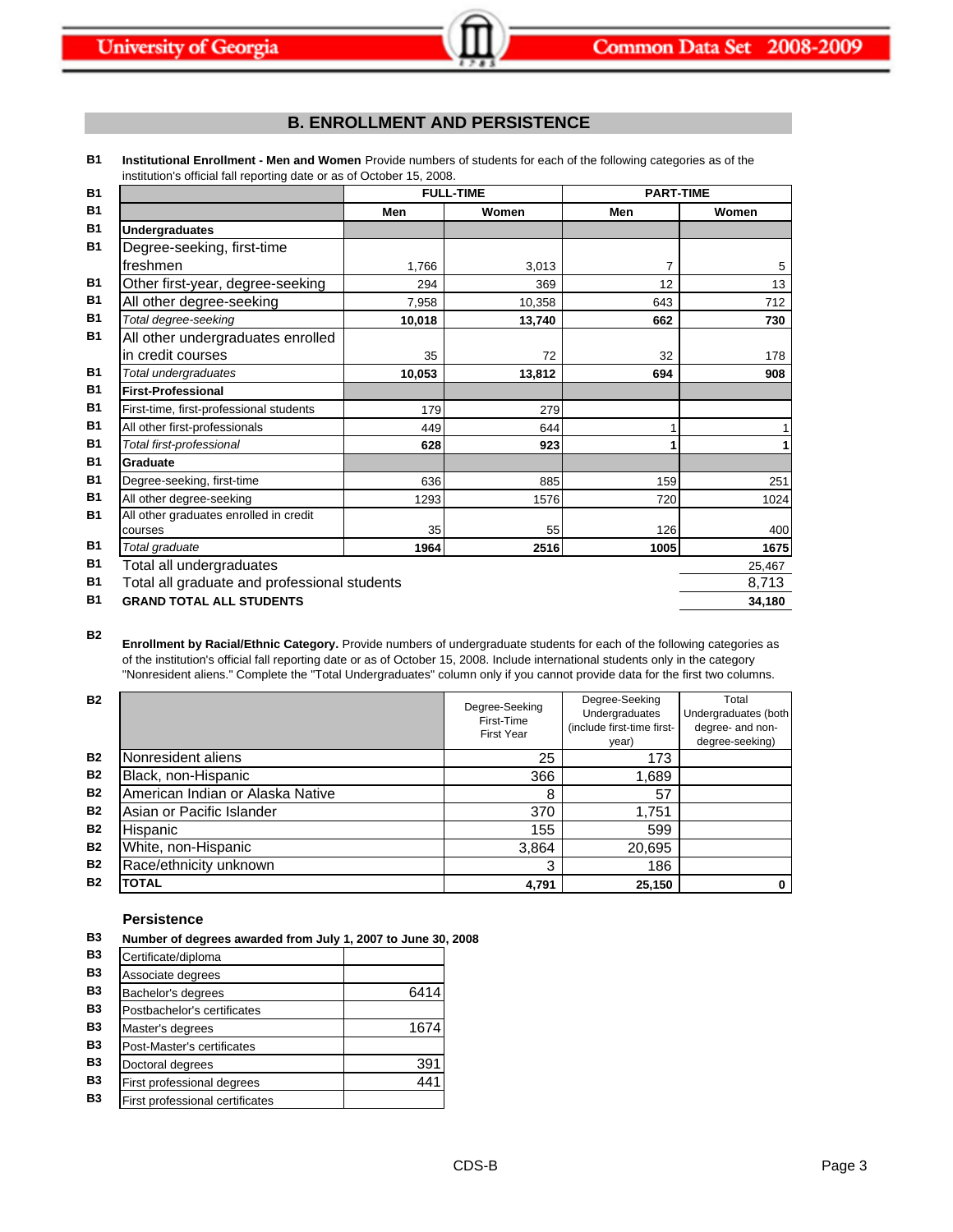### **Graduation Rates**

The items in this section correspond to data elements collected by the IPEDS Web-based Data Collection System's Graduation Rate Survey (GRS). For complete instructions and definitions of data elements, see the IPEDS GRS instructions and glossary on the 2008 Web-based survey.

### **For Bachelor's or Equivalent Programs**

Please provide data for the fall 2002 cohort if available. If fall 2002 cohort data are not available, provide data for the fall 2001 cohort.

# *Fall 2002 Cohort*

Report for the cohort of full-time first-time bachelor's (or equivalent) degree-seeking undergraduate students who entered in fall 2002. Include in the cohort those who entered your institution during the summer term preceding fall 2002.

| <b>B4</b>  | Initial 2002 cohort of first-time, full-time bachelor's (or equivalent) degree-seeking undergraduate<br>students; total all students:                                                                                                                                        | 4,281 |
|------------|------------------------------------------------------------------------------------------------------------------------------------------------------------------------------------------------------------------------------------------------------------------------------|-------|
| <b>B5</b>  | Of the initial 2002 cohort, how many did not persist and did not graduate for the following reasons:<br>death, permanent disability, service in the armed forces, foreign aid service of the federal government,<br>or official church missions; total allowable exclusions: |       |
| <b>B6</b>  | Final 2002 cohort, after adjusting for allowable exclusions: (subtract question B5 from question B4)                                                                                                                                                                         | 4,281 |
| <b>B7</b>  | Of the initial 2002 cohort, how many completed the program in four years or less (by August 31, 2006):                                                                                                                                                                       | 2,194 |
| <b>B8</b>  | Of the initial 2002 cohort, how many completed the program in more than four years but in five years or<br>less (after August 31, 2006 and by August 31, 2007):                                                                                                              | 1,037 |
| <b>B</b> 9 | Of the initial 2002 cohort, how many completed the program in more than five years but in six years or<br>less (after August 31, 2007 and by August 31, 2008):                                                                                                               | 192   |
| <b>B10</b> | Total graduating within six years (sum of questions B7, B8, and B9):                                                                                                                                                                                                         | 3,423 |
| <b>B11</b> | Six-year graduation rate for 2002 cohort (question B10 divided by question B6):                                                                                                                                                                                              | 79.7% |

### *Fall 2001 Cohort*

Report for the cohort of full-time first-time bachelor's (or equivalent) degree-seeking undergraduate students who entered in fall 2001. Include in the cohort those who entered your institution during the summer term preceding fall 2001.

| <b>B4</b>  | Initial 2001 cohort of first-time, full-time bachelor's (or equivalent) degree-seeking undergraduate<br>students; total all students:                                                                                                                                        | 4.454 |
|------------|------------------------------------------------------------------------------------------------------------------------------------------------------------------------------------------------------------------------------------------------------------------------------|-------|
| <b>B5</b>  | Of the initial 2001 cohort, how many did not persist and did not graduate for the following reasons:<br>death, permanent disability, service in the armed forces, foreign aid service of the federal government,<br>or official church missions; total allowable exclusions: |       |
| <b>B6</b>  | Final 2001 cohort, after adjusting for allowable exclusions: (subtract question B5 from question B4)                                                                                                                                                                         | 4,454 |
| <b>B7</b>  | Of the initial 2001 cohort, how many completed the program in four years or less (by August 31, 2005):                                                                                                                                                                       | 2,147 |
| <b>B8</b>  | Of the initial 2001 cohort, how many completed the program in more than four years but in five years or<br>less (after August 31, 2005 and by August 31, 2006):                                                                                                              | 1,143 |
| <b>B9</b>  | Of the initial 2001 cohort, how many completed the program in more than five years but in six years or<br>less (after August 31, 2006 and by August 31, 2007):                                                                                                               | 192   |
| <b>B10</b> | Total graduating within six years (sum of questions B7, B8, and B9):                                                                                                                                                                                                         | 3,482 |
| <b>B11</b> | Six-year graduation rate for 2001 cohort (question B10 divided by question B6):                                                                                                                                                                                              | 78.2% |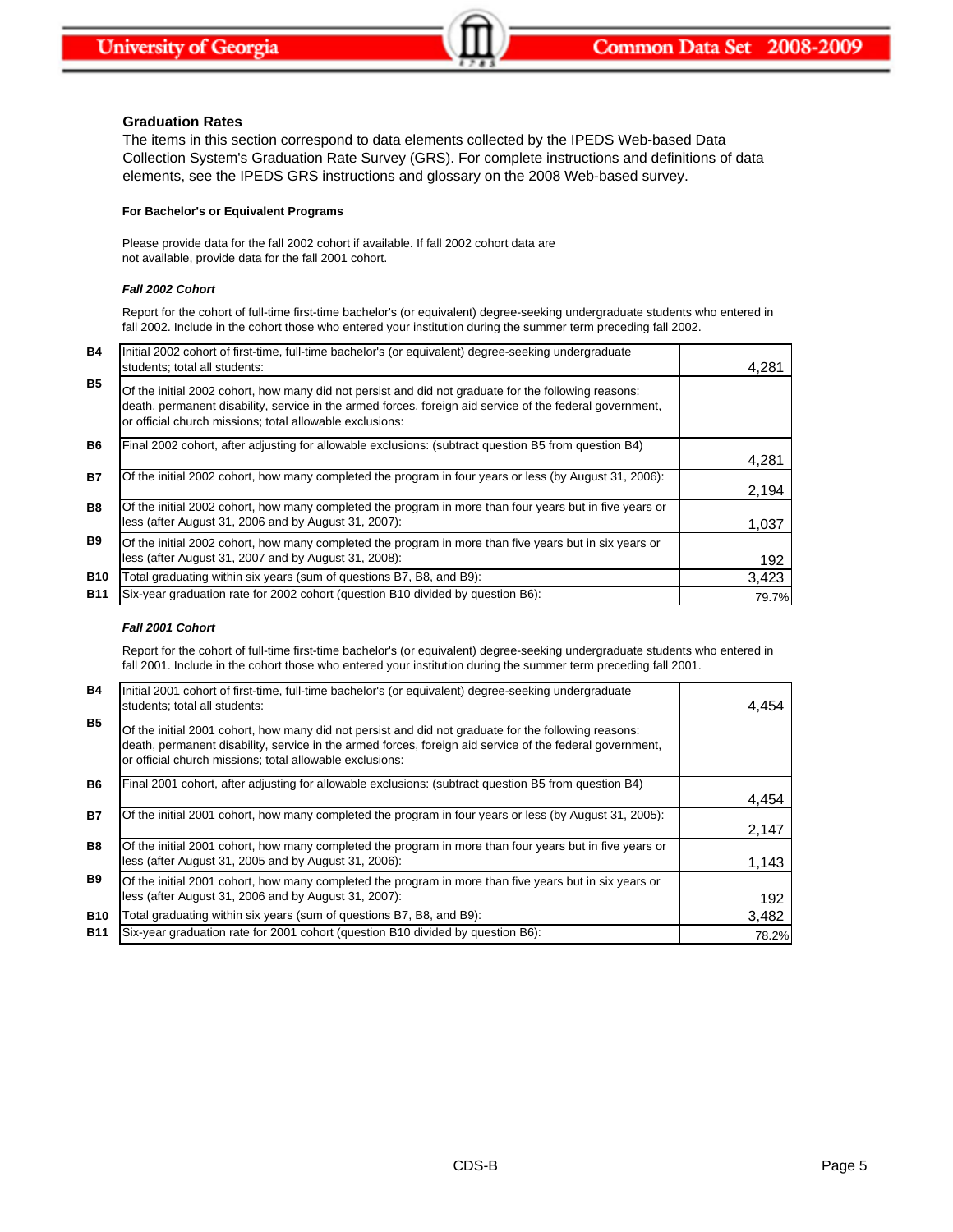### **For Two-Year Institutions**

Please provide data for the 2005 cohort if available. If 2005 cohort data are not available, provide data for the 2004 cohort.

*2005 Cohort*

| <b>B12</b> | Initial 2005 cohort, total of first-time, full-time degree/certificate-seeking students:                                                                                      |   |
|------------|-------------------------------------------------------------------------------------------------------------------------------------------------------------------------------|---|
| <b>B13</b> | Of the initial 2005 cohort, how many did not persist and did not graduate for the<br>following reasons: death, permanent disability, service in the armed forces, foreign aid |   |
|            | service of the federal government, or official church missions; total allowable                                                                                               |   |
| <b>B14</b> | Final 2005 cohort, after adjusting for allowable exclusions (Subtract question B13 from<br>question B12):                                                                     | 0 |
| <b>B15</b> | Completers of programs of less than two years duration (total):                                                                                                               |   |
| <b>B16</b> | Completers of programs of less than two years within 150 percent of normal time:                                                                                              |   |
| <b>B17</b> | Completers of programs of at least two but less than four years (total):                                                                                                      |   |
| <b>B18</b> | Completers of programs of at least two but less than four-years within 150 percent of                                                                                         |   |
|            | normal time:                                                                                                                                                                  |   |
| <b>B19</b> | Total transfers-out (within three years) to other institutions:                                                                                                               |   |
| <b>B20</b> | Total transfers to two-year institutions:                                                                                                                                     |   |
| <b>B21</b> | Total transfers to four-year institutions:                                                                                                                                    |   |
|            |                                                                                                                                                                               |   |

### *2004 Cohort*

| <b>B12</b> | Initial 2004 cohort, total of first-time, full-time degree/certificate-seeking students: |   |
|------------|------------------------------------------------------------------------------------------|---|
| <b>B13</b> | Of the initial 2004 cohort, how many did not persist and did not graduate for the        |   |
|            | following reasons: death, permanent disability, service in the armed forces, foreign aid |   |
|            | service of the federal government, or official church missions; total allowable          |   |
| <b>B14</b> | Final 2004 cohort, after adjusting for allowable exclusions (Subtract question B13 from  |   |
|            | question B12):                                                                           | 0 |
| <b>B15</b> | Completers of programs of less than two years duration (total):                          |   |
| <b>B16</b> | Completers of programs of less than two years within 150 percent of normal time:         |   |
| <b>B17</b> | Completers of programs of at least two but less than four years (total):                 |   |
| <b>B18</b> | Completers of programs of at least two but less than four-years within 150 percent of    |   |
|            | normal time:                                                                             |   |
| <b>B19</b> | Total transfers-out (within three years) to other institutions:                          |   |
| <b>B20</b> | Total transfers to two-year institutions:                                                |   |
| <b>B21</b> | Total transfers to four-year institutions:                                               |   |

## **Retention Rates**

Report for the cohort of all full-time, first-time bachelor's (or equivalent) degree-seeking undergraduate students who entered in fall 2007 (or the preceding summer term). The initial cohort may be adjusted for students who departed for the following reasons: death, permanent disability, service in the armed forces, foreign aid service of the federal government or official church missions. No other adjustments to the initial cohort should be made.

| B22   For the cohort of all full-time bachelor's (or equivalent) degree-seeking undergraduate |     |
|-----------------------------------------------------------------------------------------------|-----|
| students who entered your institution as freshmen in fall 2007 (or the preceding              |     |
| summer term), what percentage was enrolled at your institution as of the date your            |     |
| linstitution calculates its official enrollment in fall 2008?                                 | 93% |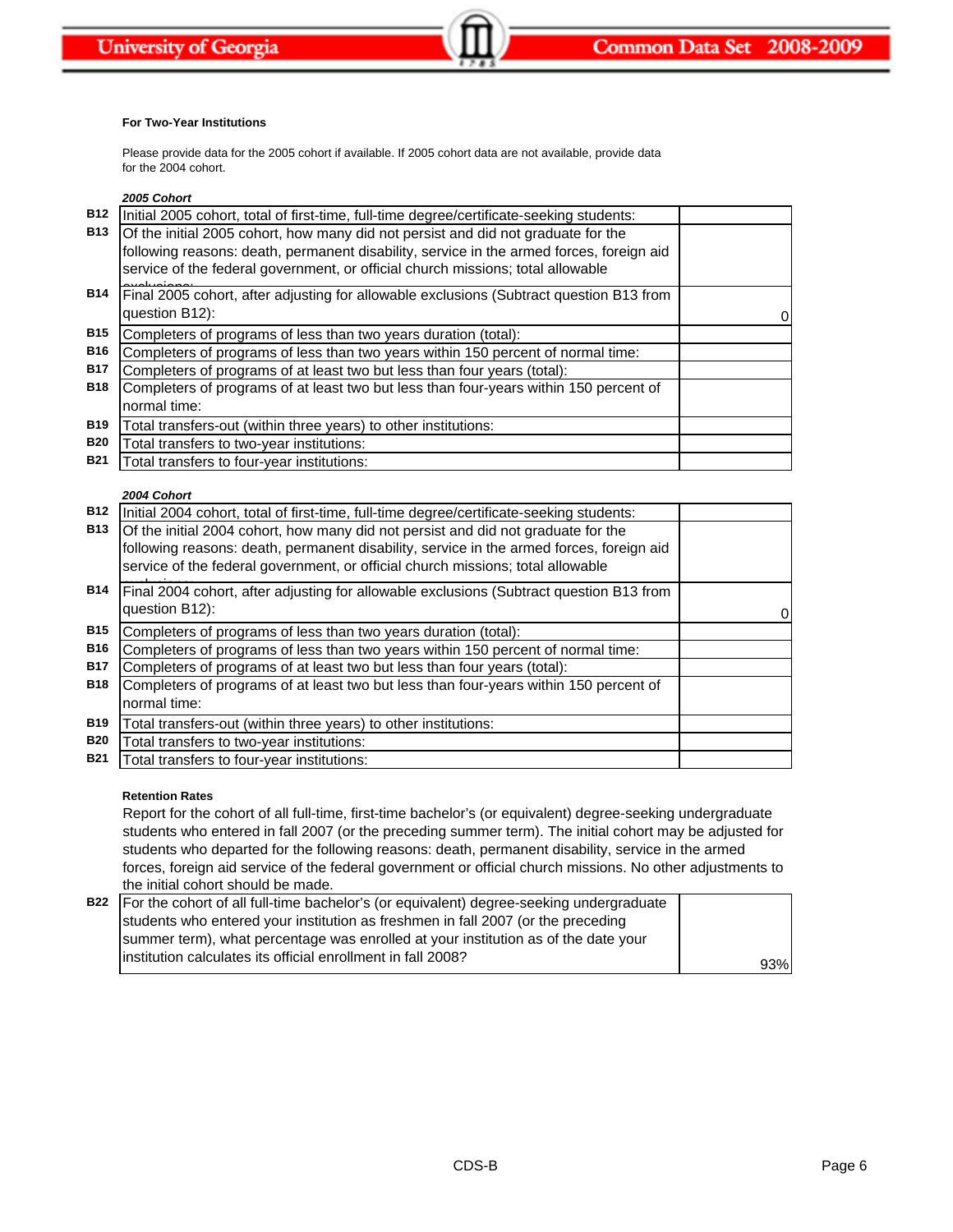# **C. FIRST-TIME, FIRST-YEAR (FRESHMAN) ADMISSION**

### **Applications**

**C1** First-time, first-year, (freshmen) students: Provide the number of degree-seeking, first-time, first-year students who applied, were admitted, and enrolled (full- or part-time) in fall 2008. Include early decision, early action, and students who began studies during summer in this cohort. Applicants should include only those students who fulfilled the requirements for consideration for admission (i.e., who completed actionable applications) and who have been notified of one of the following actions: admission, nonadmission, placement on waiting list, or application withdrawn (by applicant or institution). Admitted applicants should include wait-listed students who were subsequently offered admission.

| C <sub>1</sub> | Total first-time, first-year (freshman) men who applied               | 6910  |
|----------------|-----------------------------------------------------------------------|-------|
| C <sub>1</sub> | Total first-time, first-year (freshman) women who applied             | 10297 |
|                |                                                                       |       |
| C <sub>1</sub> | Total first-time, first-year (freshman) men who were admitted         | 3546  |
| C <sub>1</sub> | Total first-time, first-year (freshman) women who were admitted       | 6023  |
|                |                                                                       |       |
| C <sub>1</sub> | Total full-time, first-time, first-year (freshman) men who enrolled   | 1793  |
| C <sub>1</sub> | Total part-time, first-time, first-year (freshman) men who enrolled   | 11    |
|                |                                                                       |       |
| C <sub>1</sub> | Total full-time, first-time, first-year (freshman) women who enrolled | 3041  |
| C <sub>1</sub> | Total part-time, first-time, first-year (freshman) women who enrolled | 6     |

**C2 Freshman wait-listed students (students who met admission requirements but whose final admission was contingent on space availability)**

|                |                                                                     | Yes  | No |
|----------------|---------------------------------------------------------------------|------|----|
| C <sub>2</sub> | Do you have a policy of placing students on a waiting list?         | x    |    |
| C <sub>2</sub> | If yes, please answer the questions below for fall 2008 admissions: |      |    |
| C <sub>2</sub> | Number of qualified applicants offered a placed on waiting list     | 1423 |    |
| C <sub>2</sub> | Number accepting a place on the waiting list                        | 813  |    |
| C <sub>2</sub> | Number of wait-listed students admitted                             | 558  |    |
| C <sub>2</sub> | Is your waiting list ranked?                                        |      |    |
| C <sub>2</sub> | If yes, do you release that information to students?                |      |    |
| C <sub>2</sub> | Do you release that information to school counselors                |      |    |
|                |                                                                     |      |    |
|                | <b>Admission Requirements</b>                                       |      |    |

### **C3 High school completion requirement**

| C <sub>3</sub> | High school diploma is required and GED is                 | x |
|----------------|------------------------------------------------------------|---|
|                | accepted                                                   |   |
| C <sub>3</sub> | High school diploma is required and GED is not<br>accepted |   |
| C <sub>3</sub> | High school diploma or equivalent is not required          |   |
|                |                                                            |   |

### **C4 Does your institution require or recommend a general college-preparatory program for degreeseeking students?**

| C <sub>4</sub> | Require                       |  |
|----------------|-------------------------------|--|
| C4             | lRecommend                    |  |
| C4             | Neither require nor recommend |  |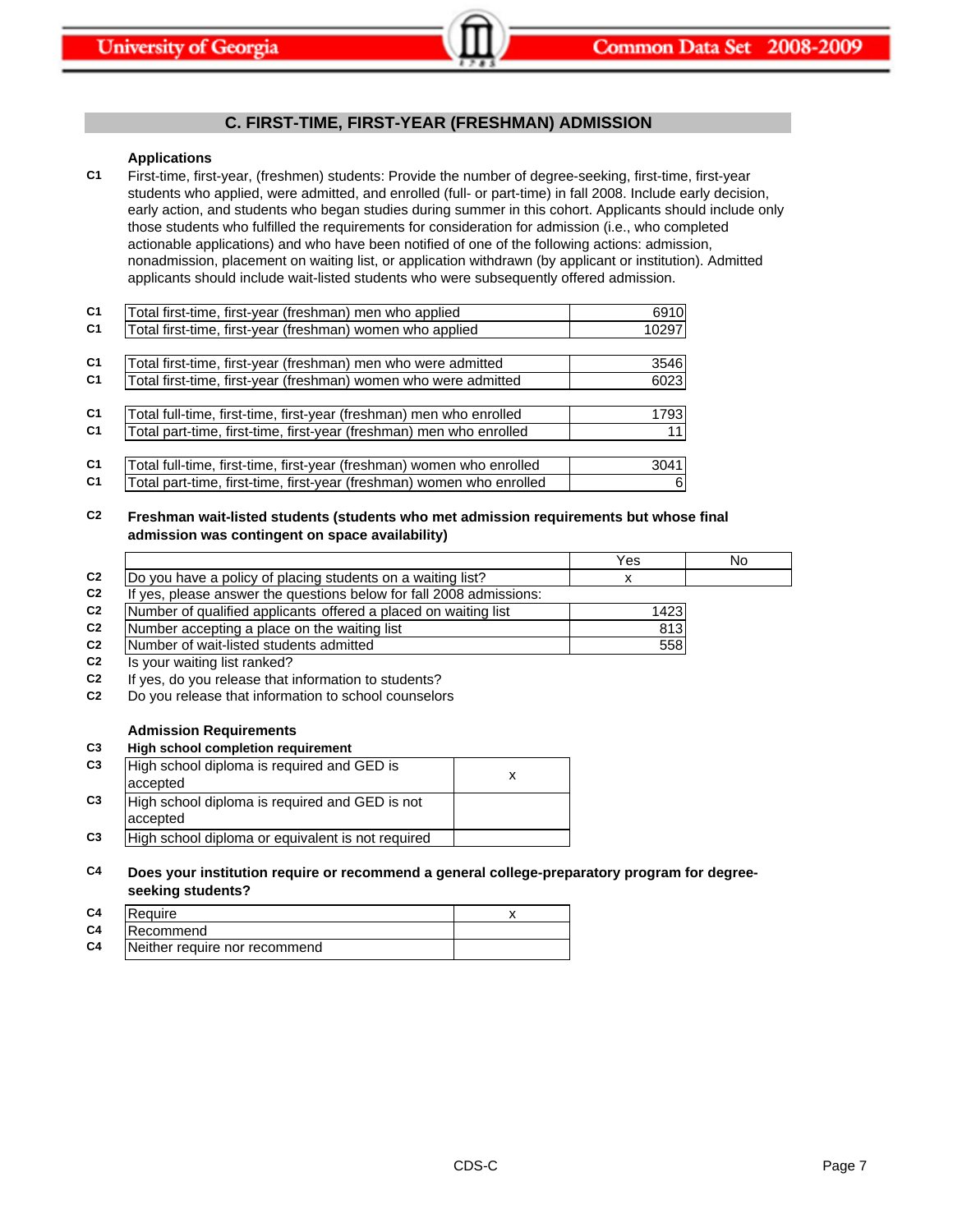**C5 Distribution of high school units required and/or recommended**. Specify the distribution of academic high school course units required and/or recommended of all or most degree-seeking students using Carnegie units (one unit equals one year of study or its equivalent). If you use a different system for calculating units, please convert.

| C <sub>5</sub> |                              | <b>Units</b> | <b>Units</b> |
|----------------|------------------------------|--------------|--------------|
|                |                              | Required     | Recommended  |
| C5             | Total academic units         | 16           | 18           |
| C5             | English                      | 4            | 4            |
| C <sub>5</sub> | <b>Mathematics</b>           | 4            | 4            |
| C5             | Science                      | 3            | 3            |
| C <sub>5</sub> | Of these, units that must be | 2            | 2            |
|                | lab                          |              |              |
| C <sub>5</sub> | Foreign language             | 2            | 3            |
| C <sub>5</sub> | Social studies               | 3            |              |
| C5             | History                      |              | 2            |
| C <sub>5</sub> | Academic electives           |              | 1            |
| C <sub>5</sub> | <b>Computer Science</b>      |              |              |
| C <sub>5</sub> | Visual/Performing Arts       |              |              |
| C <sub>5</sub> | Other (specify)              |              |              |

### **Basis for Selection**

**C6** Do you have an open admission policy, under which virtually all secondary school graduates or students with GED equivalency diplomas are admitted without regard to academic record, test scores, or other qualifications? If so, check which applies:

| C <sub>6</sub> | Open admission policy as described above for all students         |  |
|----------------|-------------------------------------------------------------------|--|
| C <sub>6</sub> | Open admission policy as described above for most students, but-- |  |
| C6             | selective admission for out-of-state students                     |  |
| C <sub>6</sub> | selective admission to some programs                              |  |
| C6             | other (explain)                                                   |  |
|                |                                                                   |  |

#### **C7 Relative importance of each of the following academic and nonacademic factors in first-time, first-year, degree-seeking (freshman) admission decisions.**

|                               | <b>Very Important</b> | Important | <b>Considered</b> | <b>Not Considered</b> |
|-------------------------------|-----------------------|-----------|-------------------|-----------------------|
| <b>Academic</b>               |                       |           |                   |                       |
| Rigor of secondary school     |                       |           |                   |                       |
| record                        | X                     |           |                   |                       |
| Class rank                    |                       |           |                   | X                     |
| Academic GPA                  | $\mathsf{x}$          |           |                   |                       |
| Standardized test scores      |                       | X         |                   |                       |
| <b>Application Essay</b>      |                       |           | X                 |                       |
| Recommendation(s)             |                       |           | X                 |                       |
| Nonacademic                   |                       |           |                   |                       |
| Interview                     |                       |           |                   | x                     |
| Extracurricular activities    |                       |           | X                 |                       |
| Talent/ability                |                       |           | x                 |                       |
| Character/personal qualities  |                       |           | X                 |                       |
| First generation              |                       |           | X                 |                       |
| Alumni/ae relation            |                       |           |                   | X                     |
| Geographical residence        |                       |           |                   | x                     |
| State residency               |                       |           |                   | x                     |
| Religious                     |                       |           |                   | X                     |
| affiliation/commitment        |                       |           |                   |                       |
| Racial/ethnic status          |                       |           |                   | X                     |
| Volunteer work                |                       |           | X                 |                       |
| Work experience               |                       |           | X                 |                       |
| Level of applicant's interest |                       |           |                   | X                     |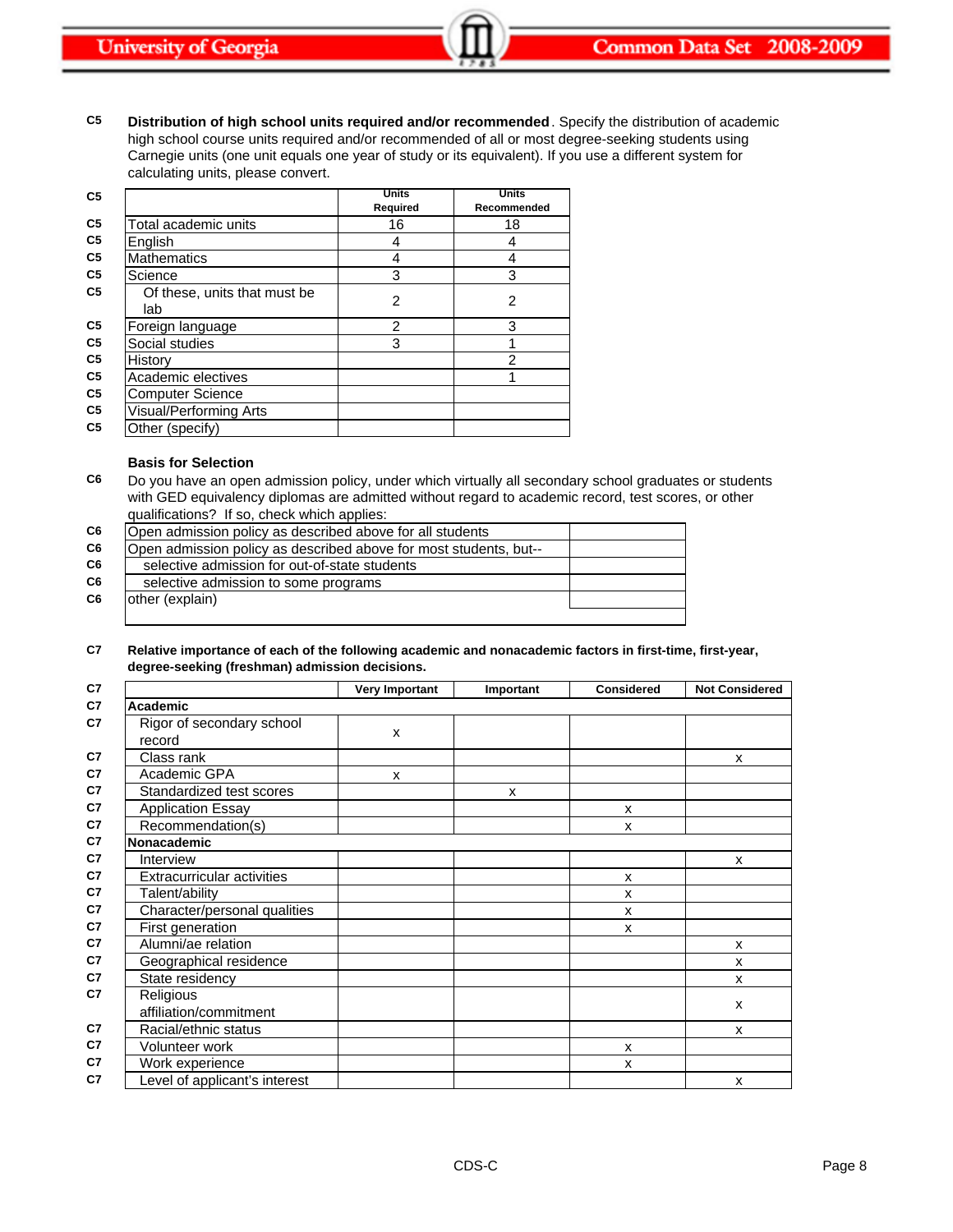### **SAT and ACT Policies**

|     | <b>SAT and ACT Policies</b>                                                                                                                                                                                                                                                          |         |           |                         |                                        |                 |
|-----|--------------------------------------------------------------------------------------------------------------------------------------------------------------------------------------------------------------------------------------------------------------------------------------|---------|-----------|-------------------------|----------------------------------------|-----------------|
| C8  | <b>Entrance exams</b>                                                                                                                                                                                                                                                                |         |           |                         |                                        |                 |
|     |                                                                                                                                                                                                                                                                                      |         |           | Yes                     | No                                     |                 |
| C8A | Does your institution make use of SAT, ACT, or SAT Subject Test                                                                                                                                                                                                                      |         |           |                         |                                        |                 |
|     | scores in admission decisions for first-time, first-year, degree-seeking                                                                                                                                                                                                             |         |           | x                       |                                        |                 |
|     | applicants?                                                                                                                                                                                                                                                                          |         |           |                         |                                        |                 |
| C8A | If yes, place check marks in the appropriate boxes below to reflect your institution's policies for use in admission for                                                                                                                                                             |         |           |                         |                                        |                 |
|     | Fall 2010.                                                                                                                                                                                                                                                                           |         |           |                         |                                        |                 |
| C8A |                                                                                                                                                                                                                                                                                      |         |           | <b>ADMISSION</b>        |                                        |                 |
| C8A |                                                                                                                                                                                                                                                                                      | Require | Recommend | <b>Require for Some</b> | <b>Consider if</b><br><b>Submitted</b> | <b>Not Used</b> |
| C8A | <b>SAT or ACT</b>                                                                                                                                                                                                                                                                    | x       |           |                         |                                        |                 |
| C8A | ACT only                                                                                                                                                                                                                                                                             |         |           |                         |                                        |                 |
| C8A | SAT only                                                                                                                                                                                                                                                                             |         |           |                         |                                        |                 |
| C8A | SAT and SAT Subject Tests or                                                                                                                                                                                                                                                         |         |           |                         |                                        |                 |
|     | <b>ACT</b>                                                                                                                                                                                                                                                                           |         |           |                         |                                        |                 |
| C8A | <b>SAT Subject Tests only</b>                                                                                                                                                                                                                                                        |         |           |                         | x                                      |                 |
| C8B | If your institution will make use of the ACT in admission decisions for first-time, first-year, degree-seeking applicants for Fall<br>2010, please indicate which ONE of the following applies: (regardless of whether the writing score will be used in the<br>admissions process): |         |           |                         |                                        |                 |
| C8B | ACT with Writing Component required                                                                                                                                                                                                                                                  |         |           | X                       |                                        |                 |
| C8B | ACT with Writing component recommended                                                                                                                                                                                                                                               |         |           |                         |                                        |                 |
| C8B | ACT with or without Writing component accepted                                                                                                                                                                                                                                       |         |           |                         |                                        |                 |
|     |                                                                                                                                                                                                                                                                                      |         |           |                         |                                        |                 |
| C8C | Please indicate how your institution will use the SAT or ACT writing component; check all that apply:                                                                                                                                                                                |         |           |                         |                                        |                 |
| C8C |                                                                                                                                                                                                                                                                                      |         |           | <b>SAT</b> essay        | <b>ACT</b> essay                       |                 |
| C8C | For admission                                                                                                                                                                                                                                                                        |         |           |                         | x                                      |                 |
| C8C | For placement                                                                                                                                                                                                                                                                        |         |           |                         |                                        |                 |
| C8C | For advising                                                                                                                                                                                                                                                                         |         |           |                         |                                        |                 |
| C8C | In place of an application essay                                                                                                                                                                                                                                                     |         |           |                         |                                        |                 |
| C8C | As a validity check on the                                                                                                                                                                                                                                                           |         |           | X                       | x                                      |                 |
|     | application essay                                                                                                                                                                                                                                                                    |         |           |                         |                                        |                 |
| C8C | No college policy as of now                                                                                                                                                                                                                                                          |         |           |                         |                                        |                 |
| C8C | Not using essay component                                                                                                                                                                                                                                                            |         |           |                         |                                        |                 |
| C8D | In addition, does your institution use applicants' test scores for academic advising?                                                                                                                                                                                                |         |           |                         |                                        |                 |
| C8D |                                                                                                                                                                                                                                                                                      | Yes     | No        |                         |                                        |                 |
|     |                                                                                                                                                                                                                                                                                      |         |           |                         |                                        |                 |
|     |                                                                                                                                                                                                                                                                                      |         |           |                         |                                        |                 |
| C8E | Latest date by which SAT or ACT scores must be received for fall-term                                                                                                                                                                                                                |         |           | 15-Jan                  |                                        |                 |
| C8E | Latest date by which SAT Subject Test scores must be received for                                                                                                                                                                                                                    |         |           |                         |                                        |                 |
|     | fall-term admission                                                                                                                                                                                                                                                                  |         |           | 15-Jan                  |                                        |                 |
|     |                                                                                                                                                                                                                                                                                      |         |           |                         |                                        |                 |
|     |                                                                                                                                                                                                                                                                                      |         |           |                         |                                        |                 |
| C8F | If necessary, use this space to clarify your test policies (e.g., if tests are recommended for some students,                                                                                                                                                                        |         |           |                         |                                        |                 |
| C8F |                                                                                                                                                                                                                                                                                      |         |           |                         |                                        |                 |
|     |                                                                                                                                                                                                                                                                                      |         |           |                         |                                        |                 |
|     |                                                                                                                                                                                                                                                                                      |         |           |                         |                                        |                 |
| C8G | Please indicate which tests your institution uses for placement (e.g., state tests):                                                                                                                                                                                                 |         |           |                         |                                        |                 |
| C8G | <b>SAT</b>                                                                                                                                                                                                                                                                           |         |           |                         |                                        |                 |
| C8G | <b>ACT</b>                                                                                                                                                                                                                                                                           |         |           |                         |                                        |                 |
| C8G | <b>SAT Subject Tests</b>                                                                                                                                                                                                                                                             | x       |           |                         |                                        |                 |
| C8G | AP                                                                                                                                                                                                                                                                                   | х       |           |                         |                                        |                 |
| C8G | <b>CLEP</b>                                                                                                                                                                                                                                                                          | X       |           |                         |                                        |                 |
| C8G | <b>Institutional Exam</b>                                                                                                                                                                                                                                                            | х       |           |                         |                                        |                 |
| C8G | State Exam (specify):                                                                                                                                                                                                                                                                |         |           |                         |                                        |                 |
|     |                                                                                                                                                                                                                                                                                      |         |           |                         |                                        |                 |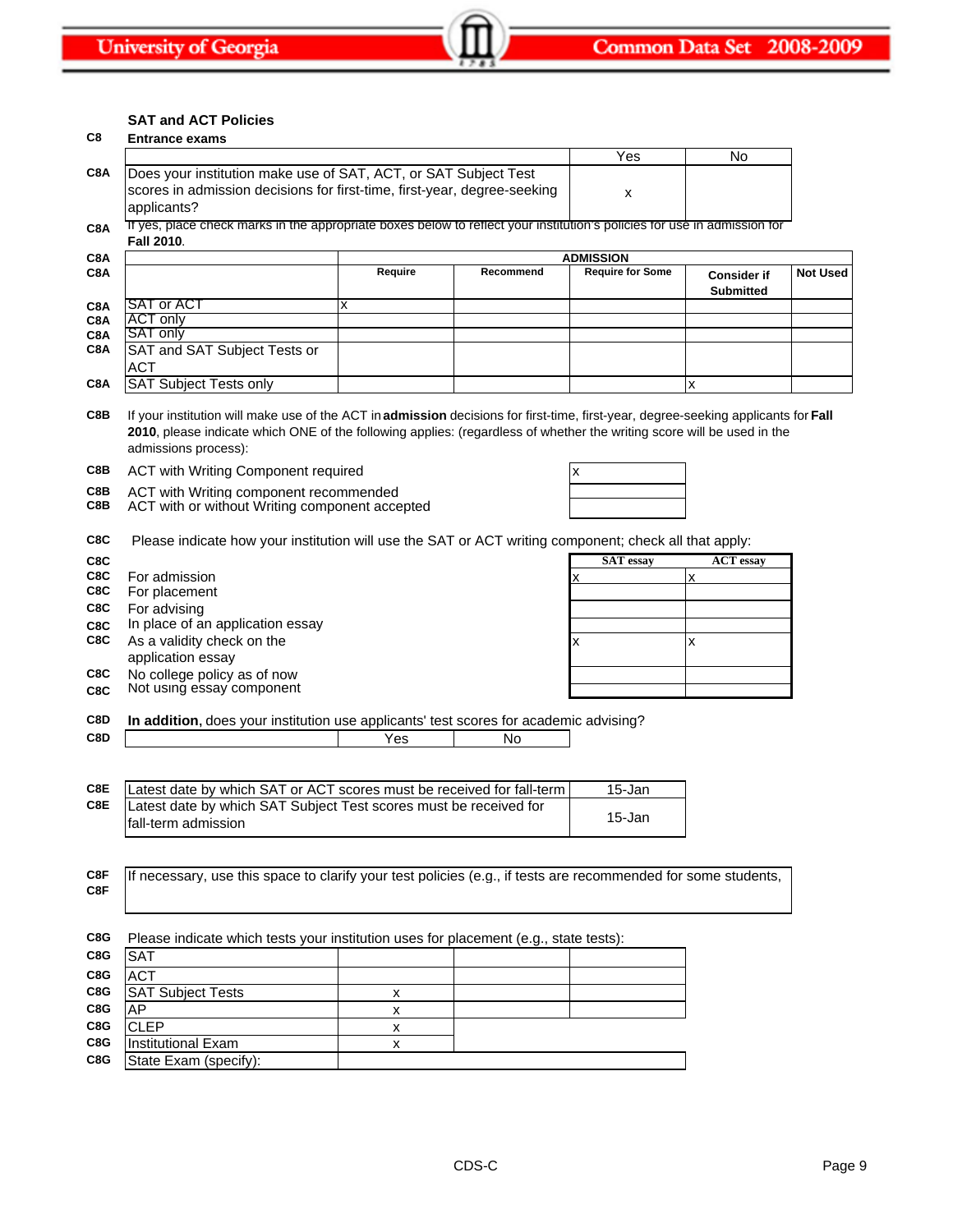## **Freshman Profile**

Provide percentages for **ALL enrolled, degree-seeking, full-time and part-time, first-time, first-year (freshman) students** enrolled in fall 2008, including students who began studies during summer, international students/nonresident aliens, and students admitted under special arrangements.

**C9 Percent and number of first-time, first-year (freshman) students enrolled in fall 2008 who submitted national standardized (SAT/ACT) test scores.** Include information for **ALL enrolled, degree-seeking, first-time, firstyear (freshman) students who submitted test scores**. Do not include partial test scores (e.g., mathematics scores but not critical reading for a category of students) or combine other standardized test results (such as TOEFL) in this item. Do not convert SAT scores to ACT scores and vice versa. The 25th percentile is the score that 25 percent scored at or below; the 75th percentile score is the one that 25 percent scored at or above.

| C <sub>9</sub> | scores<br>submitting<br>rcen.<br>ΉП                | 23%<br>scores<br>INumber<br>. submitting<br>⊬د<br>ອວ           | $\sqrt{2}$<br>™ |
|----------------|----------------------------------------------------|----------------------------------------------------------------|-----------------|
| C <sub>9</sub> | scores<br>submitting<br>AΙ<br>rcen.<br>$_{\rm eV}$ | ີ <sup>10</sup> ⁄o.<br>scores<br>،INumber<br>≅submittina<br>Aι | 2461            |

| C <sub>9</sub> |                             | 25th Percentile | <b>75th Percentile</b> |
|----------------|-----------------------------|-----------------|------------------------|
| C <sub>9</sub> | <b>SAT Critical Reading</b> | 560             | 660                    |
| C <sub>9</sub> | <b>SAT Math</b>             | 570             | 660                    |
|                | <b>SAT Writing</b>          | 560             | 660                    |
|                | <b>SAT Essay</b>            | 8               | 9                      |
| C <sub>9</sub> | <b>ACT Composite</b>        | 24              | 29                     |
| C <sub>9</sub> | <b>ACT Math</b>             | 24              | 29                     |
| C <sub>9</sub> | <b>ACT English</b>          | 24              | 30                     |
| C <sub>9</sub> | <b>ACT Writing</b>          | 8               | 9                      |

| C9 |  |  |  |  | Percent of first-time, first-year (freshman) students with scores in each range: |
|----|--|--|--|--|----------------------------------------------------------------------------------|
|----|--|--|--|--|----------------------------------------------------------------------------------|

| C <sub>9</sub> |                         | <b>SAT Critical</b>  |                    |                    |
|----------------|-------------------------|----------------------|--------------------|--------------------|
|                |                         | Reading              | <b>SAT Math</b>    | <b>SAT Writing</b> |
| C <sub>9</sub> | 700-800                 | 11.05%               | 13.57%             | 11.95%             |
| C <sub>9</sub> | 600-699                 | 47.20%               | 48.19%             | 45.19%             |
| C <sub>9</sub> | 500-599                 | 35.82%               | 33.85%             | 37.42%             |
| C <sub>9</sub> | 400-499                 | 5.73%                | 4.20%              | 5.14%              |
| C <sub>9</sub> | 300-399                 | 0.19%                | 0.19%              | 0.26%              |
| C <sub>9</sub> | 200-299                 | 0.01%                | $0.00\%$           | 0.04%              |
|                | Totals should = $100\%$ | 100.00%              | 100.00%            | 100.00%            |
| C <sub>9</sub> |                         | <b>ACT Composite</b> | <b>ACT English</b> | <b>ACT Math</b>    |
| C9             | 30-36                   | 19.71%               | 30.35%             | 20.64%             |
| C <sub>9</sub> | 24-29                   | 63.83%               | 48.88%             | 60.38%             |
| C <sub>9</sub> | 18-23                   | 15.81%               | 19.67%             | 17.47%             |
| C <sub>9</sub> | $12 - 17$               | 0.65%                | 0.89%              | 1.50%              |
| C <sub>9</sub> | $6 - 11$                | $0.00\%$             | 0.21%              | 0.01%              |
| C <sub>9</sub> | Below 6                 | $0.00\%$             | $0.00\%$           | 0.00%              |
|                | Totals should = $100\%$ | 100.00%              | 100.00%            | 100.00%            |

**C10** Percent of all degree-seeking, first-time, first-year (freshman) students who had high school class rank within each of the following ranges (report information for those students from whom you collected high school rank information).

| C10 | Percent in top tenth of high school graduating class                                        | 52% |                          |  |
|-----|---------------------------------------------------------------------------------------------|-----|--------------------------|--|
| C10 | Percent in top quarter of high school graduating class                                      | 85% |                          |  |
| C10 | Percent in top half of high school graduating class                                         |     | $98\%$ Top half +        |  |
| C10 | Percent in bottom half of high school graduating class                                      |     | $2\%$ bottom half = 100% |  |
| C10 | Percent in bottom quarter of high school graduating class                                   |     |                          |  |
| C10 | Percent of total first-time, first-year (freshmen) students who submitted high school class |     |                          |  |
|     | rank:                                                                                       |     | 80%                      |  |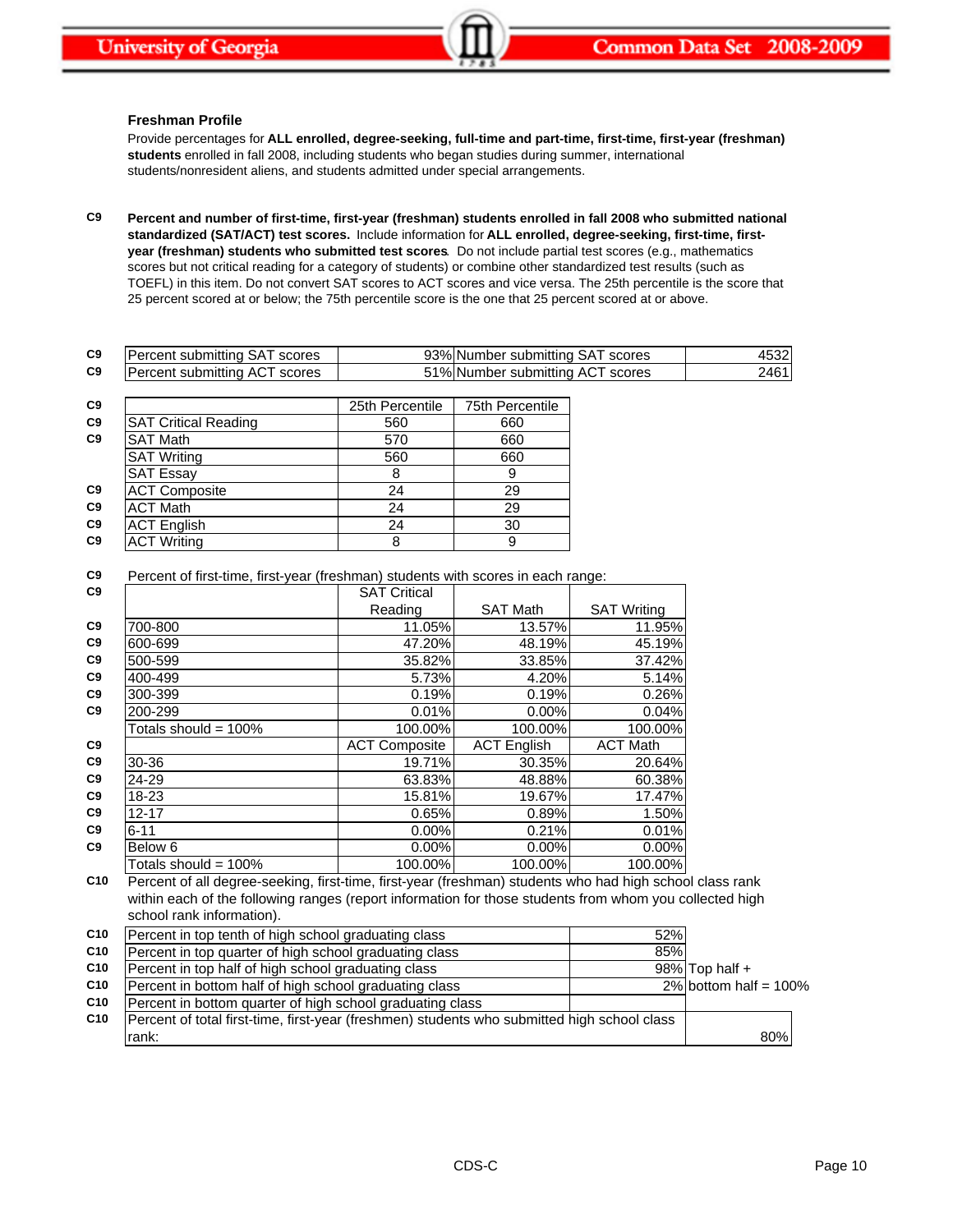**C11** Percentage of all enrolled, degree-seeking, first-time, first-year (freshman) students who had high school grade-point averages within each of the following ranges (using 4.0 scale). Report information only for those students from whom you collected high school GPA.

| C <sub>11</sub> | Percent who had GPA of 3.75 and higher    | 63.76%  |
|-----------------|-------------------------------------------|---------|
| C <sub>11</sub> | Percent who had GPA between 3.50 and 3.74 | 22.84%  |
| C <sub>11</sub> | Percent who had GPA between 3.25 and 3.49 | 8.28%   |
| C <sub>11</sub> | Percent who had GPA between 3.00 and 3.24 | 2.98%   |
| C <sub>11</sub> | Percent who had GPA between 2.50 and 2.99 | 1.58%   |
| C <sub>11</sub> | Percent who had GPA between 2.0 and 2.49  | 0.50%   |
| C <sub>11</sub> | Percent who had GPA between 1.0 and 1.99  | 0.06%   |
| C <sub>11</sub> | Percent who had GPA below 1.0             | 0.00%   |
|                 | Totals should = $100\%$                   | 100.00% |

| C <sub>12</sub> | Average high school GPA of all degree-seeking, first-time, first-year     |        |
|-----------------|---------------------------------------------------------------------------|--------|
|                 | (freshman) students who submitted GPA:                                    | 3.79   |
| C <sub>12</sub> | Percent of total first-time, first-year (freshman) students who submitted |        |
|                 | high school GPA:                                                          | 97.21% |

# **Admission Policies**

## **C13 Application Fee C13** Yes No **C13** Does your institution have an boes your institution have all x x application fee? **C13** Amount of application fee: \[\] **C13** Yes No **C13** Can it be waived for applicants with financial need?

**C13** If you have an application fee and an on-line application option, please

| C <sub>13</sub> | Same fee: |  |
|-----------------|-----------|--|
|                 |           |  |

**C13** Free:

| ᆺ |  |  |  |
|---|--|--|--|
|   |  |  |  |

**C13** Reduced:

|                                                                                 | Yes | Nο |
|---------------------------------------------------------------------------------|-----|----|
| Can on-line application fee be<br>waived for applicants with<br>financial need? |     |    |

### **C14 Application closing date**

| C <sub>14</sub> |                                  | Yes   | No |
|-----------------|----------------------------------|-------|----|
| C <sub>14</sub> | Does your institution have an    |       |    |
|                 | application closing date?        |       |    |
| C <sub>14</sub> | Application closing date (fall): | 1/15  |    |
| C <sub>14</sub> | Priority date:                   | 10/15 |    |

| C <sub>15</sub> |                                                                             | Yes | No |
|-----------------|-----------------------------------------------------------------------------|-----|----|
| C <sub>15</sub> | Are first-time, first-year students accepted for terms other than the fall? |     |    |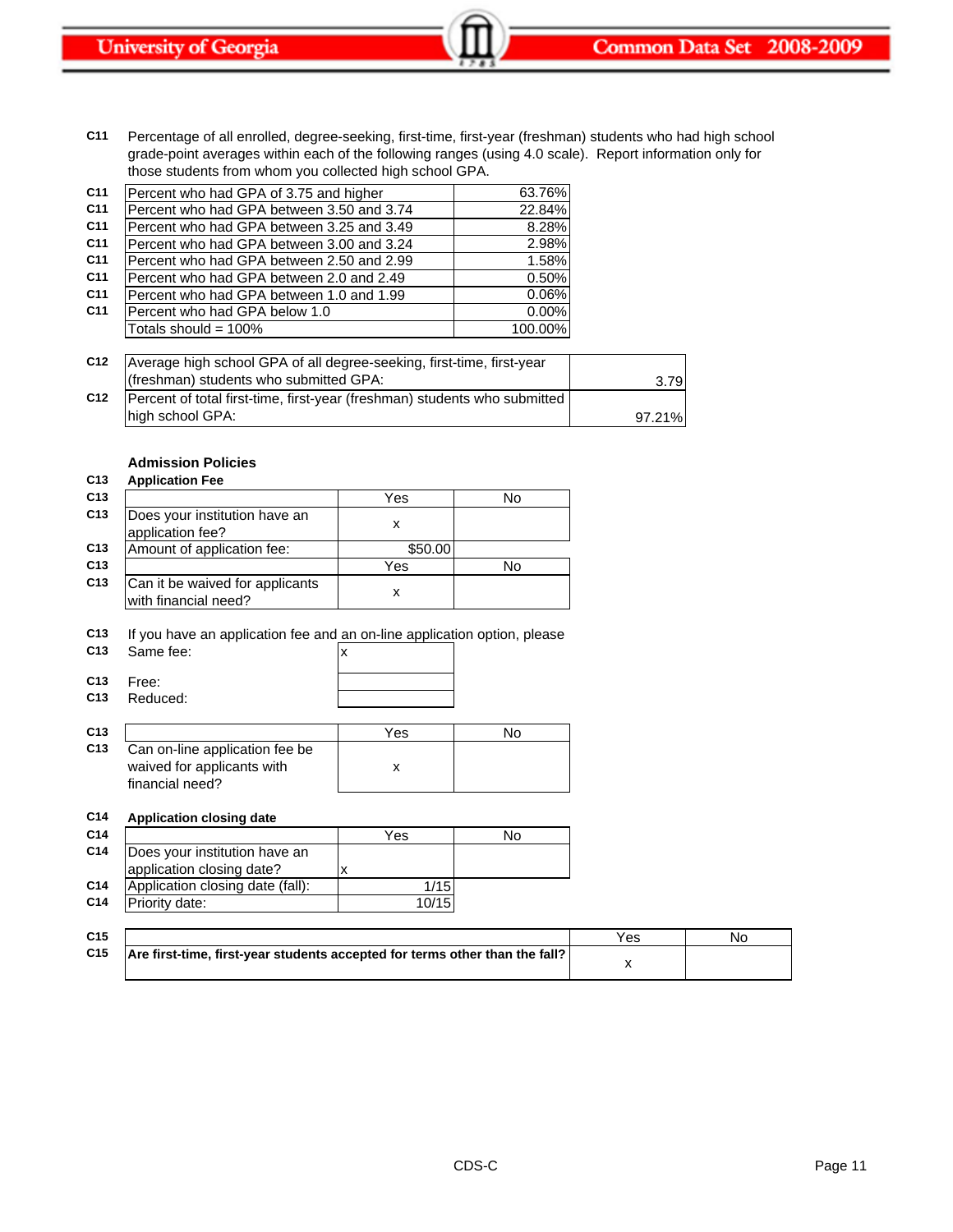| Notification to applicants of admission decision sent (fill in one only) |             |      |
|--------------------------------------------------------------------------|-------------|------|
| On a rolling basis beginning                                             |             |      |
| (date):                                                                  |             |      |
| By (date):                                                               |             |      |
| Other:                                                                   | 12/15 Early |      |
|                                                                          | 4/1 Regular |      |
|                                                                          |             |      |
| Reply policy for admitted applicants (fill in one only)                  |             |      |
| Must reply by (date):                                                    | 5/1         |      |
| No set date:                                                             |             |      |
| Must reply by May 1 or within                                            |             |      |
| weeks if notified thereafter  x                                          |             |      |
| Other:                                                                   |             |      |
| Deadline for housing deposit (MM/DD):                                    |             | 5/15 |
| Amount of housing deposit:                                               |             |      |
| Refundable if student does not enroll?                                   |             |      |
| Yes, in full                                                             |             |      |
| Yes, in part                                                             |             |      |
|                                                                          |             |      |

| C <sub>18</sub> | Deferred admission                                                               |     |    |
|-----------------|----------------------------------------------------------------------------------|-----|----|
| C <sub>18</sub> |                                                                                  | Yes | No |
| C <sub>18</sub> | Does your institution allow students to postpone enrollment after<br>ladmission? |     |    |
| C <sub>18</sub> | If yes, maximum period of postponement:<br>academci vr                           |     |    |

# **C19 Early admission of high school students**

| C <sub>19</sub> |                                                                                                                                                                           | Yes | Νo |
|-----------------|---------------------------------------------------------------------------------------------------------------------------------------------------------------------------|-----|----|
| C <sub>19</sub> | Does your institution allow high school students to enroll as full-time,<br>first-time, first-year (freshman) students one year or more before high<br>school graduation? |     |    |

Question removed from CDS.

**C20 Common Application C20** Common **Application C20 C** Question removed from CDS. (Initiated during 2006-2007 cycle)

# **Early Decision and Early Action Plans**

| C <sub>21</sub> | <b>Early Decision</b>                                                                                                                                                                                                                                                                                                                       |     |     |
|-----------------|---------------------------------------------------------------------------------------------------------------------------------------------------------------------------------------------------------------------------------------------------------------------------------------------------------------------------------------------|-----|-----|
| C <sub>21</sub> |                                                                                                                                                                                                                                                                                                                                             | Yes | No. |
| C <sub>21</sub> | Does your institution offer an early decision plan (an admission plan<br>that permits students to apply and be notified of an admission decision<br>well in advance of the regular notification date and that asks students<br>to commit to attending if accepted) for first-time, first-year (freshman)<br>applicants for fall enrollment? |     | X   |
| C <sub>21</sub> | If "yes," please complete the following:                                                                                                                                                                                                                                                                                                    |     |     |
| C <sub>21</sub> | First or only early decision plan closing date                                                                                                                                                                                                                                                                                              |     |     |
| C <sub>21</sub> | First or only early decision plan notification date                                                                                                                                                                                                                                                                                         |     |     |
| C <sub>21</sub> | Other early decision plan closing date                                                                                                                                                                                                                                                                                                      |     |     |
| C <sub>21</sub> | Other early decision plan notification date                                                                                                                                                                                                                                                                                                 |     |     |
| C <sub>21</sub> | For the Fall 2008 entering class:                                                                                                                                                                                                                                                                                                           |     |     |
| C <sub>21</sub> | Number of early decision applications received by your institution                                                                                                                                                                                                                                                                          |     |     |
| C <sub>21</sub> | Number of applicants admitted under early decision plan                                                                                                                                                                                                                                                                                     |     |     |
| C <sub>21</sub> | Please provide significant details about your early decision plan:                                                                                                                                                                                                                                                                          |     |     |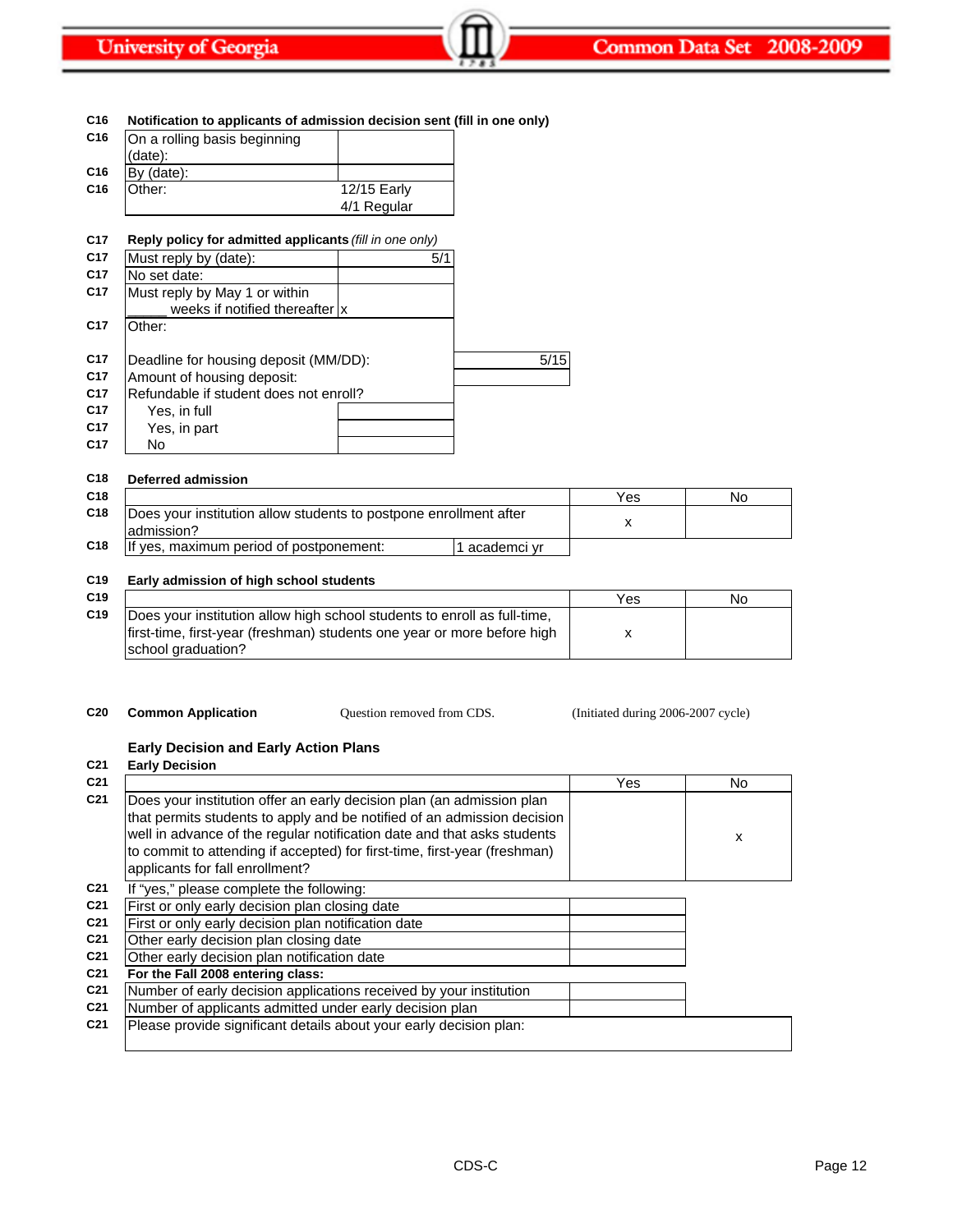**C22** x

| C <sub>22</sub> | <b>Early action</b>                                                                                                                                                                                           |    |       |    |
|-----------------|---------------------------------------------------------------------------------------------------------------------------------------------------------------------------------------------------------------|----|-------|----|
| C <sub>22</sub> |                                                                                                                                                                                                               |    | Yes   | No |
| C <sub>22</sub> | Do you have a nonbinding early action plan whereby students are<br>notified of an admission decision well in advance of the regular<br>notification date but do not have to commit to attending your college? |    | х     |    |
| C <sub>22</sub> | If "yes," please complete the following:                                                                                                                                                                      |    |       |    |
| C <sub>22</sub> | Early action closing date                                                                                                                                                                                     |    | 10/15 |    |
| C <sub>22</sub> | Early action notification date                                                                                                                                                                                |    | 12/15 |    |
| C <sub>22</sub> | Is your early action plan a "restrictive" plan under which you limit students from applying to other early plans?                                                                                             |    |       |    |
| C <sub>22</sub> | Yes                                                                                                                                                                                                           | No |       |    |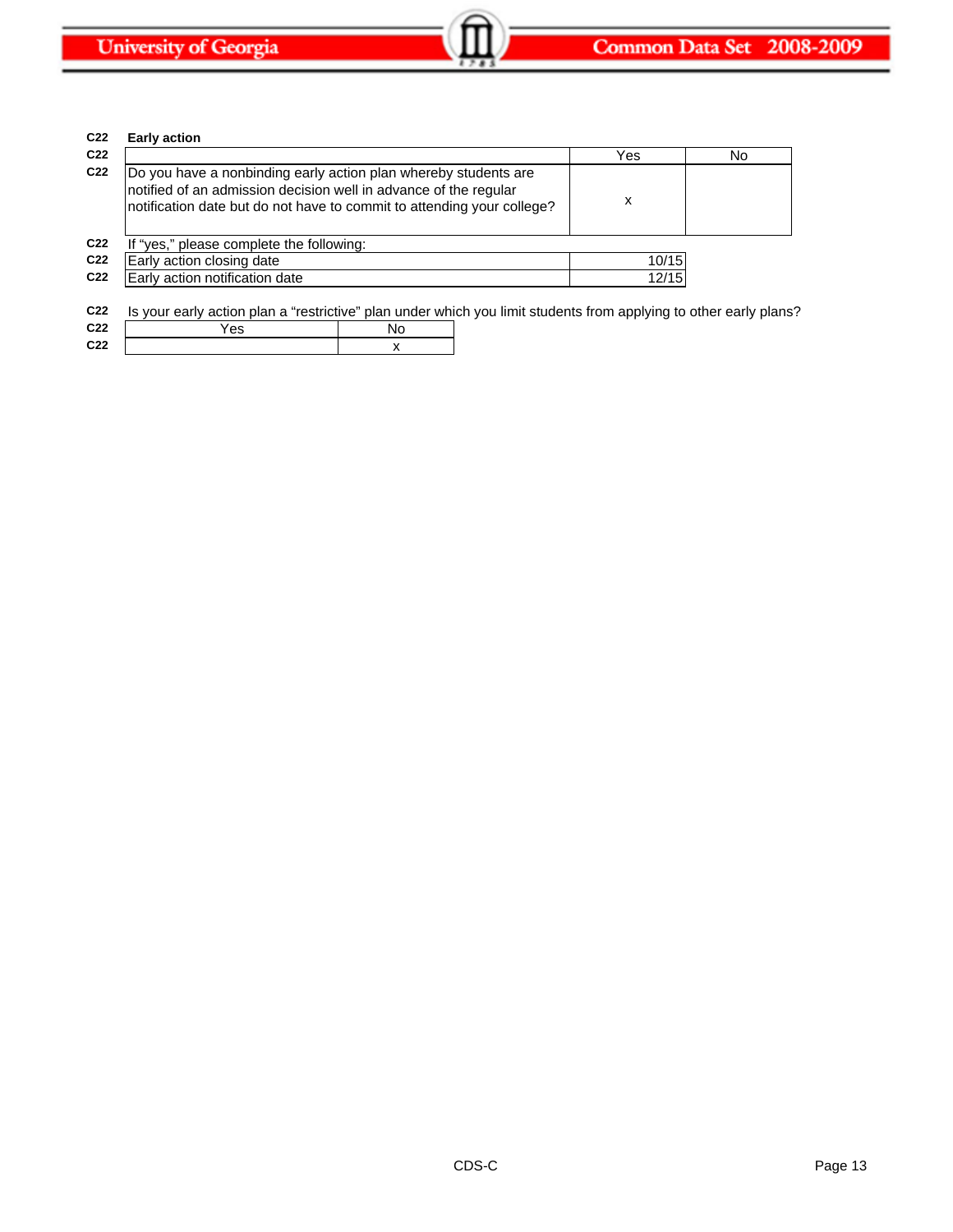# **D. TRANSFER ADMISSION**

# **Fall Applicants**

| D1 |                                                                                                                                                             | Yes | N٥ |
|----|-------------------------------------------------------------------------------------------------------------------------------------------------------------|-----|----|
| D1 | Does your institution enroll transfer students? (If no, please skip to<br>Section E)                                                                        |     |    |
| D1 | If yes, may transfer students earn advanced standing credit by<br>transferring credits earned from course work completed at other<br>colleges/universities? |     |    |

**D2** Provide the number of students who applied, were admitted, and enrolled as degree-seeking transfer students in fall 2008.

| D <sub>2</sub> |       | Applicants | Admitted<br>Applicants | Enrolled<br>Applicants |
|----------------|-------|------------|------------------------|------------------------|
| D <sub>2</sub> | Men   | 1.304      | 754                    | 567                    |
| D <sub>2</sub> | Women | 1.411      | 821                    | 563                    |
| D <sub>2</sub> | ⊺otal | 2,715      | 1.575                  | 1.130                  |

# **Application for Admission**

| D3 | Indicate terms for which transfers may enroll: |  |
|----|------------------------------------------------|--|
|----|------------------------------------------------|--|

| D <sub>3</sub> | Fall           |                         |
|----------------|----------------|-------------------------|
| D <sub>3</sub> | Winter         |                         |
| D <sub>3</sub> | Spring         | ×                       |
| D <sub>3</sub> | <b>ISummer</b> | $\overline{\mathsf{x}}$ |

| D4 |                                                                                                                     | Yes | חמ |
|----|---------------------------------------------------------------------------------------------------------------------|-----|----|
| D4 | Must a transfer applicant have a minimum number of credits<br>completed or else must apply as an entering freshman? |     |    |
| D4 | If yes, what is the minimum number of credits and the unit of<br>measure?                                           |     |    |

**D5** Indicate all items required of transfer students to apply for admission:

| D <sub>5</sub> |                                                         | Required of All | Recommended<br>of All | Recommended<br>of Some | <b>Required of Some</b> | Not Required |
|----------------|---------------------------------------------------------|-----------------|-----------------------|------------------------|-------------------------|--------------|
| D <sub>5</sub> | High school transcript                                  |                 |                       |                        |                         | х            |
| D <sub>5</sub> | College transcript(s)                                   | X               |                       |                        |                         |              |
| D <sub>5</sub> | Essay or personal<br>statement                          |                 |                       |                        |                         | x            |
| D <sub>5</sub> | Interview                                               |                 |                       |                        |                         |              |
| D <sub>5</sub> | Standardized test scores                                |                 |                       |                        | x                       |              |
| D <sub>5</sub> | Statement of good standing<br>from prior institution(s) |                 |                       |                        | х                       |              |

| D <sub>6</sub> | If a minimum high school grade point average is required of transfer |  |
|----------------|----------------------------------------------------------------------|--|
|                | applicants, specify (on a 4.0 scale):                                |  |
|                |                                                                      |  |

| D7 | If a minimum college grade point average is required of transfer |  |
|----|------------------------------------------------------------------|--|
|    | applicants, specify (on a 4.0 scale):                            |  |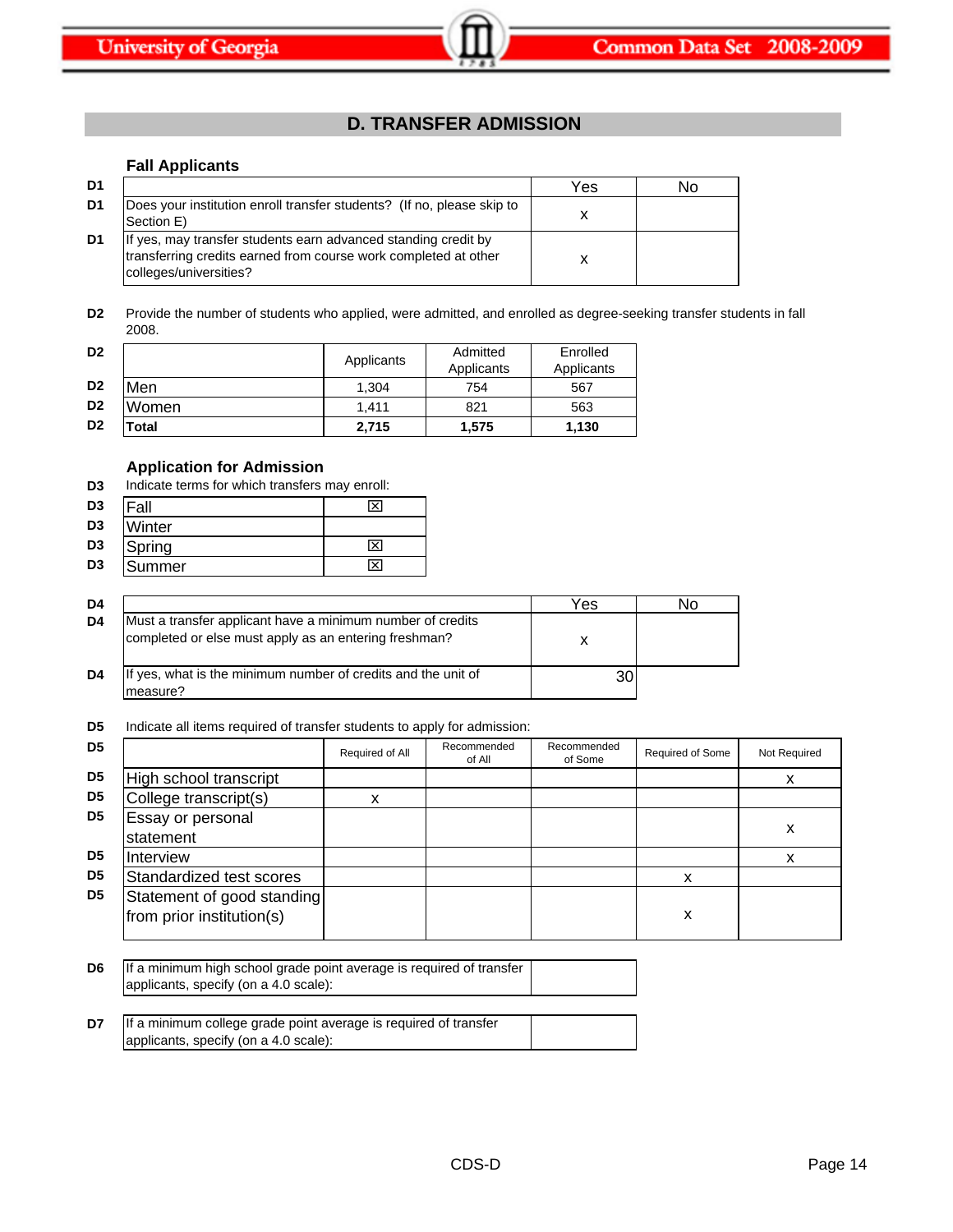**D8** List any other application requirements specific to transfer applicants:Transfers with less than 30 hrs are not accepted. A transfer GPA of 3.2 is required of all sophomores (30-59 hrs) and 2.5 required with 60 hrs or more. These students are admitted based on space availability.

**D9** List application priority, closing, notification, and candidate reply dates for transfer students. If applications are reviewed on a continuous or rolling basis, place a check mark in the "Rolling admission" column.

|                 |                                                                                                                             | <b>Priority Date</b> | <b>Closing Date</b> | <b>Notification Date</b> | <b>Reply Date</b> | <b>Rolling Admission</b> |
|-----------------|-----------------------------------------------------------------------------------------------------------------------------|----------------------|---------------------|--------------------------|-------------------|--------------------------|
| D <sub>9</sub>  | Fall                                                                                                                        |                      | 4/1                 |                          |                   | X                        |
| D <sub>9</sub>  | Winter                                                                                                                      |                      |                     |                          |                   |                          |
| D <sub>9</sub>  | Spring                                                                                                                      |                      | 9/15                |                          |                   | X                        |
| D9              | Summer                                                                                                                      |                      | 3/1                 |                          |                   | X                        |
|                 |                                                                                                                             |                      |                     |                          |                   |                          |
| D <sub>10</sub> |                                                                                                                             |                      |                     | Yes                      | No                |                          |
| D <sub>10</sub> | Does an open admission policy, if reported, apply to transfer<br>students?                                                  |                      |                     |                          | x                 |                          |
|                 |                                                                                                                             |                      |                     |                          |                   |                          |
| D <sub>11</sub> | Describe additional requirements for transfer admission, if applicable: Transfers with less than 30 hrs are not accepted. A |                      |                     |                          |                   |                          |
|                 | transfer GPA of 3.2 is required of all sophomores (30-59 hrs) and 2.5 required with 60 hrs                                  |                      |                     |                          |                   |                          |
|                 | or more. These students are admitted based on space availability.                                                           |                      |                     |                          |                   |                          |
|                 | <b>Transfer Credit Policies</b>                                                                                             |                      |                     |                          |                   |                          |
| D <sub>12</sub> | Report the lowest grade earned for any course that may be                                                                   |                      |                     |                          |                   |                          |
|                 | transferred for credit:                                                                                                     |                      |                     | 65.00                    |                   |                          |
|                 |                                                                                                                             |                      |                     |                          |                   |                          |
|                 |                                                                                                                             |                      |                     |                          |                   |                          |
| D <sub>13</sub> |                                                                                                                             |                      |                     | Number                   | Unit Type         |                          |
| D <sub>13</sub> | Maximum number of credits or courses that may be transferred from                                                           |                      |                     |                          |                   |                          |
|                 | a two-year institution:                                                                                                     |                      |                     |                          |                   |                          |
|                 |                                                                                                                             |                      |                     |                          |                   |                          |
| D <sub>14</sub> |                                                                                                                             |                      |                     | <b>Number</b>            | Unit Type         |                          |
| D <sub>14</sub> | Maximum number of credits or courses that may be transferred from<br>a four-year institution:                               |                      |                     |                          |                   |                          |
|                 |                                                                                                                             |                      |                     |                          |                   |                          |
| D <sub>15</sub> | Minimum number of credits that transfers must complete at your                                                              |                      |                     |                          |                   |                          |
|                 | institution to earn an associate degree:                                                                                    |                      |                     |                          |                   |                          |
|                 |                                                                                                                             |                      |                     |                          |                   |                          |
| D <sub>16</sub> | Minimum number of credits that transfers must complete at your                                                              |                      |                     |                          |                   |                          |
|                 | institution to earn a bachelor's degree:                                                                                    |                      |                     | 45.00                    |                   |                          |
| D <sub>17</sub> | Describe other transfer credit policies:A grade of 'C' or higher is required for ENG1101 and an average of                  |                      |                     |                          |                   |                          |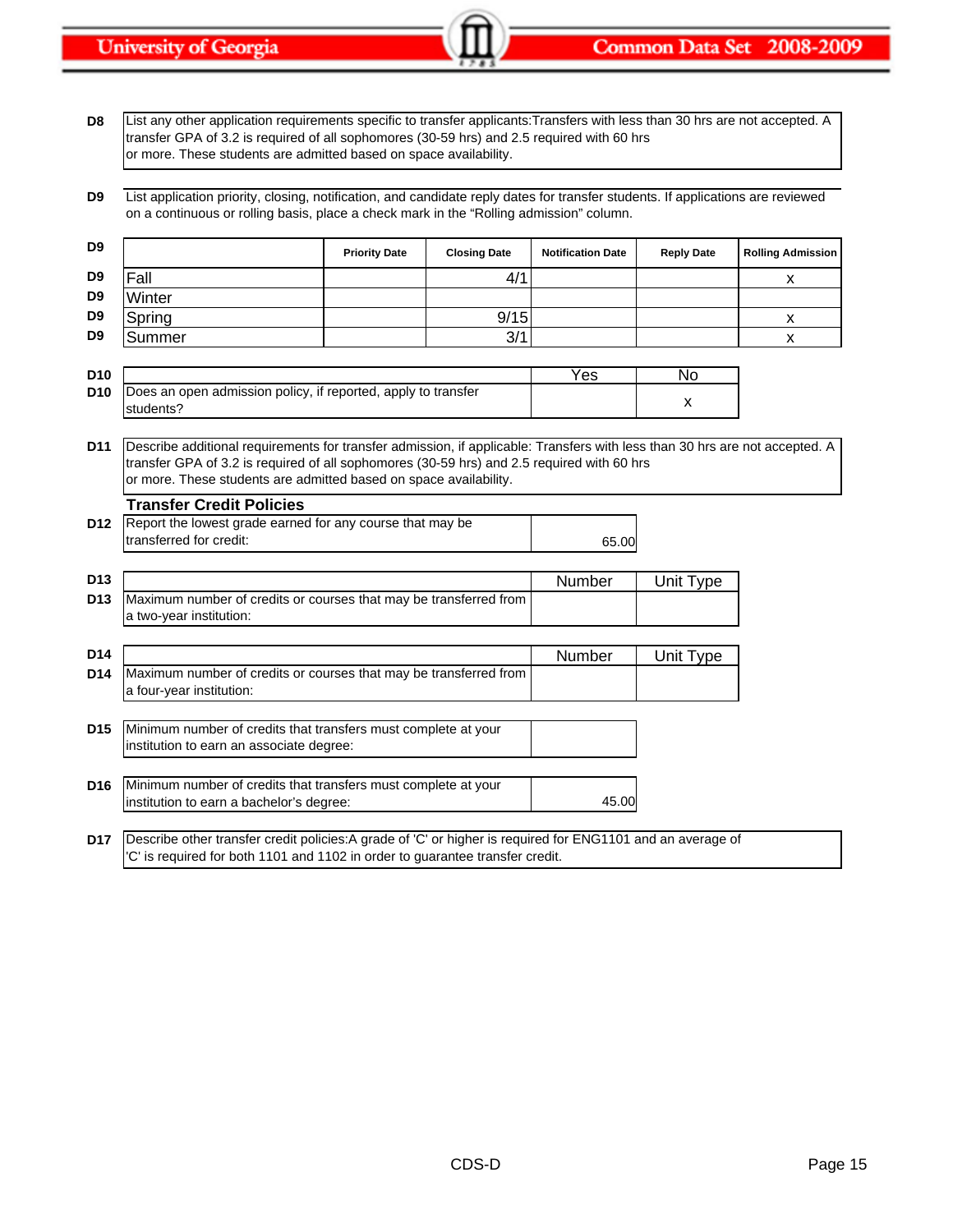# **E. ACADEMIC OFFERINGS AND POLICIES**

**E1 Special study options:** Identify those programs available at your institution. Refer to the glossary for definitions.

| E <sub>1</sub> | Accelerated program                 | X  |
|----------------|-------------------------------------|----|
| E <sub>1</sub> | Cooperative education program       | X  |
| E <sub>1</sub> | Cross-registration                  | X  |
| E1             | Distance learning                   | X  |
| E <sub>1</sub> | Double major                        | X  |
| E1             | Dual enrollment                     | X  |
| E <sub>1</sub> | English as a Second Language (ESL)  |    |
| E <sub>1</sub> | Exchange student program (domestic) | X  |
| E <sub>1</sub> | External degree program             | X  |
| E <sub>1</sub> | Honors Program                      | X  |
| E <sub>1</sub> | Independent study                   | X  |
| E <sub>1</sub> | Internships                         | ΙX |
| E <sub>1</sub> | Liberal arts/career combination     | X  |
| E <sub>1</sub> | Student-designed major              | X  |
| E <sub>1</sub> | Study abroad                        | х  |
| E <sub>1</sub> | Teacher certification program       | x  |
| E <sub>1</sub> | Weekend college                     |    |
| E1             | Other (specify):                    |    |
|                |                                     |    |

**E2 This question has been removed from the Common Data Set.**

# **E3 Areas in which all or most students are required to complete some course work prior to**

|                | araduation:                                                                    |   |
|----------------|--------------------------------------------------------------------------------|---|
| E <sub>3</sub> | Arts/fine arts                                                                 | х |
| E <sub>3</sub> | Computer literacy                                                              | х |
| E <sub>3</sub> | English (including composition)                                                | х |
| E <sub>3</sub> | Foreign languages                                                              |   |
| E <sub>3</sub> | <b>History</b>                                                                 | х |
| E <sub>3</sub> | <b>Humanities</b>                                                              | х |
| E <sub>3</sub> | <b>Mathematics</b>                                                             | х |
| E <sub>3</sub> | Philosophy                                                                     |   |
| E <sub>3</sub> | Sciences (biological or physical)                                              | х |
| E <sub>3</sub> | Social science                                                                 | х |
| E <sub>3</sub> | Other (describe):                                                              | x |
|                | Environmental literacy, cultural diversity, and one physical education credit. |   |

**Library Collections: The CDS Publishers will collect library data again when a new Academic Libraries Survey is in place.**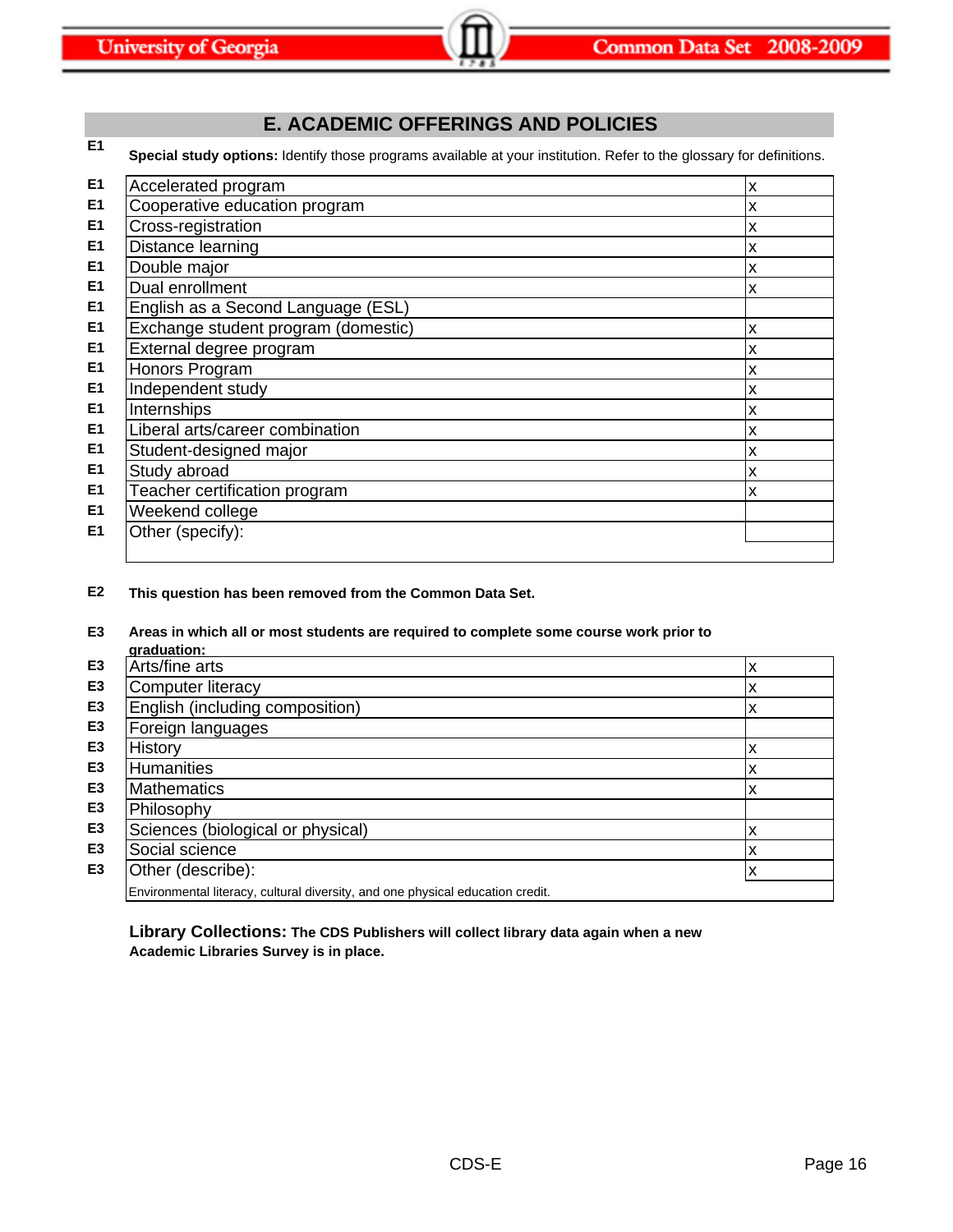# **F. STUDENT LIFE**

**F1** Percentages of first-time, first-year (freshman) degree-seeking students and degree-seeking undergraduates enrolled in Fall 2008 who fit the following categories:

| F <sub>1</sub> |                                                                                                   | First-time, first-year<br>(freshman) students | Undergraduates |
|----------------|---------------------------------------------------------------------------------------------------|-----------------------------------------------|----------------|
| F <sub>1</sub> | Percent who are from out of state (exclude<br>international/nonresident aliens from the numerator |                                               |                |
|                | and denominator)                                                                                  | 15%                                           | 12%            |
| F <sub>1</sub> | Percent of men who join fraternities                                                              | 33%                                           | 20%            |
| F <sub>1</sub> | Percent of women who join sororities                                                              | 28%                                           | 25%            |
| F <sub>1</sub> | Percent who live in college-owned, -operated, or -<br>affiliated housing                          |                                               |                |
|                |                                                                                                   | 98%                                           | 27%            |
| F <sub>1</sub> | Percent who live off campus or commute                                                            | 2%                                            | 73%            |
| F <sub>1</sub> | Percent of students age 25 and older                                                              | 0%                                            | 6%             |
| F <sub>1</sub> | Average age of full-time students                                                                 | 18 <sup>l</sup>                               | 21             |
| F <sub>1</sub> | Average age of all students (full- and part-time)                                                 | 18                                            | 21             |

**F2 Activities offered** Identify those programs available at your institution.

| F <sub>2</sub> | <b>Campus Ministries</b>           | X |
|----------------|------------------------------------|---|
| F <sub>2</sub> | Choral groups                      | X |
| F <sub>2</sub> | Concert band                       | x |
| F <sub>2</sub> | Dance                              | X |
| F <sub>2</sub> | Drama/theater                      | X |
| F <sub>2</sub> | International Student Organization | X |
| F <sub>2</sub> | Jazz band                          | X |
| F <sub>2</sub> | Literary magazine                  | X |
| F <sub>2</sub> | Marching band                      | x |
| F <sub>2</sub> | Model UN                           | X |
| F <sub>2</sub> | Music ensembles                    | X |
| F <sub>2</sub> | Musical theater                    | X |
| F <sub>2</sub> | Opera                              | x |
| F <sub>2</sub> | Pep band                           | x |
| F <sub>2</sub> | Radio station                      | X |
| F <sub>2</sub> | Student government                 | x |
| F <sub>2</sub> | Student newspaper                  | X |
| F <sub>2</sub> | Student-run film society           | X |
| F <sub>2</sub> | Symphony orchestra                 | X |
| F <sub>2</sub> | <b>Television station</b>          | X |
| F <sub>2</sub> | Yearbook                           | X |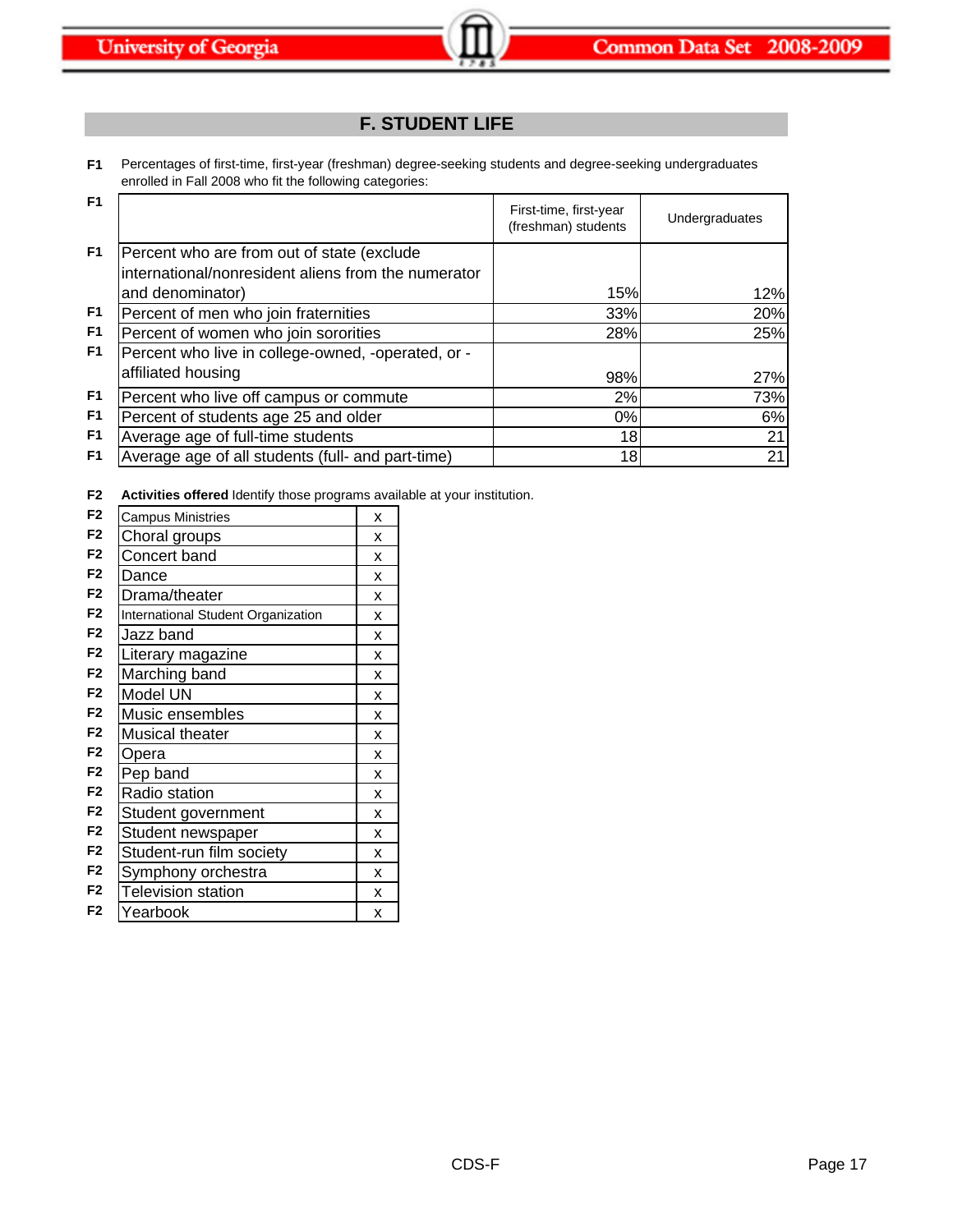| F3             | <b>ROTC</b> (program offered in cooperation with Reserve Officers' Training Corps) |           |                                      |                                 |  |
|----------------|------------------------------------------------------------------------------------|-----------|--------------------------------------|---------------------------------|--|
| F <sub>3</sub> |                                                                                    | On Campus | At Cooperating<br><b>Institution</b> | Name of Cooperating Institution |  |
| F <sub>3</sub> | Army ROTC is offered:                                                              |           |                                      |                                 |  |
| F <sub>3</sub> | Naval ROTC is offered:                                                             |           |                                      |                                 |  |
| F <sub>3</sub> | Air Force ROTC is offered:                                                         |           |                                      |                                 |  |

**F4 Housing:** Check all types of college-owned, -operated, or -affiliated housing available for undergraduates at your institution.

| F4 | Coed dorms                                    | x |
|----|-----------------------------------------------|---|
| F4 | Men's dorms                                   |   |
| F4 | Women's dorms                                 | x |
| F4 | Apartments for married students               | X |
| F4 | Apartments for single students                | х |
| F4 | Special housing for disabled<br>students      | x |
| F4 | Special housing for international<br>students | x |
| F4 | Fraternity/sorority housing                   | x |
| F4 | Cooperative housing                           |   |
| F4 | Theme housing                                 | x |
| F4 | Wellness housing                              |   |
| F4 | Other housing options (specify):              | x |
|    | Honors and Language focused dorms             |   |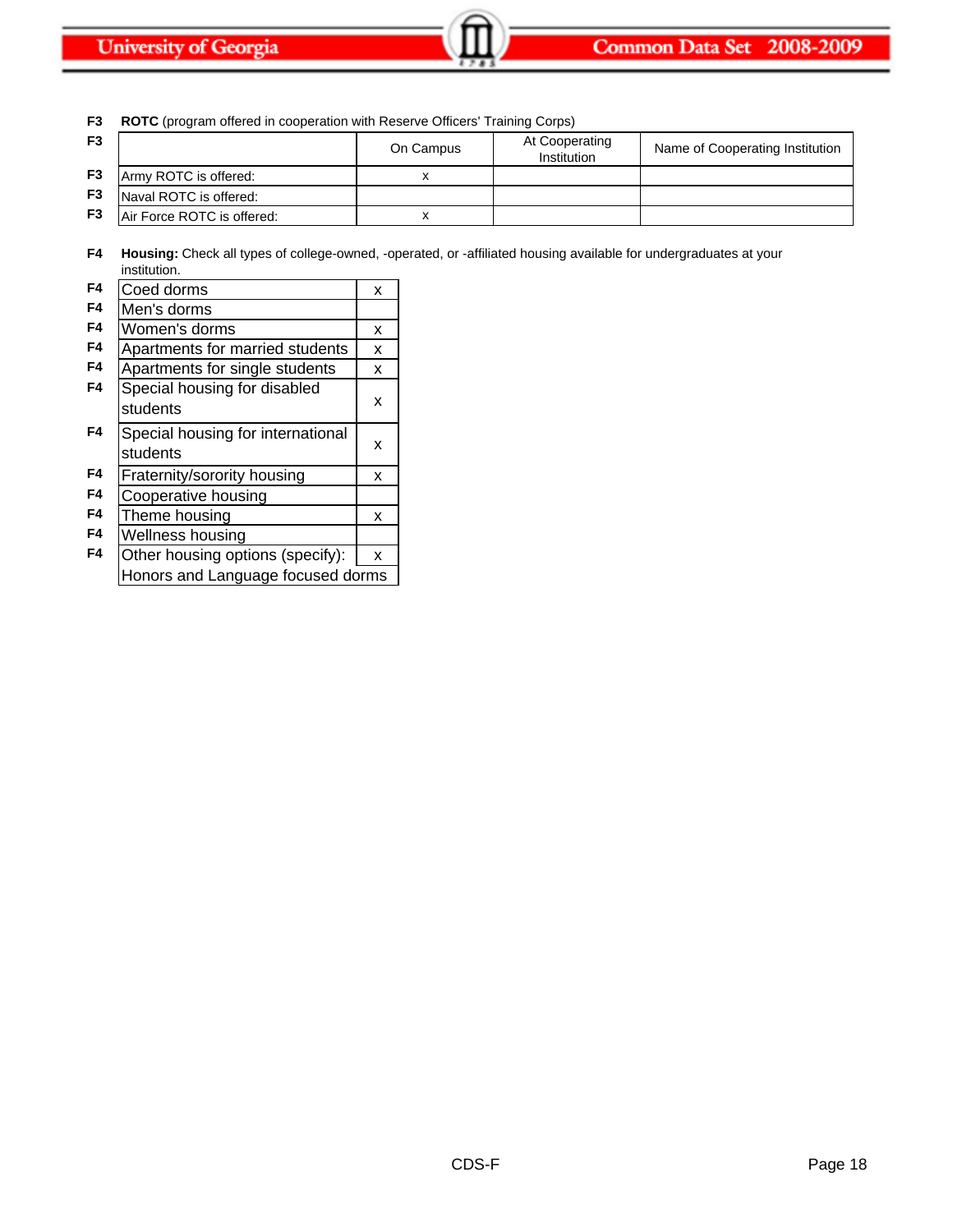# **G. ANNUAL EXPENSES**

**Provide 2009-2010 academic year costs of attendance for the following categories that are applicable to your institution.**

Check here if your institution's 2009-2010 academic year costs of attendance are not available at this time and provide an approximate date (i.e., month/day) when your institution's final 2009-2010 academic year costs of attendance will be available:

G1 Undergraduate full-time tuition, required fees, room and board List the typical tuition, required fees, and room and board for a full-time undergraduate student for the FULL 2009-2010 academic year (30 semester or 45 quarter hours for institutions that derive annual tuition by multiplying credit hour cost by number of credits). A full academic year refers to the period of time generally extending from September to June; usually equated to two semesters, two trimesters, three quarters, or the period covered by a four-one-four plan. Room and board is defined as double occupancy and 19 meals per week or the maximum meal plan. Required fees include only charges that all full-time students must pay that are not included in tuition (e.g., registration, health, or activity fees.) Do not include optional fees (e.g., parking, laboratory use).

| G <sub>1</sub> |                                                       | First-Year | Undergraduates |
|----------------|-------------------------------------------------------|------------|----------------|
| G <sub>1</sub> | PRIVATE INSTITUTIONS                                  |            |                |
|                | Tuition:                                              |            |                |
| G <sub>1</sub> | PUBLIC INSTITUTIONS                                   |            |                |
|                | Tuition:                                              |            |                |
|                | In-district                                           | \$6,070    | \$4,828        |
| G <sub>1</sub> | PUBLIC INSTITUTIONS                                   |            |                |
|                | In-state (out-of-district):                           |            |                |
| G <sub>1</sub> | PUBLIC INSTITUTIONS                                   |            |                |
|                | Out-of-state:                                         | \$24,280   | \$20,504       |
| G1             | NONRESIDENT ALIENS                                    |            |                |
|                | Tuition:                                              |            |                |
|                |                                                       |            |                |
| G <sub>1</sub> | <b>REQUIRED FEES:</b>                                 | \$1,460    | \$1,460        |
|                |                                                       |            |                |
| G <sub>1</sub> | ROOM AND BOARD:                                       |            |                |
|                | (on-campus)                                           | \$8,046    | \$8,046        |
| G <sub>1</sub> | <b>ROOM ONLY:</b>                                     |            |                |
|                | (on-campus)                                           | \$4,524    | \$4,524        |
| G1             | <b>BOARD ONLY:</b>                                    |            |                |
|                | on-campus meal plan)                                  | \$3,522    | \$3,522        |
|                |                                                       |            |                |
| G <sub>1</sub> | Comprehensive tuition and room and board fee (if your |            |                |
|                | college cannot provide separate tuition and room and  |            |                |

**G1** Other:

board fees):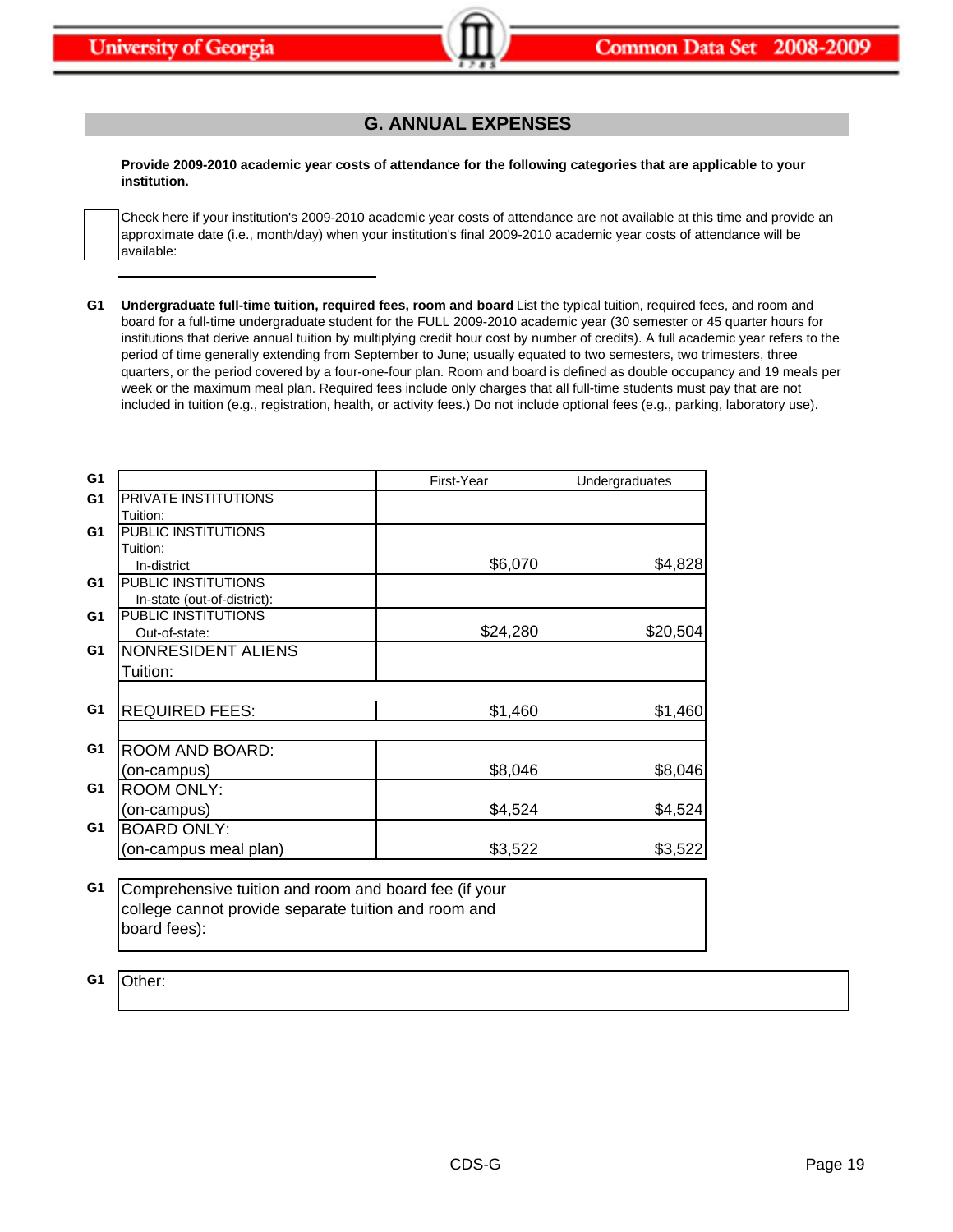| G <sub>2</sub> |                                                                                   | <b>Minimum</b> | Maximum |
|----------------|-----------------------------------------------------------------------------------|----------------|---------|
| G <sub>2</sub> | Number of credits per term a student can take for the stated full-time<br>tuition | 12             |         |
| G3             |                                                                                   | Yes            | No      |
| G3             | Do tuition and fees vary by year of study (e.g., sophomore, junior,<br>senior)?   |                |         |

**G4** If tuition and fees vary by undergraduate instructional program, describe briefly:

**G5** Provide the estimated expenses for a typical full-time undergraduate student:

| (living at home)<br>\$960 | (not living at home) |
|---------------------------|----------------------|
|                           |                      |
|                           | \$960                |
|                           |                      |
|                           |                      |
|                           |                      |
|                           |                      |
|                           |                      |
|                           |                      |

**G6** Undergraduate per-credit-hour charges (tuition only)

| G <sub>6</sub> | <b>IPRIVATE INSTITUTIONS:</b> |   |
|----------------|-------------------------------|---|
| G6             | PUBLIC INSTITUTIONS           |   |
|                | In-district:                  |   |
| G6             | <b>PUBLIC INSTITUTIONS</b>    |   |
|                | In-state (out-of-district):   |   |
| G6             | PUBLIC INSTITUTIONS           |   |
|                | Out-of-state:                 | * |
| G6             | NONRESIDENT ALIENS:           |   |
|                |                               |   |

Tuition for undergraduate entering Fall 2009 is a flat rate of \$1,800 for up to 6 credit hours, and \$3,035 for more than 6 credit hours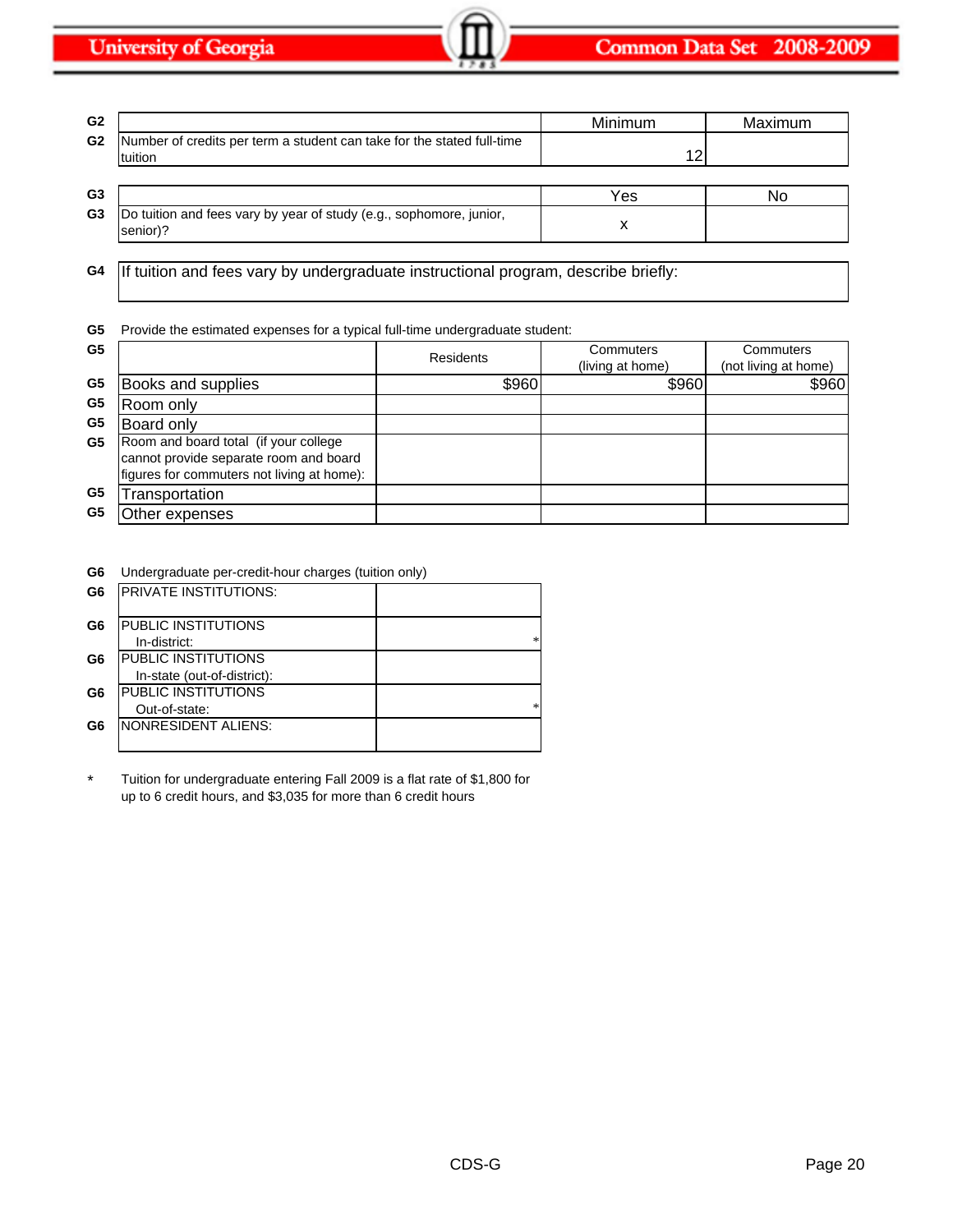# **H. FINANCIAL AID**

# **Aid Awarded to Enrolled Undergraduates**

Enter total dollar amounts **awarded** to enrolled full-time and less than full-time degree-seeking undergraduates **(using the same cohort reported in CDS Question B1, "total degree-seeking" undergraduates)** in the following categories. (Note: If the data being reported are final figures for the 2007-2008 academic year (see the next item below), use the 2007-2008 academic year's CDS Question B1 cohort.) Include aid awarded to international students (i.e., those not qualifying for federal aid). Aid that is non-need-based but that was used to meet need should be reported in the need-based aid columns. **(For a suggested order of precedence in assigning categories of aid to cover need, see the entry for "non-need-based scholarship or grant aid" on the last page of the definitions section.)**

| H1 |                                                                                                | 2008-2009<br>estimated | 2007-2008<br>final |
|----|------------------------------------------------------------------------------------------------|------------------------|--------------------|
| H1 | Indicate the academic year for which data are reported for items H1, H2, H2A, and<br>H6 below: |                        |                    |

**H3** Which needs-analysis methodology does your institution use in awarding institutional aid?

| H3 | Federal methodology (FM)       |  |
|----|--------------------------------|--|
| H3 | Institutional methodology (IM) |  |
| H3 | <b>Both FM and IM</b>          |  |

| H1             |                                                                                                                                                               | Need-based \$<br>(Include non-need-based | Non-need-based \$<br>(Exclude non-need-based |
|----------------|---------------------------------------------------------------------------------------------------------------------------------------------------------------|------------------------------------------|----------------------------------------------|
|                |                                                                                                                                                               | aid used to meet need.)                  | aid used to meet need.)                      |
| H1             | <b>Scholarships/Grants</b>                                                                                                                                    |                                          |                                              |
| H1             | Federal                                                                                                                                                       | \$14,099,003                             | \$360,819                                    |
| H <sub>1</sub> | State (i.e., all states, not only the state in which your institution is                                                                                      |                                          |                                              |
|                | located)                                                                                                                                                      | \$22,376,968                             | \$66,563,966                                 |
| H <sub>1</sub> | Institutional: Endowed scholarships, annual gifts and tuition funded<br>grants, awarded by the college, excluding athletic aid and tuition                    |                                          |                                              |
|                | waivers (which are reported below).                                                                                                                           | \$929,279                                | \$3,161,153                                  |
| H <sub>1</sub> | Scholarships/grants from external sources (e.g., Kiwanis, National                                                                                            |                                          |                                              |
|                | Merit) not awarded by the college                                                                                                                             | \$1,687,188                              | \$3,146,823                                  |
| H <sub>1</sub> | <b>Total Scholarships/Grants</b>                                                                                                                              | \$39,092,438                             | \$73,232,761                                 |
| H1             | Self-Help                                                                                                                                                     |                                          |                                              |
| H1             | Student loans from all sources (excluding parent loans)                                                                                                       | \$24,005,681                             | \$30,772,253                                 |
| H <sub>1</sub> | <b>Federal Work-Study</b>                                                                                                                                     | \$1,004,572                              |                                              |
| H1             | State and other (e.g., institutional) work-study/employment (Note:<br>Excludes Federal Work-Study captured above.)                                            |                                          |                                              |
| H1             | <b>Total Self-Help</b>                                                                                                                                        | \$25,010,253                             | \$30,772,253                                 |
| H1             | Other                                                                                                                                                         |                                          |                                              |
| H1             | Parent Loans                                                                                                                                                  | \$1,974,764                              | \$7,213,519                                  |
| H1             | <b>Tuition Waivers</b><br>Reporting is optional. Report tuition waivers in this row if you choose to report them. Do not report tuition<br>waivers elsewhere. | \$854,357                                | \$4,491,522                                  |
| H1             | <b>Athletic Awards</b>                                                                                                                                        | \$1,328,143                              | \$4,701,914                                  |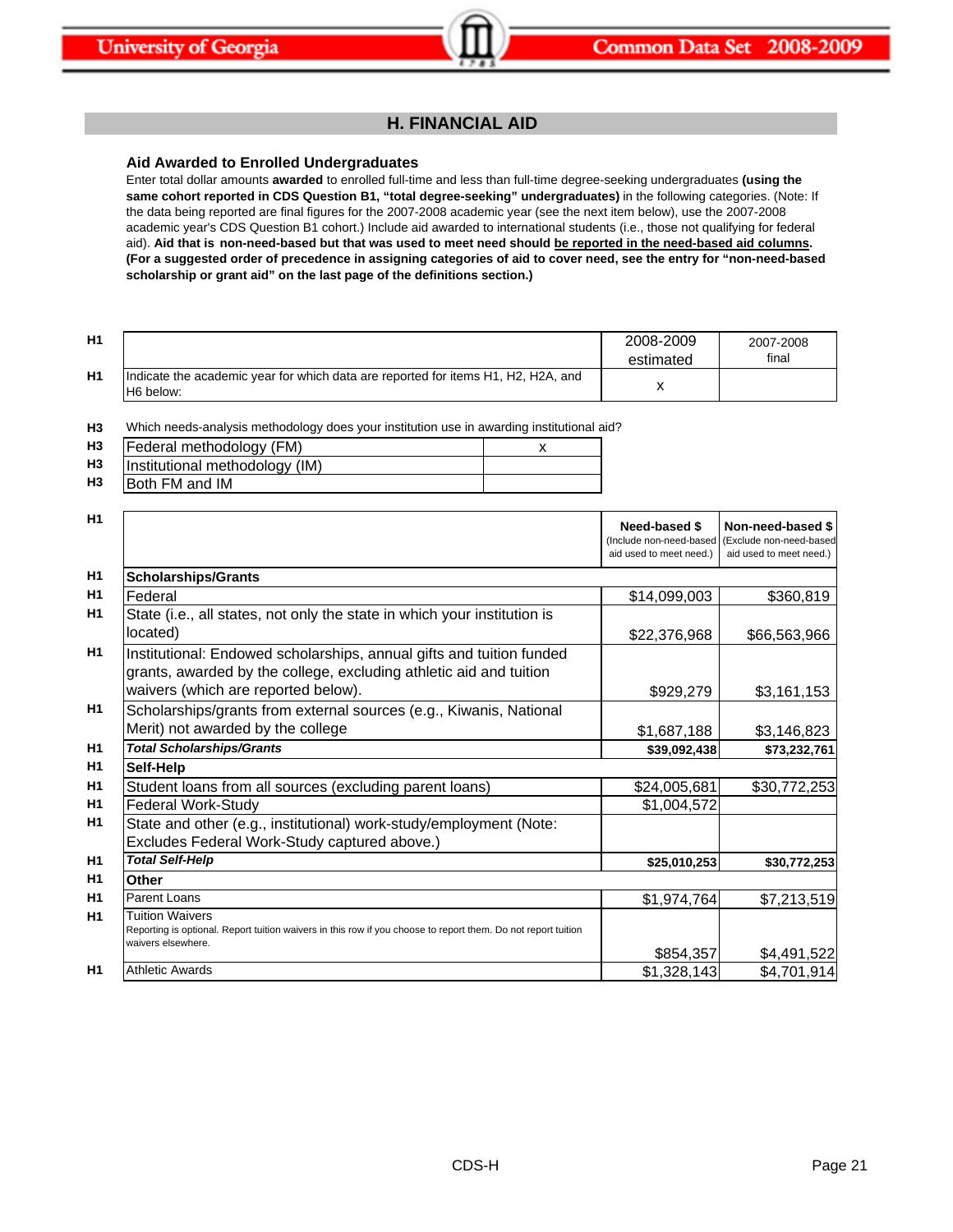**H2 Number of Enrolled Students Awarded Aid:** List the number of degree-seeking full-time and less-than-full-time undergraduates who applied for and were awarded financial aid from any source. **Aid that is non-need-based but that was**  used to meet need should be counted as need-based aid. Numbers should reflect the cohort awarded the dollars reported in H1. Note: In the chart below, students may be counted in more than one row, and full-time freshmen should also be counted as full-time undergraduates.

| H <sub>2</sub> |              |                                                                                                                                                                                                                                                                                           | <b>First-time</b><br><b>Full-time</b><br>Freshmen | <b>Full-time</b><br>Undergraduate<br>(Incl. Fresh.) | <b>Less Than</b><br><b>Full-time</b><br>Undergraduate |
|----------------|--------------|-------------------------------------------------------------------------------------------------------------------------------------------------------------------------------------------------------------------------------------------------------------------------------------------|---------------------------------------------------|-----------------------------------------------------|-------------------------------------------------------|
| H <sub>2</sub> | a)           | Number of degree-seeking undergraduate students (CDS Item B1 if<br>reporting on Fall 2008 cohort)                                                                                                                                                                                         | 4775                                              | 23856                                               | 1395                                                  |
| H <sub>2</sub> | b)           | Number of students in line a who applied for need-based financial<br>aid                                                                                                                                                                                                                  | 3068                                              | 11653                                               | 626                                                   |
| H <sub>2</sub> | C)           | Number of students in line <b>b</b> who were determined to have financial<br>need                                                                                                                                                                                                         | 1439                                              | 6805                                                | 488                                                   |
| H <sub>2</sub> | ld)          | Number of students in line c who were awarded any financial aid                                                                                                                                                                                                                           | 1433                                              | 6703                                                | 456                                                   |
| H <sub>2</sub> | e)           | Number of students in line d who were awarded any need-based<br>scholarship or grant aid                                                                                                                                                                                                  | 1385                                              | 5788                                                | 326                                                   |
| H <sub>2</sub> | f)           | Number of students in line d who were awarded any need-based<br>self-help aid                                                                                                                                                                                                             | 697                                               | 4282                                                | 363                                                   |
| H <sub>2</sub> | g)           | Number of students in line d who were awarded any non-need-<br>based scholarship or grant aid                                                                                                                                                                                             | 422                                               | 1168                                                | 18                                                    |
| H <sub>2</sub> | lh)          | Number of students in line <b>d</b> whose need was fully met (exclude<br>PLUS loans, unsubsidized loans, and private alternative loans)                                                                                                                                                   | 638                                               | 2550                                                | 45                                                    |
| H <sub>2</sub> | li)          | On average, the percentage of need that was met of students who<br>were awarded any need-based aid. Exclude any aid that was<br>awarded in excess of need as well as any resources that were<br>awarded to replace EFC (PLUS loans, unsubsidized loans, and<br>private alternative loans) | 80.9%                                             | 74.8%                                               | 51.8%                                                 |
| H <sub>2</sub> | li)          | The average financial aid package of those in line d. Exclude any<br>resources that were awarded to replace EFC (PLUS loans,<br>unsubsidized loans, and private alternative loans)                                                                                                        | \$9,378                                           | \$8,461                                             | \$<br>5,827                                           |
| H <sub>2</sub> | $\mathsf{k}$ | Average need-based scholarship and grant award of those in line e                                                                                                                                                                                                                         | \$8,153                                           | \$6,911                                             | \$3,900                                               |
| H <sub>2</sub> | l)           | Average need-based self-help award (excluding PLUS loans,<br>unsubsidized loans, and private alternative loans) of those in line f                                                                                                                                                        | \$3,121                                           | \$3,941                                             | \$3,865                                               |
| H <sub>2</sub> | m)           | Average need-based loan (excluding PLUS loans, unsubsidized<br>loans, and private alternative loans) of those in line f who were<br>awarded a need-based loan                                                                                                                             | \$<br>2,900                                       | \$<br>3,792                                         | \$<br>3,833                                           |

**H2A Number of Enrolled Students Awarded Non-need-based Scholarships and Grants**: List the number of degree-seeking fulltime and less-than-full-time undergraduates who had no financial need and who were awarded institutional non-need-based scholarship or grant aid. Numbers should reflect the cohort awarded the dollars reported in H1. Note: In the chart below, students may be counted in more than one row, and full-time freshmen should also be counted as full-time undergraduates.

| H2A |     |                                                                                                                                                                                                                  | <b>First-time</b><br><b>Full-time</b><br>Freshmen | <b>Full-time</b><br>Undergrad<br>(Incl. Fresh.) | <b>Less Than</b><br><b>Full-time</b><br>Undergrad |
|-----|-----|------------------------------------------------------------------------------------------------------------------------------------------------------------------------------------------------------------------|---------------------------------------------------|-------------------------------------------------|---------------------------------------------------|
| H2A |     | Number of students in line a who had no financial need and who<br>were awarded institutional non-need-based scholarship or grant aid<br>(exclude those who were awarded athletic awards and tuition<br>benefits) | 360                                               | 1490                                            | 22                                                |
| H2A |     | Average dollar amount of institutional non-need-based scholarship<br>and grant aid awarded to students in line n                                                                                                 | \$1.791                                           | \$1,929                                         | \$1,003                                           |
| H2A | l p | Number of students in line a who were awarded an institutional non-<br>need-based athletic scholarship or grant                                                                                                  | 98                                                | 391                                             | 13                                                |
| H2A |     | Average dollar amount of institutional non-need-based athletic<br>scholarships and grants awarded to students in line <b>p</b>                                                                                   | 10.998                                            | \$11,606                                        | \$12.614                                          |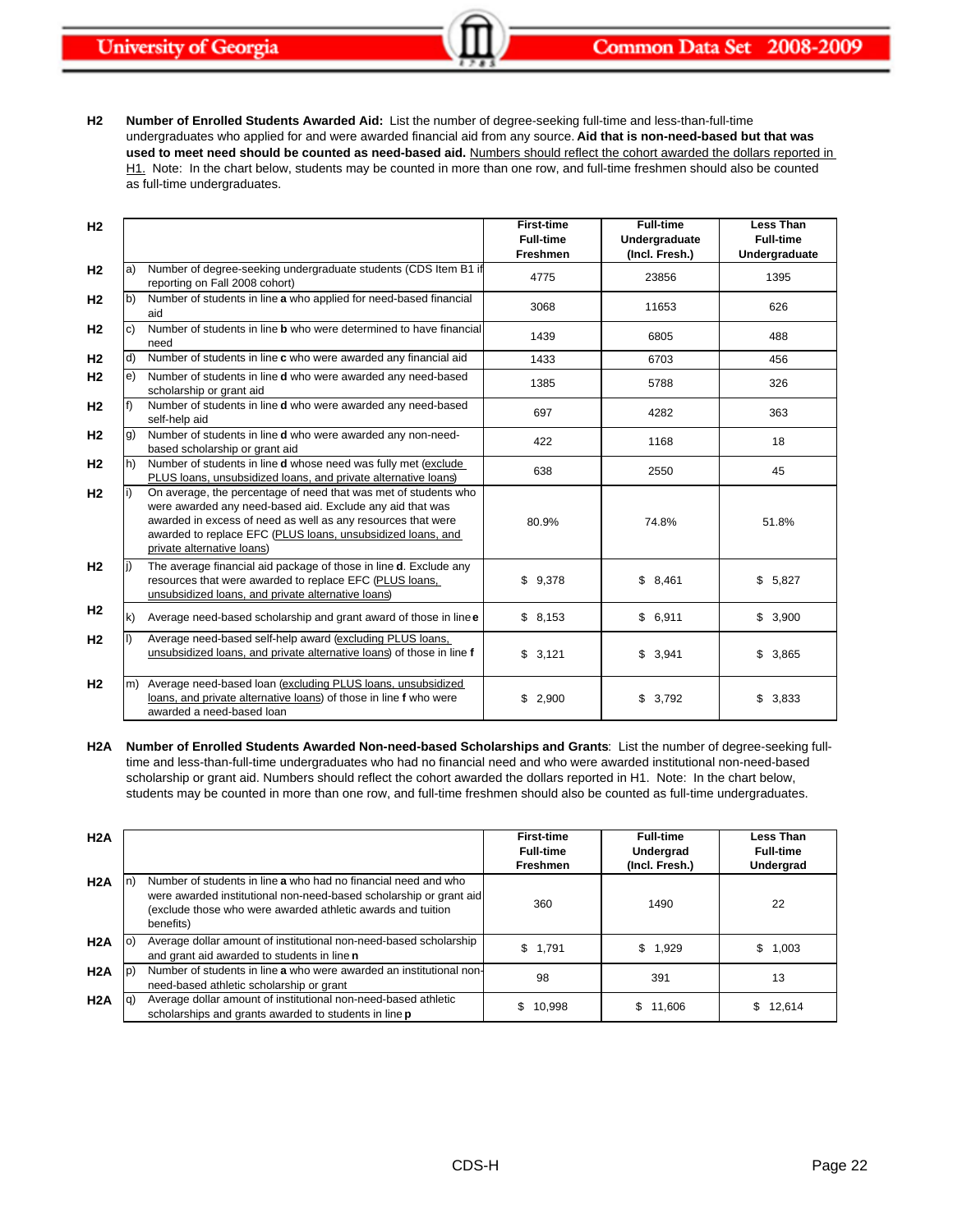

### **H3** Incorporated into H1 above.

Include: \* 2008 undergraduate class who graduated between July 1, 2007 and June 30, 2008 who started at your institution as first- time students and received a bachelor's degree between July 1, 2007 and June 30, 2008. \* only loans made to students who borrowed while enrolled at your institution. \* co-signed loans. **Note:** These are the graduates and loan types to include and exclude in order to fill out CDS H4, H4a, H5, and H5a.

Exclude: \* those who transferred in.

\* money borrowed at other institutions.

| H4        | Provide the percentage of the class (defined above) who borrowed at any time through any loan programs<br>(institutional, state, Federal Perkins, Federal Stafford Subsidized and Unsubsidized, private loans that<br>were certified by your institution, etc.; exclude parent loans). Include both Federal Direct Student Loans<br>and Federal Family Education Loans. | 39%      |
|-----------|-------------------------------------------------------------------------------------------------------------------------------------------------------------------------------------------------------------------------------------------------------------------------------------------------------------------------------------------------------------------------|----------|
| H4a       | Provide the percentage of the class (defined above) who borrowed at any time through<br>federal loan programs--Federal Perkins, Federal Stafford Subsidized and Unsubsidized.<br>Include both Federal Direct Student Loans and Federal Family Education Loans. NOTE:<br>exclude all institutional, state, private alternative loans and parent loans.                   | 38%      |
| <b>H5</b> | Report the average per-borrower cumulative undergraduate indebtedness of those in line H4                                                                                                                                                                                                                                                                               | \$14,343 |
| H5a       | Report the average per-borrower cumulative undergraduate indebtedness through federal<br>Ioan programs--Federal Perkins, Federal Stafford Subsidized and Unsubsidized. Include<br>both Federal Direct Student Loan and Federal Family Education Loans. These are listed<br>in line 4a. NOTE: exclude all institutional, state, private alternative loans and exclude    |          |
|           | parent loans.                                                                                                                                                                                                                                                                                                                                                           | \$13,174 |

**Aid to Undergraduate Degree-seeking Nonresident Aliens** (Note: Report numbers and dollar amounts for the same academic year checked in item H1.)

**H6** Indicate your institution's policy regarding institutional scholarship and grant aid for undergraduate degree-seeking nonresident aliens:

| H <sub>6</sub> | Institutional need-based scholarship or grant aid is available     |  |
|----------------|--------------------------------------------------------------------|--|
| H6             | Institutional non-need-based scholarship or grant aid is available |  |
| H6             | Institutional scholarship or grant aid is not available            |  |

- **H6** If institutional financial aid is available for undergraduate degree-seeking nonresident aliens, provide the number of undergraduate degree-seeking nonresident aliens who were awarded need-based or non-need-based aid:
- **H6** Average dollar amount of institutional financial aid awarded to undergraduate degreeseeking nonresident aliens:
- **H6** Total dollar amount of institutional financial aid awarded to undergraduate degree-seeking nonresident aliens: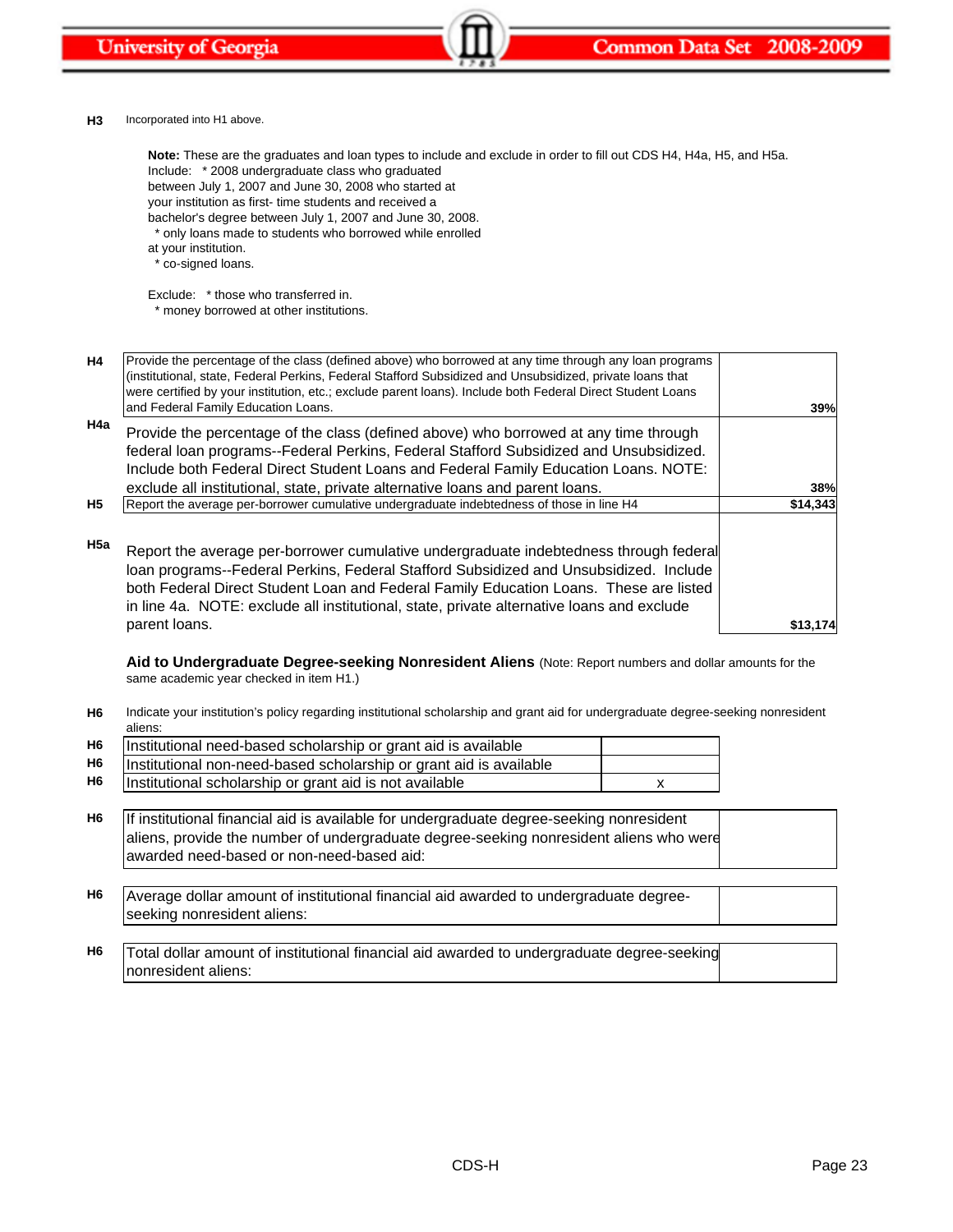| <b>H7</b> | Check off all financial aid forms nonresident alien first-year financial aid applicants must submit: |  |
|-----------|------------------------------------------------------------------------------------------------------|--|
| <b>H7</b> | Institution's own financial aid form                                                                 |  |
| <b>H7</b> | <b>CSS/Financial Aid PROFILE</b>                                                                     |  |
| <b>H7</b> | International Student's Financial Aid Application                                                    |  |
| <b>H7</b> | International Student's Certification of Finances                                                    |  |
| <b>H7</b> | Other (specify):                                                                                     |  |
|           |                                                                                                      |  |

# **Process for First-Year/Freshman Students**

| H <sub>8</sub> | Check off all financial aid forms domestic first-year (freshman) financial aid applicants must submit: |  |
|----------------|--------------------------------------------------------------------------------------------------------|--|
|                | H8 FAFSA                                                                                               |  |

|                | 1 A M                                 | ^ |
|----------------|---------------------------------------|---|
| H8             | Ilnstitution's own financial aid form |   |
| H8             | <b>CSS/Financial Aid PROFILE</b>      |   |
| H8             | <b>State aid form</b>                 |   |
| H <sub>8</sub> | Noncustodial PROFILE                  |   |
| H <sub>8</sub> | Business/Farm Supplement              |   |
| H <sub>8</sub> | Other (specify):                      |   |
|                |                                       |   |

#### **H9** Indicate filing dates for first-year (freshman) students:

| H <sub>9</sub> | Priority date for filing required financial aid forms:                                |  |
|----------------|---------------------------------------------------------------------------------------|--|
| H9             | Deadline for filing required financial aid forms:                                     |  |
| H9             | No deadline for filing required forms (applications processed on a rolling<br>basis): |  |

### **H10** Indicate notification dates for first-year (freshman) students (answer a or b):

| H <sub>10</sub> | a) Students notified on or about (date): |      |    |
|-----------------|------------------------------------------|------|----|
| H <sub>10</sub> |                                          | Yes  | No |
| H <sub>10</sub> | b) Students notified on a rolling basis: |      |    |
| H <sub>10</sub> | If yes, starting date:                   | 5/15 |    |

### **H11** Indicate reply dates:

| H <sub>11</sub> Students must reply by (date):            |  |
|-----------------------------------------------------------|--|
| <b>H<sub>11</sub></b> lor within 2 weeks of notification. |  |

# **Types of Aid Available**

Please check off all types of aid available to undergraduates at your institution:

**H12** Loans

|     | H12 FEDERAL DIRECT STUDENT LOAN PROGRAM (DIRECT LOAN) |  |
|-----|-------------------------------------------------------|--|
|     | H <sub>12</sub>   Direct Subsidized Stafford Loans    |  |
|     | H <sub>12</sub>   Direct Unsubsidized Stafford Loans  |  |
| H12 | <b>IDirect PLUS Loans</b>                             |  |
|     |                                                       |  |

## **H12** FEDERAL FAMILY EDUCATION LOAN PROGRAM (FFEL)

| H <sub>12</sub> | <b>FFEL Subsidized Stafford Loans</b>             |   |  |  |  |  |
|-----------------|---------------------------------------------------|---|--|--|--|--|
| H <sub>12</sub> | <b>FFEL Unsubsidized Stafford Loans</b>           |   |  |  |  |  |
| H <sub>12</sub> | <b>FFEL PLUS Loans</b>                            |   |  |  |  |  |
|                 |                                                   |   |  |  |  |  |
| H <sub>12</sub> | <b>Federal Perkins Loans</b>                      | x |  |  |  |  |
| H <sub>12</sub> | <b>Federal Nursing Loans</b>                      |   |  |  |  |  |
| H <sub>12</sub> | <b>State Loans</b>                                | x |  |  |  |  |
| H <sub>12</sub> | College/university loans from institutional funds | x |  |  |  |  |
| H <sub>12</sub> | Other (specify):                                  |   |  |  |  |  |
|                 |                                                   |   |  |  |  |  |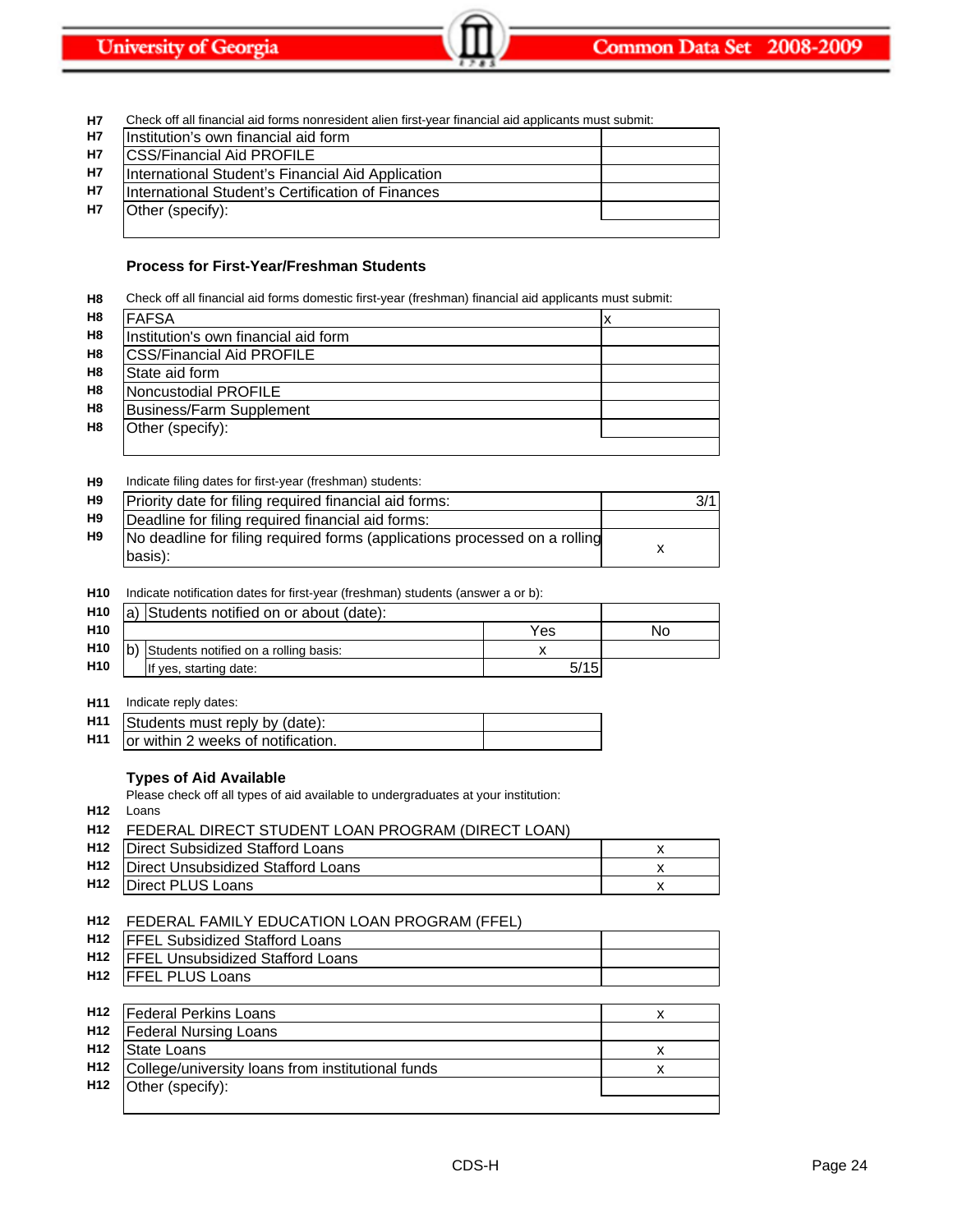**H13** Scholarships and Grants

| H <sub>13</sub> | NEED-BASED:                                                          |   |
|-----------------|----------------------------------------------------------------------|---|
| H <sub>13</sub> | <b>Federal Pell</b>                                                  | х |
| H <sub>13</sub> | <b>SEOG</b>                                                          | x |
| H <sub>13</sub> | State scholarships/grants                                            | х |
| H <sub>13</sub> | Private scholarships                                                 | х |
| H <sub>13</sub> | College/university scholarship or grant aid from institutional funds | x |
| H <sub>13</sub> | United Negro College Fund                                            |   |
| H <sub>13</sub> | <b>Federal Nursing Scholarship</b>                                   |   |
| H <sub>13</sub> | Other (specify):                                                     |   |
|                 |                                                                      |   |

**H14** Check off criteria used in awarding institutional aid. Check all that apply.

|                          | Non-Need Based                 | Need-Based |
|--------------------------|--------------------------------|------------|
| Academics                | x                              |            |
| Alumni affiliation       |                                |            |
| Art                      |                                |            |
| <b>Athletics</b>         | X                              |            |
| Job skills               |                                |            |
| <b>ROTC</b>              | X                              |            |
| Leadership               |                                |            |
|                          |                                |            |
|                          |                                |            |
| Religious affiliation    |                                |            |
| State/district residency | x                              |            |
|                          | Minority status<br>Music/drama |            |

**H15**

If your institution has recently implemented any major financial aid policy, program, or initiative to make your institution more affordable to incoming students such as replacing loans with grants, or waiving costs for families below a certain income level please provide details below: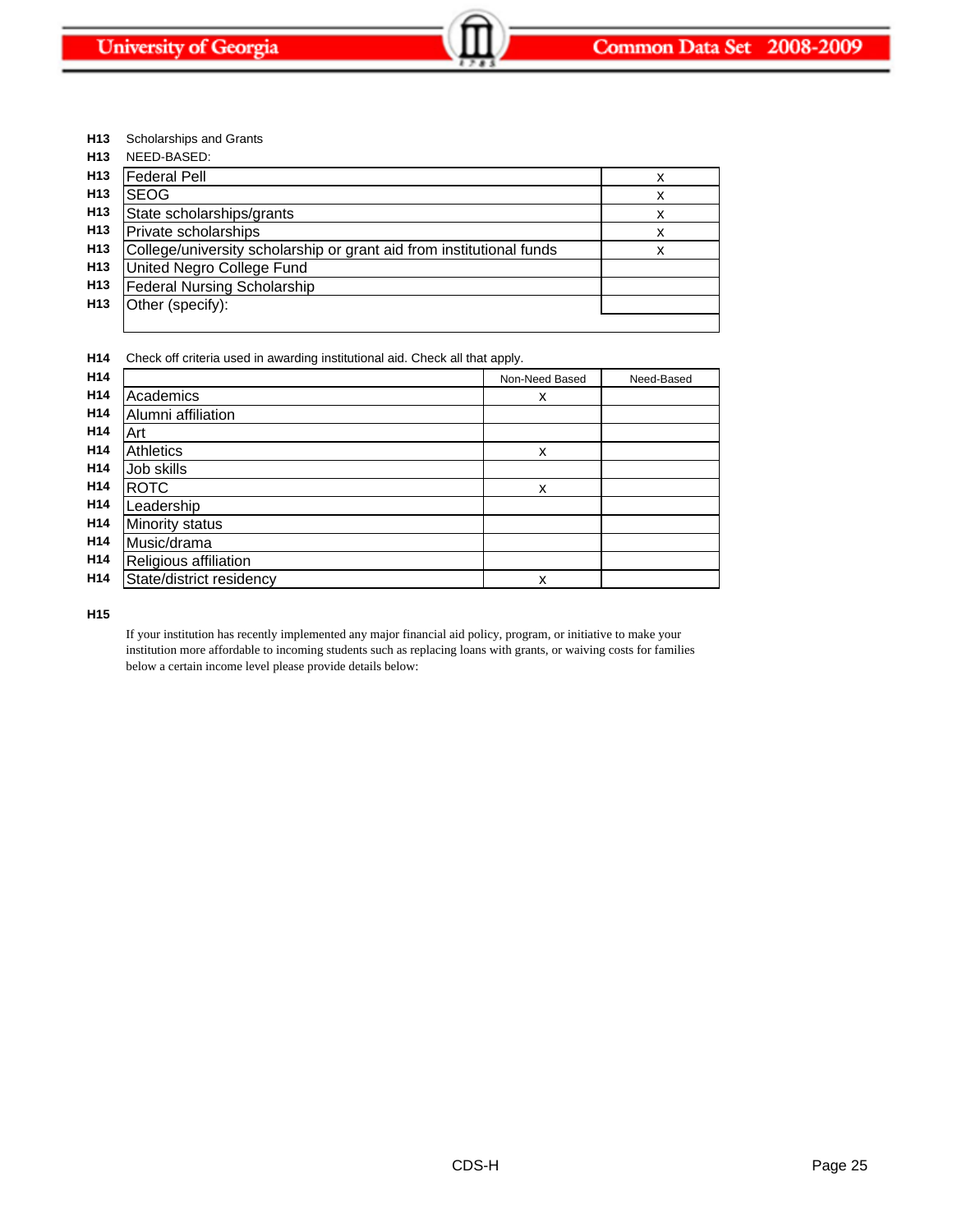# **I. INSTRUCTIONAL FACULTY AND CLASS SIZE**

**Please report the number of instructional faculty members in each category for Fall 2008. Include faculty who are on your institution's payroll on the census date your institution uses for IPEDS/AAUP.**

**I1**

The following definition of full-time instructional faculty is used by the American Association of University Professors (AAUP) in its annual Faculty Compensation Survey (the part time definitions are not used by AAUP). Instructional Faculty is defined as those members of the instructionalresearch staff whose major regular assignment is instruction, including those with released time for research. Use the chart below to determine inclusions and exclusions:

|                                                                                                                                                                                                                                      | Full-time | Part-time                                                                   |
|--------------------------------------------------------------------------------------------------------------------------------------------------------------------------------------------------------------------------------------|-----------|-----------------------------------------------------------------------------|
| (a) instructional faculty in preclinical and clinical medicine, faculty who are not paid (e.g., those who donate<br>their services or are in the military), or research-only faculty, post-doctoral fellows, or pre-doctoral fellows | Exclude   | Include only if they<br>teach one or more<br>non-clinical credit<br>courses |
| (b) administrative officers with titles such as dean of students, librarian, registrar, coach, and the like, even<br>though they may devote part of their time to classroom instruction and may have faculty status                  | Exclude   | Include if they<br>teach one or more<br>non-clinical credit<br>courses      |
| (c) other administrators/staff who teach one or more non-clinical credit courses even though they do not<br>have faculty status                                                                                                      | Exclude   | Include                                                                     |
| (d) undergraduate or graduate students who assist in the instruction of courses, but have titles such as<br>teaching assistant, teaching fellow, and the like                                                                        | Exclude   | Exclude                                                                     |
| (e) faculty on sabbatical or leave with pay                                                                                                                                                                                          | Include   | Exclude                                                                     |
| (f) faculty on leave without pay                                                                                                                                                                                                     | Exclude   | Exclude                                                                     |
| (q) replacement faculty for faculty on sabbatical leave or leave with pay                                                                                                                                                            | Exclude   | Include                                                                     |

*Full-time instructional faculty:* faculty employed on a full-time basis for instruction (including those with released time for research)

*Part-time instructional faculty:* Adjuncts and other instructors being paid solely for part-time classroom instruction. Also includes full-time faculty teaching less than two semesters, three quarters, two trimesters, or two four-month sessions. Employees who are not considered full-time instructional faculty but who teach one or more non-clinical credit courses may be counted as part-time faculty.

*Minority faculty:* includes faculty who designate themselves as black, non-Hispanic; American Indian or Alaska Native; Asian or Pacific Islander; or Hispanic.

*Doctorate:* includes such degrees as Doctor of Education, Doctor of Juridical Science, Doctor of Public Health, and Doctor of Philosophy degree in any field such as agronomy, food technology, education, engineering, public administration, ophthalmology, or radiology.

*First-professional:* includes the fields of dentistry (DDS or DMD), medicine (MD), optometry (OD), osteopathic medicine (DO), pharmacy (DPharm or BPharm), podiatric medicine (DPM), veterinary medicine (DVM), chiropractic (DC or DCM), law (JD) and theological professions (MDiv, MHL).

*Terminal degree:* the highest degree in a field: example, M. Arch (architecture) and MFA (master of fine arts).

| $\mathsf{I}$ |    |                                                                    | Full-Time | Part-Time       | Total |
|--------------|----|--------------------------------------------------------------------|-----------|-----------------|-------|
| $\mathbf{I}$ | a) | Total number of instructional faculty                              | 1761      | 417             | 2178  |
| $\mathsf{I}$ |    | Total number who are members of minority groups                    | 290       | 44              | 334   |
| $\mathsf{I}$ |    | Total number who are women                                         | 598       | 183             | 781   |
| $\mathbf{I}$ |    | Total number who are men                                           | 1163      | 234             | 1397  |
| $\mathsf{I}$ | e) | Total number who are nonresident aliens (international)            | 301       | 35              | 336   |
|              |    | Total number with doctorate, first professional, or other terminal |           |                 |       |
| $\mathsf{I}$ |    | degree                                                             | 1668      | 268             | 1936  |
|              | g) | Total number whose highest degree is a master's but not a terminal |           |                 |       |
| $\mathsf{I}$ |    | master's                                                           | 88        | 128             | 216   |
| $\mathbf{I}$ |    | Total number whose highest degree is a bachelor's                  |           | 20              | 24    |
|              |    | Total number whose highest degree is unknown or other (Note:       |           |                 |       |
| $\mathsf{I}$ |    | Items f, g, h, and i must sum up to item a.)                       |           |                 |       |
|              |    | Total number in stand-alone graduate/ professional programs in     |           |                 |       |
| $\mathsf{I}$ |    | which faculty teach virtually only graduate-level students         | 207       | 17 <sub>1</sub> | 224   |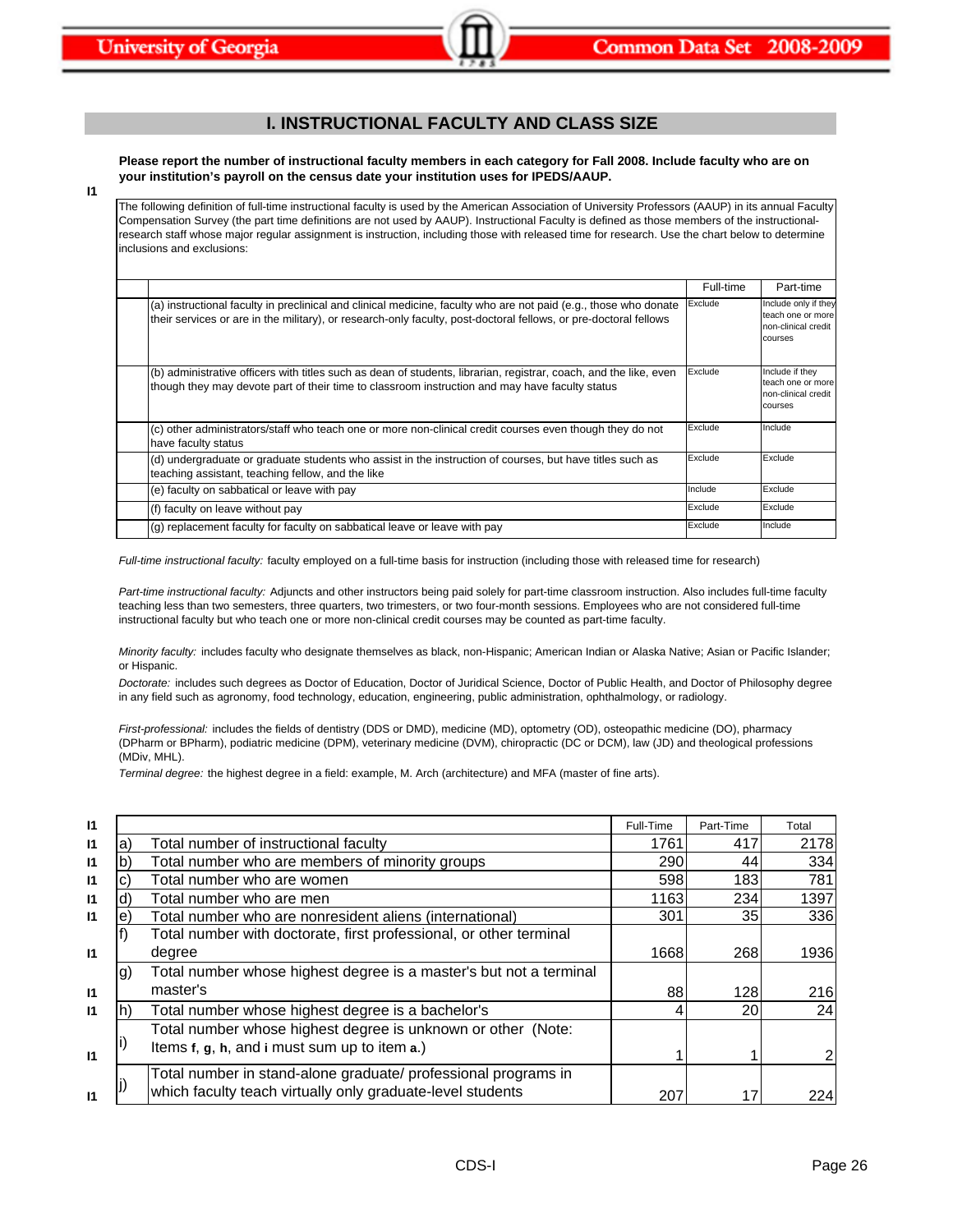#### **I2 Student to Faculty Ratio**

Report the Fall 2008 ratio of full-time equivalent students (full-time plus 1/3 part time) to full-time equivalent instructional faculty (full time plus 1/3 part time). In the ratio calculations, exclude both faculty and students in stand-alone graduate or professional programs such as medicine, law, veterinary, dentistry, social work, business, or public health in which faculty teach virtually only graduate-level students. Do not count undergraduate or graduate student teaching assistants as faculty.

| 12 | $\mathsf{C}$<br>all<br>2008<br>ratio<br>$+ \circ$<br>aculty<br>student *<br>w | 8 to | on<br>seu | 20772   | .<br>uaents<br>$-1$ |
|----|-------------------------------------------------------------------------------|------|-----------|---------|---------------------|
|    |                                                                               |      | and       | 1687 fa | :ultv).<br>ʻitad    |

#### **I3 Undergraduate Class Size**

**I3**

In the table below, please use the following definitions to report information about the size of classes and class sections offered in the Fall 2008 term.

*Class Sections:* A class section is an organized course offered for credit, identified by discipline and number, meeting at a stated time or times in a classroom or similar setting, and not a subsection such as a laboratory or discussion session. Undergraduate class sections are defined as any sections in which at least one degree-seeking undergraduate student is enrolled for credit. Exclude distance learning classes and noncredit classes and individual instruction such as dissertation or thesis research, music instruction, or one-to-one readings. Exclude students in independent study, co-operative programs, internships, foreign language taped tutor sessions, practicums, and all students in one-on-one classes. Each class section should be counted only once and should not be duplicated because of course catalog cross-listings.

*Class Subsections:* A class subsection includes any subsection of a course, such as laboratory, recitation, and discussion subsections that are supplementary in nature and are scheduled to meet separately from the lecture portion of the course. Undergraduate subsections are defined as any subsections of courses in which degree-seeking undergraduate students enrolled for credit. As above, exclude noncredit classes and individual instruction such as dissertation or thesis research, music instruction, or one-to-one readings. Each class subsection should be counted only once and should not be duplicated because of cross-listings.

Using the above definitions, please report for each of the following class-size intervals the number of class sections and class subsections offered in Fall 2008. For example, a lecture class with 800 students who met at another time in 40 separate labs with 20 students should be counted once in the "100+" column in the class section column and 40 times under the "20-29" column of the class subsections table.

| I3 |                       |         |           |           | Undergraduate Class Size (provide numbers) |       |       |        |              |
|----|-----------------------|---------|-----------|-----------|--------------------------------------------|-------|-------|--------|--------------|
| 13 | <b>CLASS SECTIONS</b> | $2 - 9$ | $10 - 19$ | $20 - 29$ | 30-39                                      | 40-49 | 50-99 | $100+$ | <b>Total</b> |
| 13 |                       | 223     | 1022      | 1047      | 454                                        | 260   | 213   | 179    | 3398         |
|    |                       |         |           |           |                                            |       |       |        |              |
| 13 | <b>CLASS SUB-</b>     | $2 - 9$ | $10 - 19$ | $20 - 29$ | 30-39                                      | 40-49 | 50-99 | $100+$ | <b>Total</b> |
| 13 | <b>SECTIONS</b>       |         |           |           |                                            |       |       |        |              |

### **Number of Class Sections with Undergraduates Enrolled**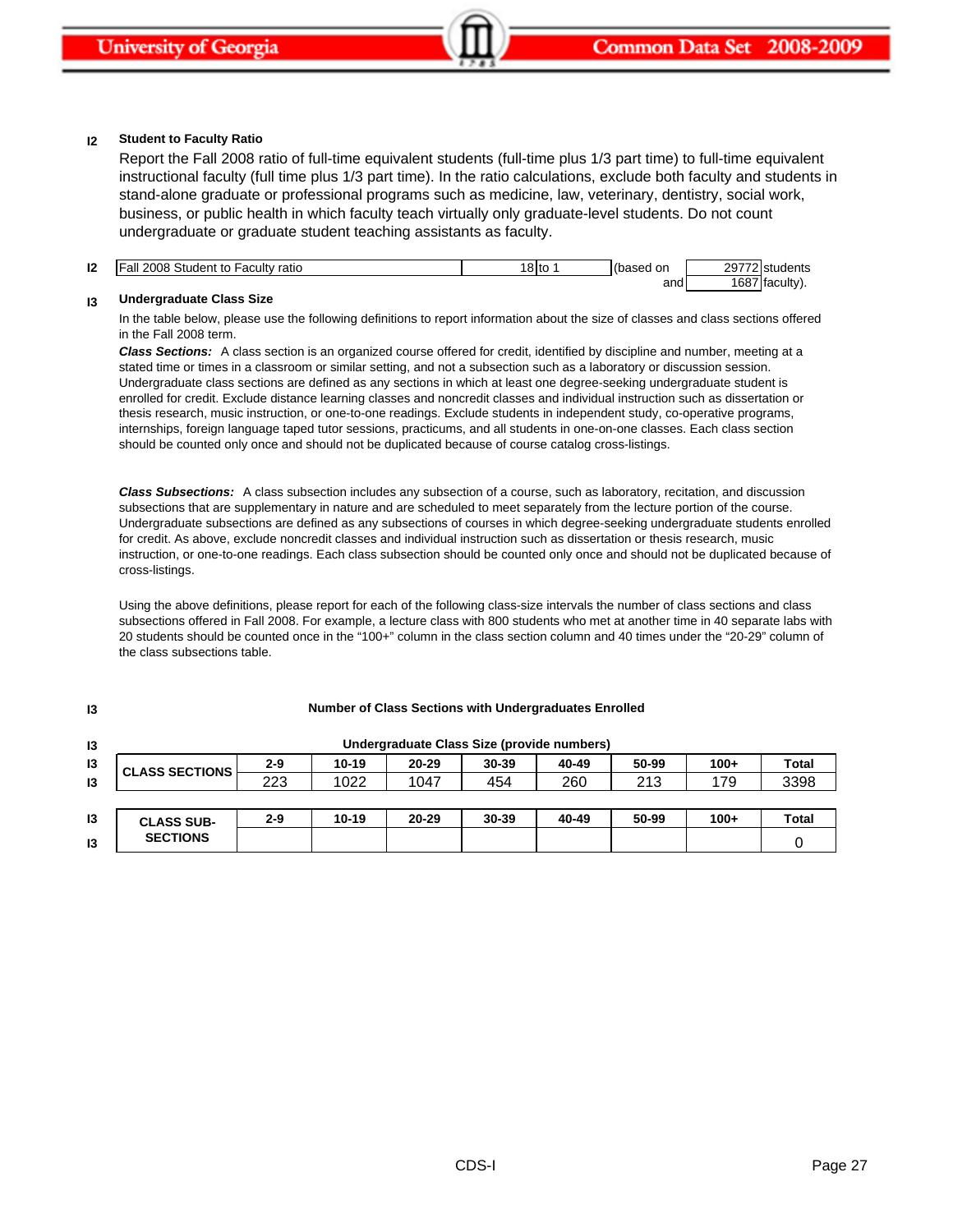# **J. DEGREES CONFERRED**

# **J1 Degrees conferred between July 1, 2007 and June 30, 2008**

**J1** For each of the following discipline areas, provide the percentage of diplomas/certificates, associate, and bachelor's degrees awarded. To determine the percentage, use majors, not headcount (e.g., students with one degree but a double major will be represented twice). Calculate the percentage from your institution's IPEDS Completions by using the sum of 1st and 2nd majors for each CIP code as the numerator and the sum of the Grand Total by 1st Majors and the Grand Total by 2nd major as the denominator. If you prefer, you can compute the percentages using 1st majors only.

| J <sub>1</sub> | Category                            | <b>Diploma/Certificates</b> | <b>Associate</b> | Bachelor's | CIP 2000 Categories to<br>Include |
|----------------|-------------------------------------|-----------------------------|------------------|------------|-----------------------------------|
| J1             | Agriculture                         |                             |                  | 3.4        | 1                                 |
| J1             | Natural resources/environmental     |                             |                  | 1.0        | 3                                 |
|                | science                             |                             |                  |            |                                   |
| J1             | Architecture                        |                             |                  | 1.1        | $\overline{4}$                    |
| J1             | Area and ethnic studies             |                             |                  | 0.3        | 5                                 |
| J1             | Communications/journalism           |                             |                  | 6.4        | 9                                 |
| J1             | Communication technologies          |                             |                  | 1.2        | 10                                |
| J1             | Computer and information sciences   |                             |                  | 0.5        | 11                                |
| J1             | Personal and culinary services      |                             |                  |            | 12                                |
| J1             | Education                           |                             |                  | 8.3        | 13                                |
| J1             | Engineering                         |                             |                  | 0.4        | 14                                |
| J1             | Engineering technologies            |                             |                  |            | 15                                |
| J1             | Foreign languages and literature    |                             |                  | 3.9        | 16                                |
| J1             | Family and consumer sciences        |                             |                  | 5.7        | 19                                |
| J1             | Law/legal studies                   |                             |                  |            | 22                                |
| J1             | English                             |                             |                  | 5.4        | 23                                |
| J1             | Liberal arts/general studies        |                             |                  | 0.5        | 24                                |
| J1             | Library science                     |                             |                  |            | 25                                |
| J1             | <b>Biological/life sciences</b>     |                             |                  | 8.5        | 26                                |
| J1             | <b>Mathematics</b>                  |                             |                  | 0.7        | 27                                |
| J1             | Military science and technologies   |                             |                  |            | 29                                |
| J1             | Interdisciplinary studies           |                             |                  | 1.2        | 30                                |
| J1             | Parks and recreation                |                             |                  | 0.9        | 31                                |
| J1             | Philosophy and religious studies    |                             |                  | 1.0        | 38                                |
| J1             | Theology and religious vocations    |                             |                  |            | 39                                |
| J1             | <b>Physical sciences</b>            |                             |                  | 0.7        | 40                                |
| J1             | Science technologies                |                             |                  |            | 41                                |
| J1             | Psychology                          |                             |                  | 6.3        | 42                                |
| J1             | Security and protective services    |                             |                  | 1.0        | 43                                |
| J1             | Public administration and social    |                             |                  | 0.7        | 44                                |
|                | services                            |                             |                  |            |                                   |
| J1             | Social sciences                     |                             |                  | 10.5       | 45                                |
| J1             | <b>Construction trades</b>          |                             |                  |            | 46                                |
| J1             | Mechanic and repair technologies    |                             |                  |            | 47                                |
| J1             | Precision production                |                             |                  |            | 48                                |
| J1             | Transportation and materials moving |                             |                  |            | 49                                |
| J1             | Visual and performing arts          |                             |                  | 4.2        | 50                                |
| J1             | Health professions and related      |                             |                  | 2.1        | 51                                |
|                | sciences                            |                             |                  |            |                                   |
| J1             | Business/marketing                  |                             |                  | 21.4       | 52                                |
| J1             | History                             |                             |                  | 2.9        | 54                                |
| J1             | Other                               |                             |                  |            |                                   |
| J1             | TOTAL (should = $100%$ )            | $0.00\%$                    | 0.00%            | 100        |                                   |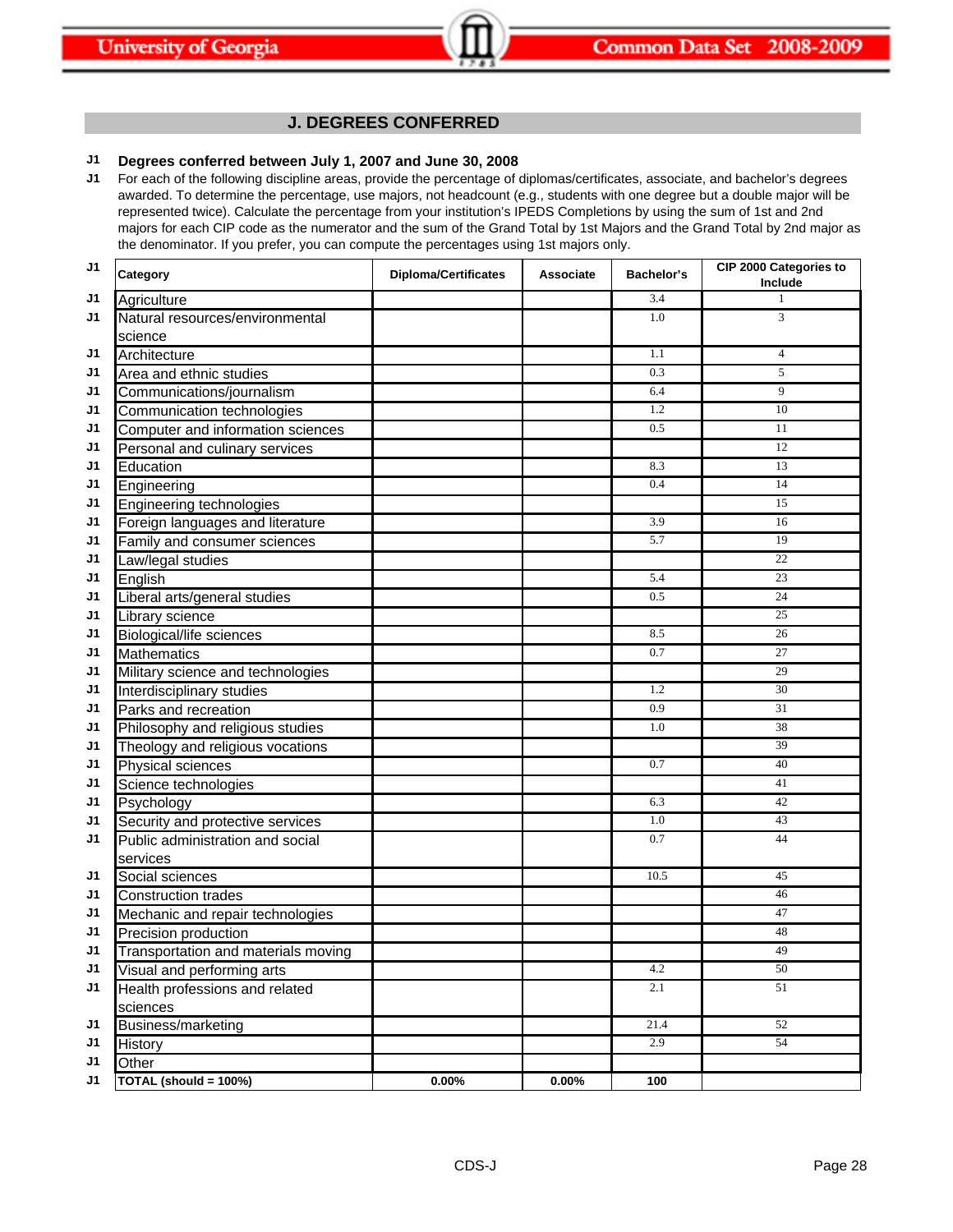# **Common Data Set Definitions**

**All definitions related to the financial aid section appear at the end of the Definitions document.**

Items preceded by an asterisk (\*) represent definitions agreed to among publishers which do not appear on the CDS document but may be present on individual publishers' surveys.

**\*Academic advisement:** Plan under which each student is assigned to a faculty member or a trained adviser, who, through regular meetings, helps the student plan and implement immediate and long-term academic and **Accelerated program:** Completion of a college program of study in fewer than the usual number of years, most often by attending summer sessions and carrying extra courses during the regular academic term**.**

**Admitted student:** Applicant who is offered admission to a degree-granting program at your institution.

**\*Adult student services:** Admission assistance, support, orientation, and other services expressly for adults who have started college for the first time, or who are re-entering after a lapse of a few years.

**American Indian or Alaska native:** A person having origins in any of the original peoples of North America and who maintains cultural identification through tribal affiliation or community recognition.

**Applicant (first-time, first year):** An individual who has fulfilled the institution's requirements to be considered for admission (including payment or waiving of the application fee, if any) and who has been notified of one of the following actions: admission, nonadmission, placement on waiting list, or application withdrawn (by applicant or

**Application fee:** That amount of money that an institution charges for processing a student's application for acceptance. This amount is *not* creditable toward tuition and required fees, nor is it refundable if the student is

**Asian or Pacific Islander:** A person having origins in any of the original peoples of the Far East, Southeast Asia, the Indian Subcontinent, or Pacific Islands. This includes people from China, Japan, Korea, the Philippine Islands, American Samoa, India, and Vietnam.

**Associate degree:** An award that normally requires at least two but less than four years of full-time equivalent

**Bachelor's degree:** An award (baccalaureate or equivalent degree, as determined by the Secretary of the U.S. Department of Education) that normally requires at least four years but *not* more than five years of full-time equivalent college-level work. This includes ALL bachelor's degrees conferred in a five-year cooperative (workstudy plan) program. (A cooperative plan provides for alternate class attendance and employment in business, industry, or government; thus, it allows students to combine actual work experience with their college studies.) Also, it includes bachelor's degrees in which the normal four years of work are completed in three years.

**Black, non-Hispanic:** A person having origins in any of the black racial groups of Africa (except those of **Board (charges):** Assume average cost for 19 meals per week or the maximum meal plan.

**Books and supplies (costs):** Average cost of books and supplies. Do not include unusual costs for special groups of students (e.g., engineering or art majors), unless they constitute the majority of students at your

**Calendar system:** The method by which an institution structures most of its courses for the academic year. **Campus Ministry:** Religious student organizations (denominational or nondenominational) devoted to fostering religious life on college campuses. May also refer to Campus Crusade for Christ, an interdenominational Christian

**\*Career and placement services:** A range of services, including (often) the following: coordination of visits of employers to campus; aptitude and vocational testing; interest inventories, personal counseling; help in resume writing, interviewing, launching the job search; listings for those students desiring employment and those seeking permanent positions; establishment of a permanent reference folder; career resource materials.

**Carnegie units:** One year of study or the equivalent in a secondary school subject.

**Certificate:** See **Postsecondary award, certificate, or diploma.**

**Class rank:** The relative numerical position of a student in his or her graduating class, calculated by the high school on the basis of grade-point average, whether weighted or unweighted.

**College-preparatory program:** Courses in academic subjects (English, history and social studies, foreign languages, mathematics, science, and the arts) that stress preparation for college or university study.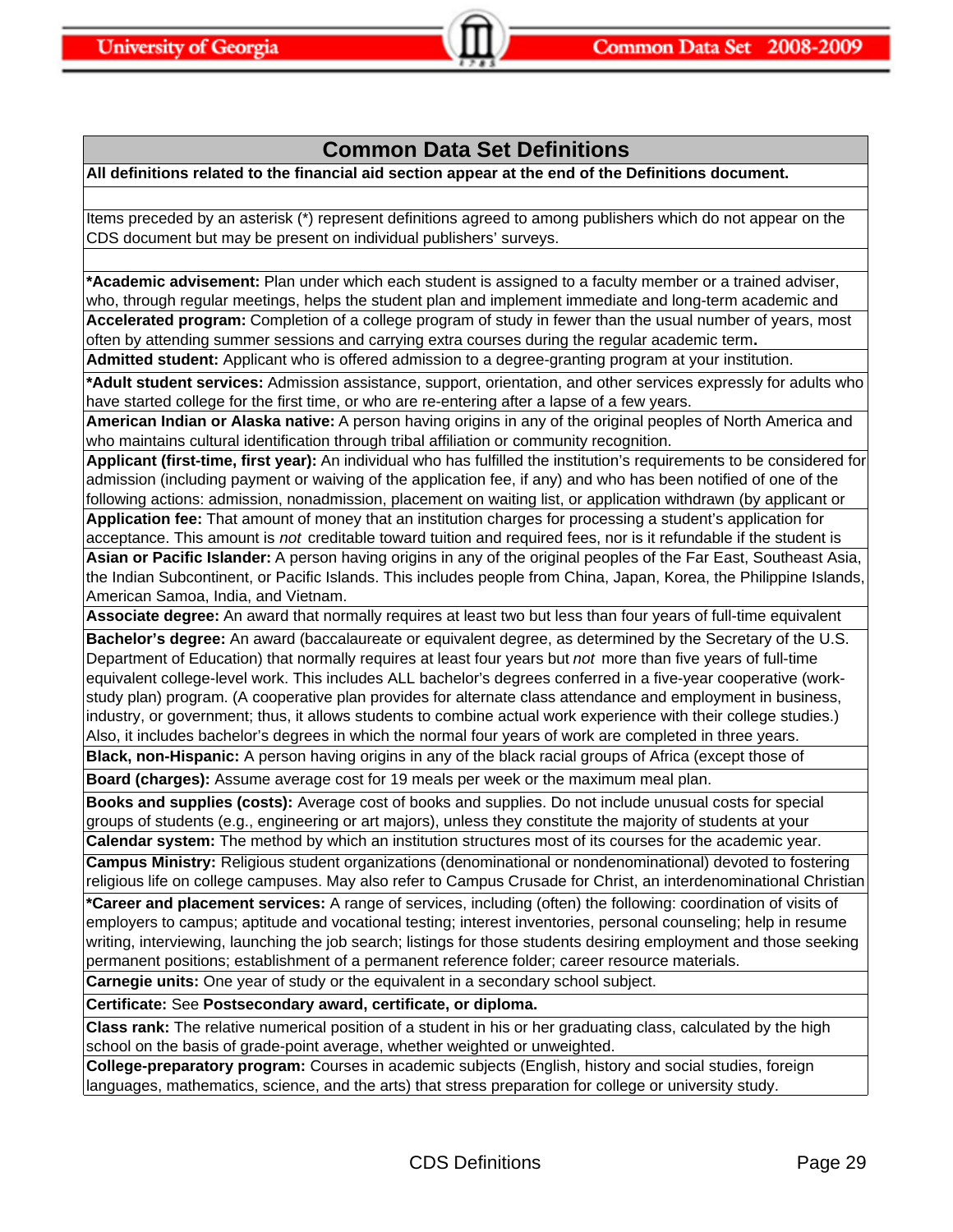**Common Application:** The standard application form distributed by the National Association of Secondary School Principals for a large number of private colleges who are members of the Common Application Group. **\*Community service program:** Referral center for students wishing to perform volunteer work in the community or participate in volunteer activities coordinated by academic departments.

**Commuter:** A student who lives off campus in housing that is not owned by, operated by, or affiliated with the college. This category includes students who commute from home and students who have moved to the area to **Contact hour:** A unit of measure that represents an hour of scheduled instruction given to students. Also referred

**Continuous basis (for program enrollment):** A calendar system classification that is used by institutions that enroll students at any time during the academic year. For example, a cosmetology school or a word processing school might allow students to enroll and begin studies at various times, with no requirement that classes begin

**Cooperative education program:** A program that provides for alternate class attendance and employment in business, industry, or government.

**Cooperative housing:** College-owned, -operated, or -affiliated housing in which students share room and board expenses and participate in household chores to reduce living expenses.

**\*Counseling service:** Activities designed to assist students in making plans and decisions related to their education, career, or personal development.

**Credit:** Recognition of attendance or performance in an instructional activity (course or program) that can be applied by a recipient toward the requirements for a degree, diploma, certificate, or other formal award.

**Credit course:** A course that, if successfully completed, can be applied toward the number of courses required for achieving a degree, diploma, certificate, or other formal award.

**Credit hour:** A unit of measure representing an hour (50 minutes) of instruction over a 15-week period in a semester or trimester system or a 10-week period in a quarter system. It is applied toward the total number of hours needed for completing the requirements of a degree, diploma, certificate, or other formal award.

**Cross-registration:** A system whereby students enrolled at one institution may take courses at another institution without having to apply to the second institution.

**Deferred admission:** The practice of permitting admitted students to postpone enrollment, usually for a period of one academic term or one year.

**Degree:** An award conferred by a college, university, or other postsecondary education institution as official recognition for the successful completion of a program of studies.

**Degree-seeking students:** Students enrolled in courses for credit who are recognized by the institution as seeking a degree or formal award. At the undergraduate level, this is intended to include students enrolled in

**Differs by program (calendar system):** A calendar system classification that is used by institutions that have occupational/vocational programs of varying length. These schools may enroll students at specific times depending on the program desired. For example, a school might offer a two-month program in January, March, May, September, and November; and a three-month program in January, April, and October.

**Diploma:** See **Postsecondary award, certificate, or diploma.**

**Distance learning:** An option for earning course credit at off-campus locations via cable television, internet, satellite classes, videotapes, correspondence courses, or other means.

**Doctoral degree:** The highest award a student can earn for graduate study. The doctoral degree classification includes such degrees as Doctor of Education, Doctor of Juridical Science, Doctor of Public Health, and the Doctor of Philosophy degree in any field such as agronomy, food technology, education, engineering, public administration, ophthalmology, or radiology. For the Doctor of Public Health degree, the prior degree is generally **Double major:** Program in which students may complete two undergraduate programs of study simultaneously.

**Dual enrollment:** A program through which high school students may enroll in college courses while still enrolled in high school. Students are not required to apply for admission to the college in order to participate.

**Early action plan:** An admission plan that allows students to apply and be notified of an admission decision well in advance of the regular notification dates. If admitted, the candidate is not committed to enroll; the student may reply to the offer under the college's regular reply policy.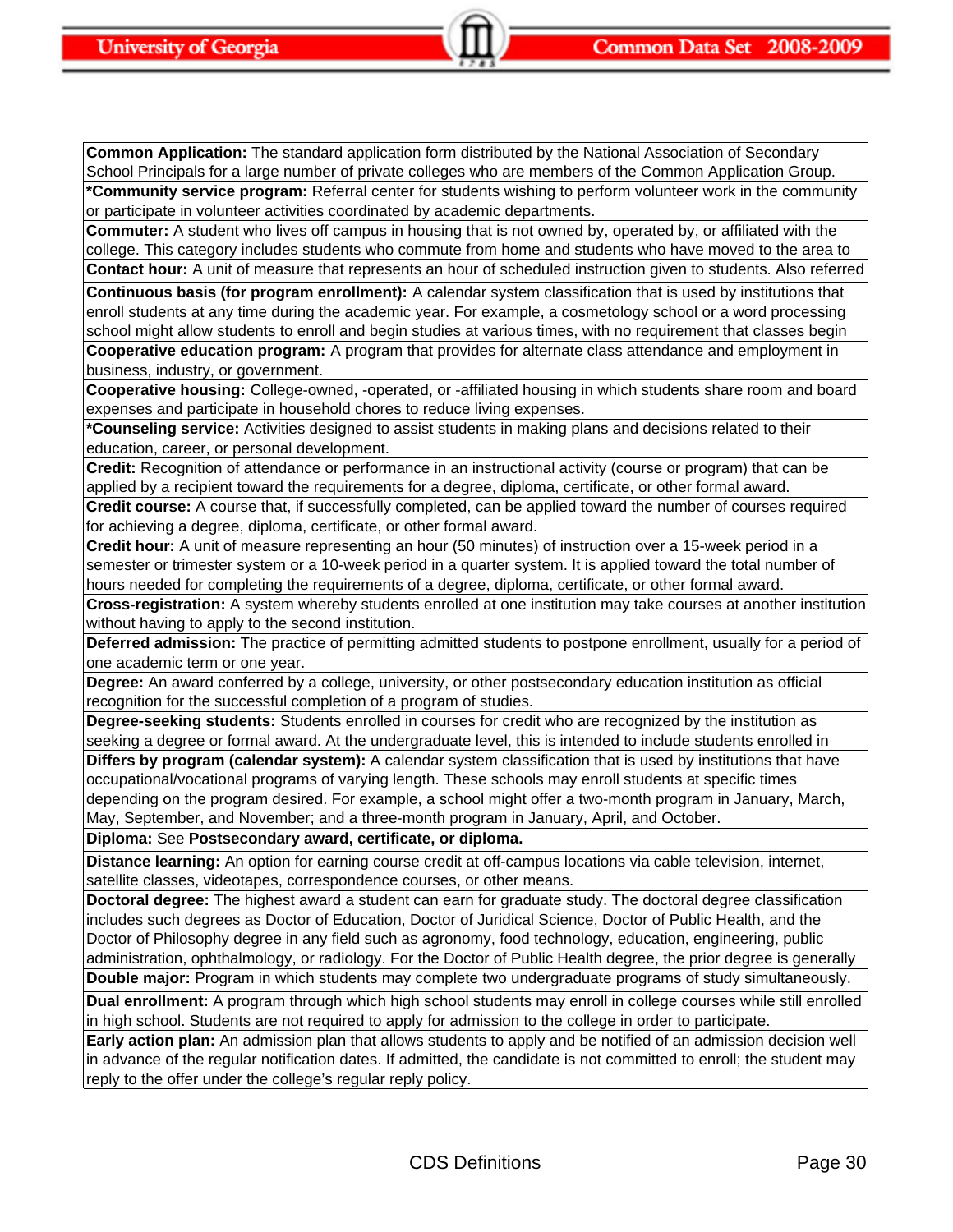**Early admission:** A policy under which students who have not completed high school are admitted and enroll full time in college, usually after completion of their junior year.

**Early decision plan:** A plan that permits students to apply and be notified of an admission decision (and financial aid offer if applicable) well in advance of the regular notification date. Applicants agree to accept an offer of admission and, if admitted, to withdraw their applications from other colleges. There are three possible decisions for early decision applicants: admitted, denied, or not admitted but forwarded for consideration with the regular

**English as a Second Language (ESL):** A course of study designed specifically for students whose native

**Exchange student program-domestic:** Any arrangement between a student and a college that permits study for a semester or more at another college **in the United States** without extending the amount of time required for a **External degree program:** A program of study in which students earn credits toward a degree through independent study, college courses, proficiency examinations, and personal experience. External degree

**Extracurricular activities (as admission factor):** Special consideration in the admissions process given for participation in both school and nonschool-related activities of interest to the college, such as clubs, hobbies, student government, athletics, performing arts, etc.

**First professional certificate (postdegree):** An award that requires completion of an organized program of study designed for persons who have completed the first professional degree. Examples could be refresher courses or additional units of study in a specialty or subspecialty.

**First professional degree:** An award in one of the following fields: Chiropractic (DC, DCM), dentistry (DDS, DMD), medicine (MD), optometry (OD), osteopathic medicine (DO), rabbinical and Talmudic studies (MHL, Rav), Pharmacy (BPharm, PharmD), podiatry (PodD, DP, DPM), veterinary medicine (DVM), law (LLB, JD),

**First-time student:** A student attending any institution for the first time at the level enrolled. Includes students enrolled in the fall term who attended a postsecondary institution for the first time at the same level in the prior summer term. Also includes students who entered with advanced standing (college credit earned before

**First-time, first-year (freshman) student:** A student attending any institution for the first time at the undergraduate level. Includes students enrolled in the fall term who attended college for the first time in the prior summer term. Also includes students who entered with advanced standing (college credits earned before

**First-year student:** A student who has completed less than the equivalent of 1 full year of undergraduate work; that is, less than 30 semester hours (in a 120-hour degree program) or less than 900 contact hours.

**Freshman:** A first-year undergraduate student.

**\*Freshman/new student orientation:** Orientation addressing the academic, social, emotional, and intellectual issues involved in beginning college. May be a few hours or a few days in length; at some colleges, there is a fee. **Full-time student (undergraduate):** A student enrolled for 12 or more semester credits, 12 or more quarter credits, or 24 or more contact hours a week each term.

**Geographical residence (as admission factor):** Special consideration in the admission process given to students from a particular region, state, or country of residence.

**Grade-point average (academic high school GPA):** The sum of grade points a student has earned in secondary school divided by the number of courses taken. The most common system of assigning numbers to grades counts four points for an A, three points for a B, two points for a C, one point for a D, and no points for an E or F. Unweighted GPA's assign the same weight to each course. Weighting gives students additional points for

**Graduate student:** A student who holds a bachelor's or first professional degree, or equivalent, and is taking courses at the post-baccalaureate level.

**\*Health services:** Free or low cost on-campus primary and preventive health care available to students.

**High school diploma or recognized equivalent:** A document certifying the successful completion of a prescribed secondary school program of studies, or the attainment of satisfactory scores on the Tests of General Educational Development (GED), or another state-specified examination.

**Hispanic:** A person of Mexican, Puerto Rican, Cuban, Central or South American, or other Spanish culture or origin, regardless of race.

**Honors program:** Any special program for very able students offering the opportunity for educational enrichment, independent study, acceleration, or some combination of these.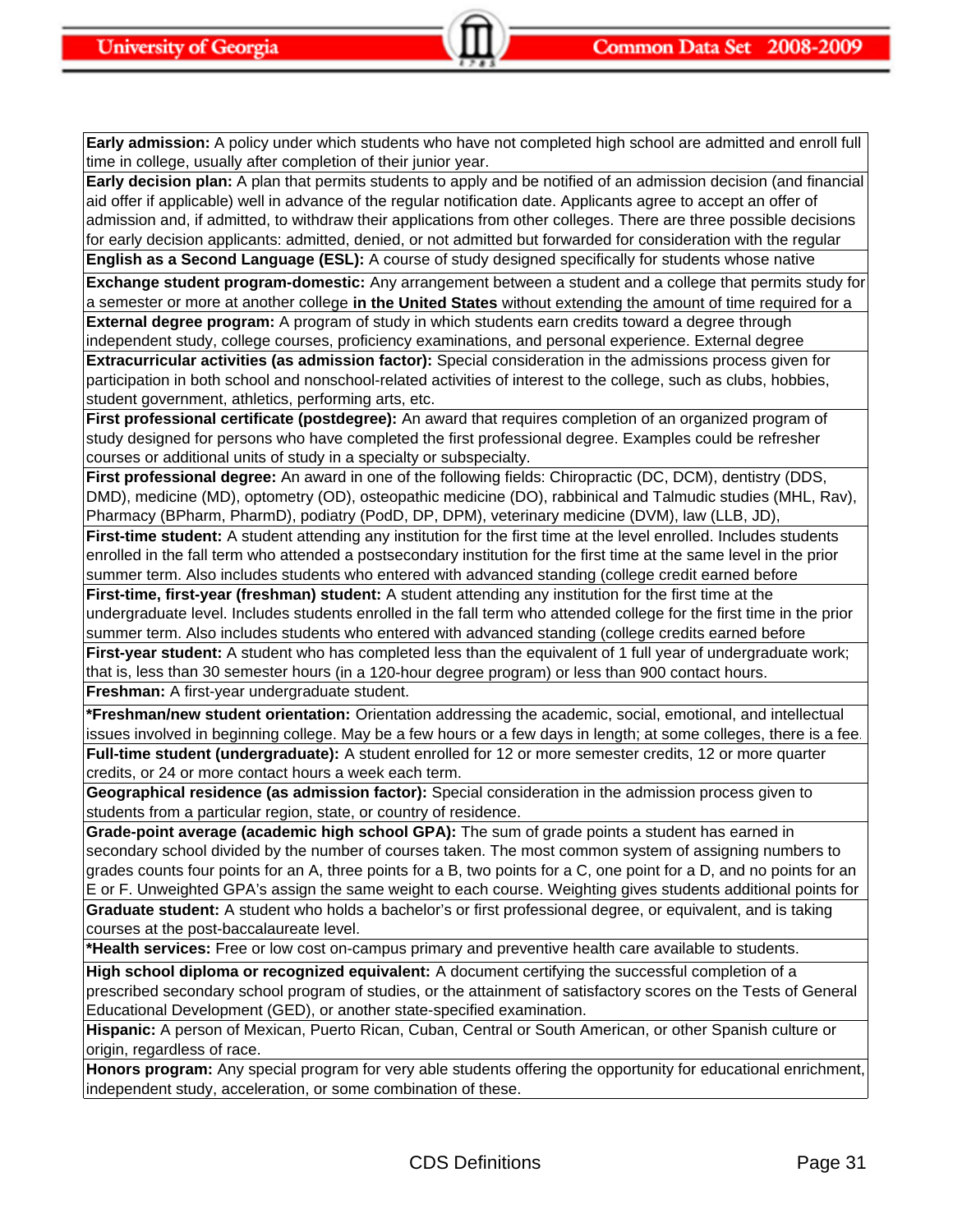**Independent study:** Academic work chosen or designed by the student with the approval of the department concerned, under an instructor's supervision, and usually undertaken outside of the regular classroom structure. **In-state tuition:** The tuition charged by institutions to those students who meet the state's or institution's

**International student:** See **Nonresident alien.**

**International student group:** Student groups that facilitate cultural dialogue, support a diverse campus, assist international students in acclimation and creating a social network.

**Internship:** Any short-term, supervised work experience usually related to a student's major field, for which the student earns academic credit. The work can be full- or part-time, on- or off-campus, paid or unpaid.

**\*Learning center:** Center offering assistance through tutors, workshops, computer programs, or audiovisual equipment in reading, writing, math, and skills such as taking notes, managing time, taking tests.

**\*Legal services:** Free or low cost legal advice for a range of issues (personal and other).

**Liberal arts/career combination:** Program in which a student earns undergraduate degrees in two separate fields, one in a liberal arts major and the other in a professional or specialized major, whether on campus or

**Master's degree:** An award that requires the successful completion of a program of study of at least the full-time equivalent of one but not more than two academic years of work beyond the bachelor's degree.

**Minority affiliation (as admission factor):** Special consideration in the admission process for members of designated racial/ethnic minority groups.

**\*Minority student center:** Center with programs, activities, and/or services intended to enhance the college experience of students of color.

**Model United Nations:** A simulation activity focusing on conflict resolution, globalization, and diplomacy. Assuming roles as foreign ambassadors and "delegates," students conduct research, engage in debate, draft resolutions, and may participate in a national Model UN conference.

**Nonresident alien:** A person who is not a citizen or national of the United States and who is in this country on a visa or temporary basis and does not have the right to remain indefinitely.

**\*On-campus day care:** Licensed day care for students' children (usually age 3 and up); usually for a fee.

**Open admission:** Admission policy under which virtually all secondary school graduates or students with GED equivalency diplomas are admitted without regard to academic record, test scores, or other qualifications.

**Other expenses (costs):** Include average costs for clothing, laundry, entertainment, medical (if not a required

**Out-of-state tuition:** The tuition charged by institutions to those students who do not meet the institution's or state's residency requirements.

**Part-time student (undergraduate):** A student enrolled for fewer than 12 credits per semester or quarter, or fewer than 24 contact hours a week each term.

**\*Personal counseling**: One-on-one or group counseling with trained professionals for students who want to explore personal, educational, or vocational issues.

**Post-baccalaureate certificate:** An award that requires completion of an organized program of study requiring 18 credit hours beyond the bachelor's; designed for persons who have completed a baccalaureate degree but do not meet the requirements of academic degrees carrying the title of master.

**Post-master's certificate:** An award that requires completion of an organized program of study of 24 credit hours beyond the master's degree but does not meet the requirements of academic degrees at the doctoral level.

**Postsecondary award, certificate, or diploma:** Includes the following three IPEDS definitions for postsecondary awards, certificates, and diplomas of varying durations and credit/contact hour requirements—

*Less Than 1 Academic Year:* Requires completion of an organized program of study at the postsecondary level (below the baccalaureate degree) in less than 1 academic year (2 semesters or 3 quarters) or in less than 900 contact hours by a student enrolled full-time.

*At Least 1 But Less Than 2 Academic Years:* Requires completion of an organized program of study at the postsecondary level (below the baccalaureate degree) in at least 1 but less than 2 full-time equivalent academic years, or designed for completion in at least 30 but less than 60 credit hours, or in at least 900 but less than 1,800

*At Least 2 But Less Than 4 Academic Years:* Requires completion of an organized program of study at the postsecondary level (below the baccalaureate degree) in at least 2 but less than 4 full-time equivalent academic years, or designed for completion in at least 60 but less than 120 credit hours, or in at least 1,800 but less than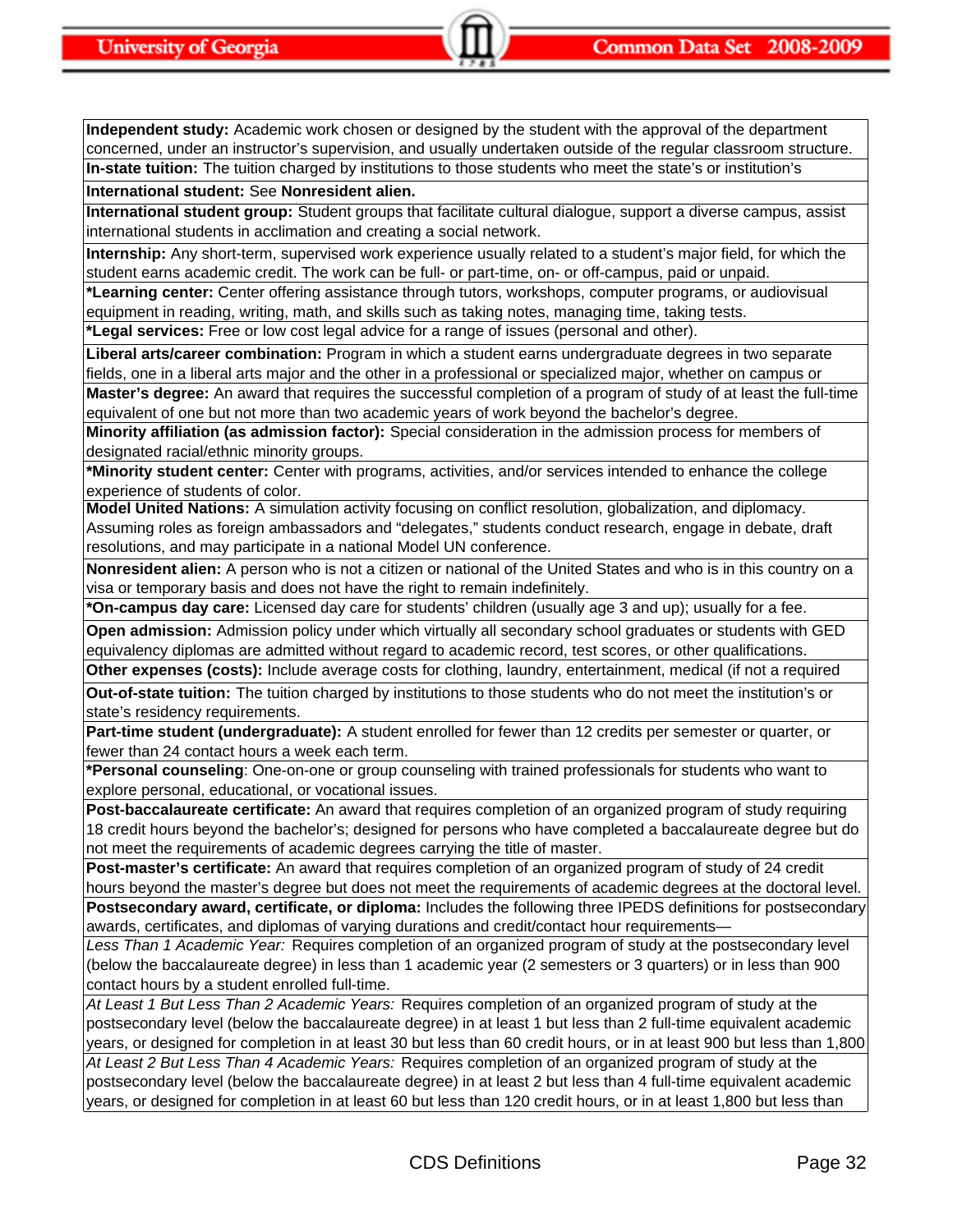**Private institution:** An educational institution controlled by a private individual(s) or by a nongovernmental agency, usually supported primarily by other than public funds, and operated by other than publicly elected or **Private for-profit institution:** A private institution in which the individual(s) or agency in control receives compensation, other than wages, rent, or other expenses for the assumption of risk.

**Private nonprofit institution:** A private institution in which the individual(s) or agency in control receives no compensation, other than wages, rent, or other expenses for the assumption of risk. These include both independent nonprofit schools and those affiliated with a religious organization.

**Proprietary institution:** See **Private for-profit institution.**

**Public institution:** An educational institution whose programs and activities are operated by publicly elected or appointed school officials, and which is supported primarily by public funds.

**Quarter calendar system:** A calendar system in which the academic year consists of three sessions called

quarters of about 12 weeks each. The range may be from 10 to 15 weeks. There may be an additional quarter in **Race/ethnicity:** Category used to describe groups to which individuals belong, identify with, or belong in the eyes of the community. The categories do not denote scientific definitions of anthropological origins. A person may be **Race/ethnicity unknown:** Category used to classify students or employees whose race/ethnicity is not known and whom institutions are unable to place in one of the specified racial/ethnic categories.

**Religious affiliation/commitment (as admission factor):** Special consideration given in the admission process for affiliation with a certain church or faith/religion, commitment to a religious vocation, or observance of certain **\*Religious counseling:** One-on-one or group counseling with trained professionals for students who want to explore religious problems or issues.

**\*Remedial services:** Instructional courses designed for students deficient in the general competencies necessary for a regular postsecondary curriculum and educational setting.

**Required fees:** Fixed sum charged to students for items not covered by tuition and required of such a large proportion of all students that the student who does NOT pay is the exception. Do not include application fees or **Resident alien or other eligible non-citizen:** A person who is not a citizen or national of the United States and who has been admitted as a legal immigrant for the purpose of obtaining permanent resident alien status (and

who holds either an alien registration card [Form I-551 or I-151], a Temporary Resident Card [Form I-688], or an Arrival-Departure Record [Form I-94] with a notation that conveys legal immigrant status, such as Section 207

**Room and board (charges)—on campus:** Assume double occupancy in institutional housing and 19 meals per week (or maximum meal plan).

**Secondary school record (as admission factor):** Information maintained by the secondary school that may include such things as the student's high school transcript, class rank, GPA, and teacher and counselor **Semester calendar system:** A calendar system that consists of two semesters during the academic year with

about 16 weeks for each semester of instruction. There may be an additional summer session.

**Student-designed major:** A program of study based on individual interests, designed with the assistance of an **Study abroad:** Any arrangement by which a student completes part of the college program studying in another

country. Can be at a campus abroad or through a cooperative agreement with some other U.S. college or an **\*Summer session:** A summer session is shorter than a regular semester and not considered part of the

academic year. It is not the third term of an institution operating on a trimester system or the fourth term of an institution operating on a quarter calendar system. The institution may have 2 or more sessions occurring in the summer months. Some schools, such as vocational and beauty schools, have year-round classes with no

**Talent/ability (as admission factor):** Special consideration given to students with demonstrated talent/abilities in areas of interest to the institution (e.g., sports, the arts, languages, etc.).

**Teacher certification program:** Program designed to prepare students to meet the requirements for certification as teachers in elementary, middle/junior high, and secondary schools.

**Transfer applicant:** An individual who has fulfilled the institution's requirements to be considered for admission (including payment or waiving of the application fee, if any) and who has previously attended another college or **Transfer student:** A student entering the institution for the first time but known to have previously attended a

postsecondary institution at the same level (e.g., undergraduate). The student may transfer with or without credit. **Transportation (costs):** Assume two round trips to student's hometown per year for students in institutional housing or daily travel to and from your institution for commuter students.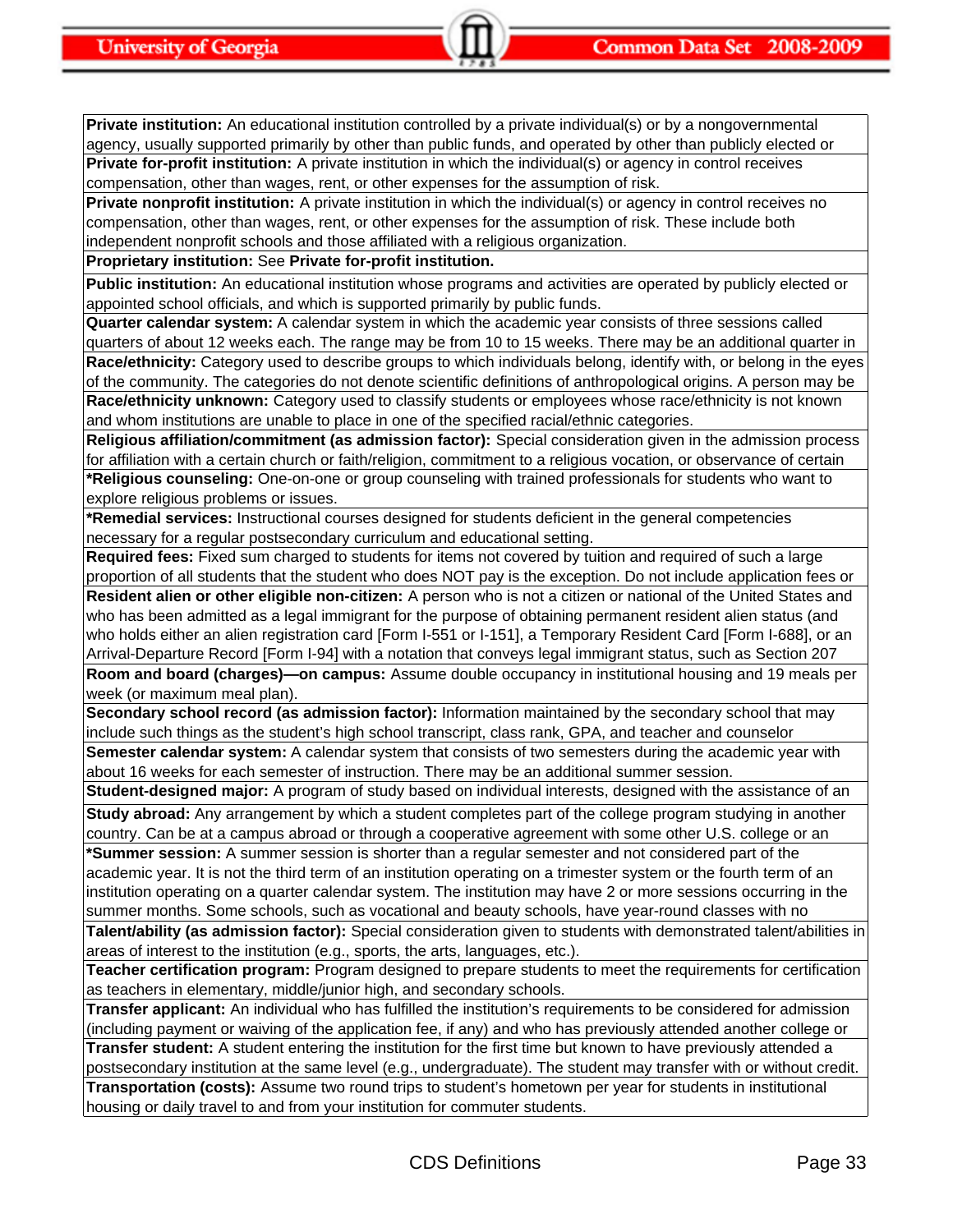**Trimester calendar system:** An academic year consisting of 3 terms of about 15 weeks each.

**Tuition:** Amount of money charged to students for instructional services. Tuition may be charged per term, per

**\*Tutoring:** May range from one-on-one tutoring in specific subjects to tutoring in an area such as math, reading, or writing. Most tutors are college students; at some colleges, they are specially trained and certified.

**Unit:** a standard of measurement representing hours of academic instruction (e.g., semester credit, quarter **Undergraduate:** A student enrolled in a four- or five-year bachelor's degree program, an associate degree program, or a vocational or technical program below the baccalaureate.

**\*Veteran's counseling:** Helps veterans and their dependents obtain benefits for their selected program and provides certifications to the Veteran's Administration. May also provide personal counseling on the transition **\*Visually impaired:** Any person whose sight loss is not correctable and is sufficiently severe as to adversely

affect educational performance.

**Volunteer work (as admission factor):** Special consideration given to students for activity done on a volunteer basis (e.g., tutoring, hospital care, working with the elderly or disabled) as a service to the community or the public Wait list: List of students who meet the admission requirements but will only be offered a place in the class if space becomes available.

**Weekend college:** A program that allows students to take a complete course of study and attend classes only on

**White, non-Hispanic:** A person having origins in any of the original peoples of Europe, North Africa, or the Middle East (except those of Hispanic origin).

**\*Women's center:** Center with programs, academic activities, and/or services intended to promote an understanding of the evolving roles of women.

**Work experience (as admission factor):** Special consideration given to students who have been employed prior to application, whether for relevance to major, demonstration of employment-related skills, or as explanation of student's academic and extracurricular record.

# **Financial Aid Definitions**

**Awarded aid**: The dollar amounts offered to financial aid applicants.

**External scholarships and grants:** Scholarships and grants received from outside (private) sources that students bring with them (e.g., Kiwanis, National Merit scholarships). The institution may process paperwork to receive the dollars, but it has no role in determining the recipient or the dollar amount awarded.

**Financial aid applicant**: Any applicant who submits **any one of** the institutionally required financial aid applications/forms, such as the FAFSA.

**Indebtedness**: Aggregate dollar amount borrowed through any loan program (federal, state, subsidized, unsubsidized, private, etc.; excluding parent loans) while the student was enrolled at an institution. Student loans co-signed by a parent are assumed to be the responsibility of the student and **should** be included.

**Institutional scholarships and grants**: Endowed scholarships, annual gifts and tuition funded grants for which the institution determines the recipient.

**Financial need**: As determined by your institution using the federal methodology and/or your institution's own

**Need-based aid**: College-funded or college-administered award from institutional, state, federal, or other sources for which a student must have financial need to qualify. This includes both institutional and noninstitutional student **Need-based scholarship or grant aid**: Scholarships and grants from institutional, state, federal, or other sources for which a student must have financial need to qualify.

**Need-based self-help aid**: Loans and jobs from institutional, state, federal, or other sources for which a student must demonstrate financial need to qualify.

**Non-need-based scholarship or grant aid**: Scholarships and grants, gifts, or merit-based aid from institutional, state, federal, or other sources (including unrestricted funds or gifts and endowment income) awarded solely on the basis of academic achievement, merit, or any other non-need-based reason. When reporting questions H1 and H2, non-need-based aid that is used to meet need should be counted as need-based aid.